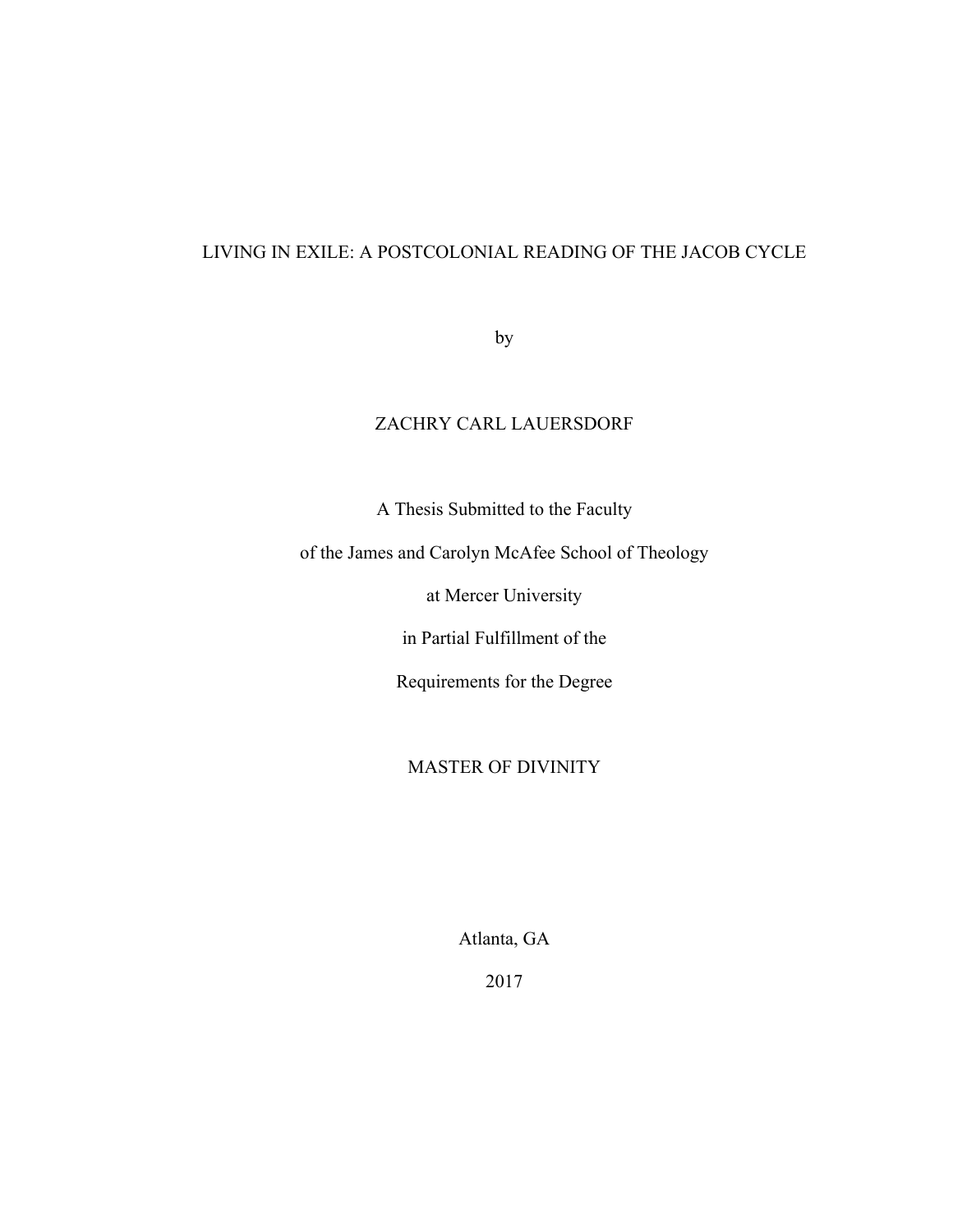# LIVING IN EXILE: A POSTCOLONIAL READING OF THE JACOB CYCLE

by

## ZACHRY CARL LAUERSDORF

Approved:

|                                                 | Date: |  |
|-------------------------------------------------|-------|--|
| David G. Garber, Ph.D.                          |       |  |
| <b>Faculty Advisor for Thesis</b>               |       |  |
|                                                 |       |  |
|                                                 |       |  |
|                                                 | Date: |  |
| Nancy L. deClaissé-Walford, Ph.D.               |       |  |
| Faculty Advisor for the Academic Research Track |       |  |
|                                                 |       |  |
|                                                 |       |  |
|                                                 | Date: |  |
| Karen G. Massey, Ph.D.                          |       |  |
| Associate Dean, Masters Degree Programs,        |       |  |
| James and Carolyn McAfee School of Theology     |       |  |
|                                                 |       |  |
|                                                 |       |  |
|                                                 | Date: |  |
| Jeffrey G. Willetts, Ph.D.                      |       |  |

Dean, James and Carolyn McAfee School of Theology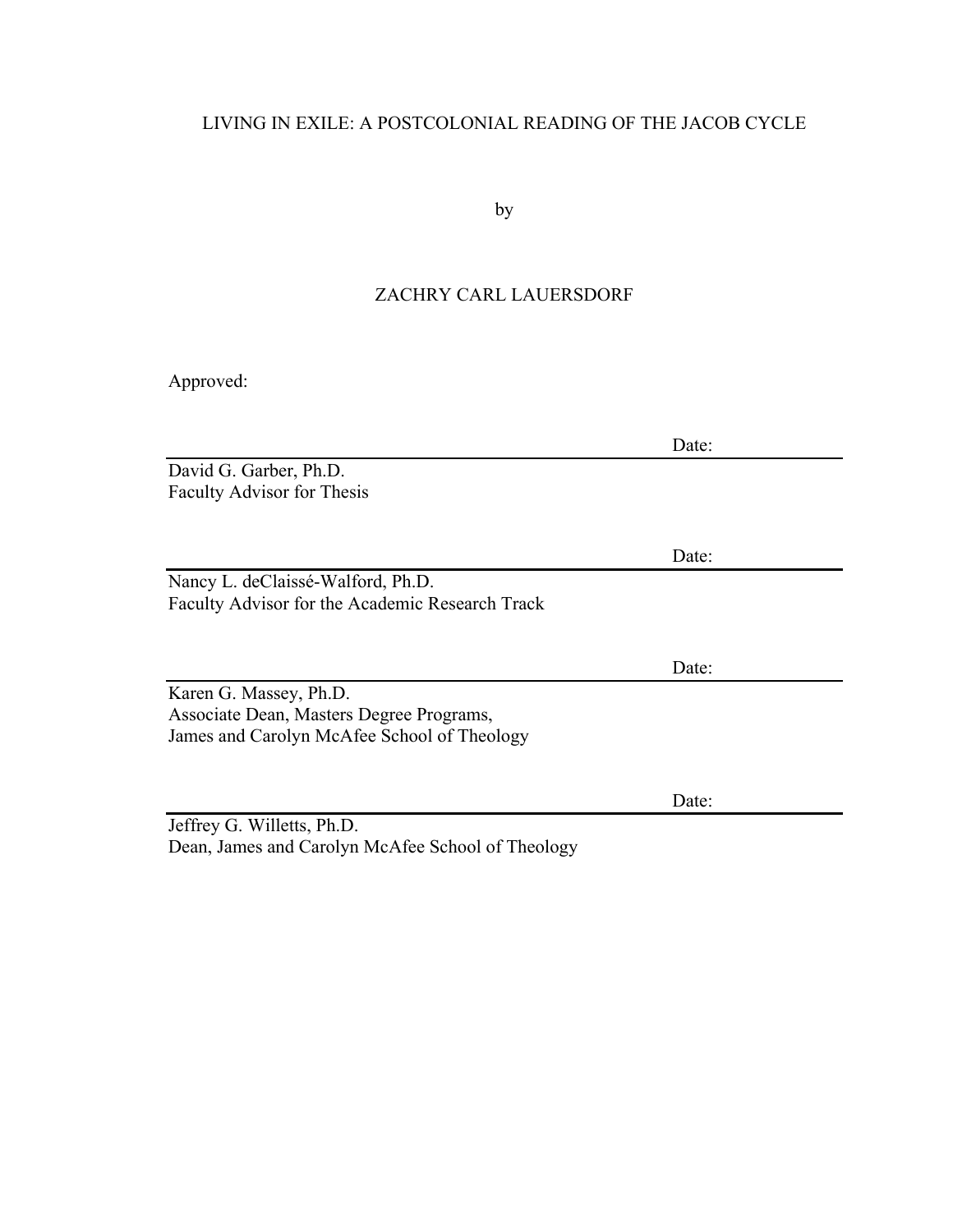#### ACKNOWLEDGMENTS

There are too many people for me to thank by name who were instrumental in the completion of this project. First, I would like to thank the faculty of the Roberts Department of Religion (formerly the Roberts Department of Christianity) at Mercer University and the faculty of the James and Carolyn McAfee School of Theology for their dedication to biblical scholarship and their profound impact that they have had on my life. I would specifically like to thank Dr. Nancy deClaissé-Walford, who encouraged me to join the academic research track at McAfee, and Dr. David Garber for his help and encouragement throughout the thesis writing process. Without my professors, I would not have the knowledge, understanding, or love for the Bible that I do.

I would not be here without my family. Mom, Dad, Auntie, and Grandmom did a good job of raising me, if I do say so myself. I also would not be the person I am today without my sister Romy or my cousin Maci, who always know how to make me laugh. I would also like to thank my church family at the First Baptist Church of St. Simons Island for the influence that they have had on my spiritual growth, especially Jessica Dart and Rory Naeve, my youth ministers. Without these people in my life, I would not have come to seminary. I also want to thank Patrick, for always being a sounding board for my half-baked ideas – and a fantastic friend.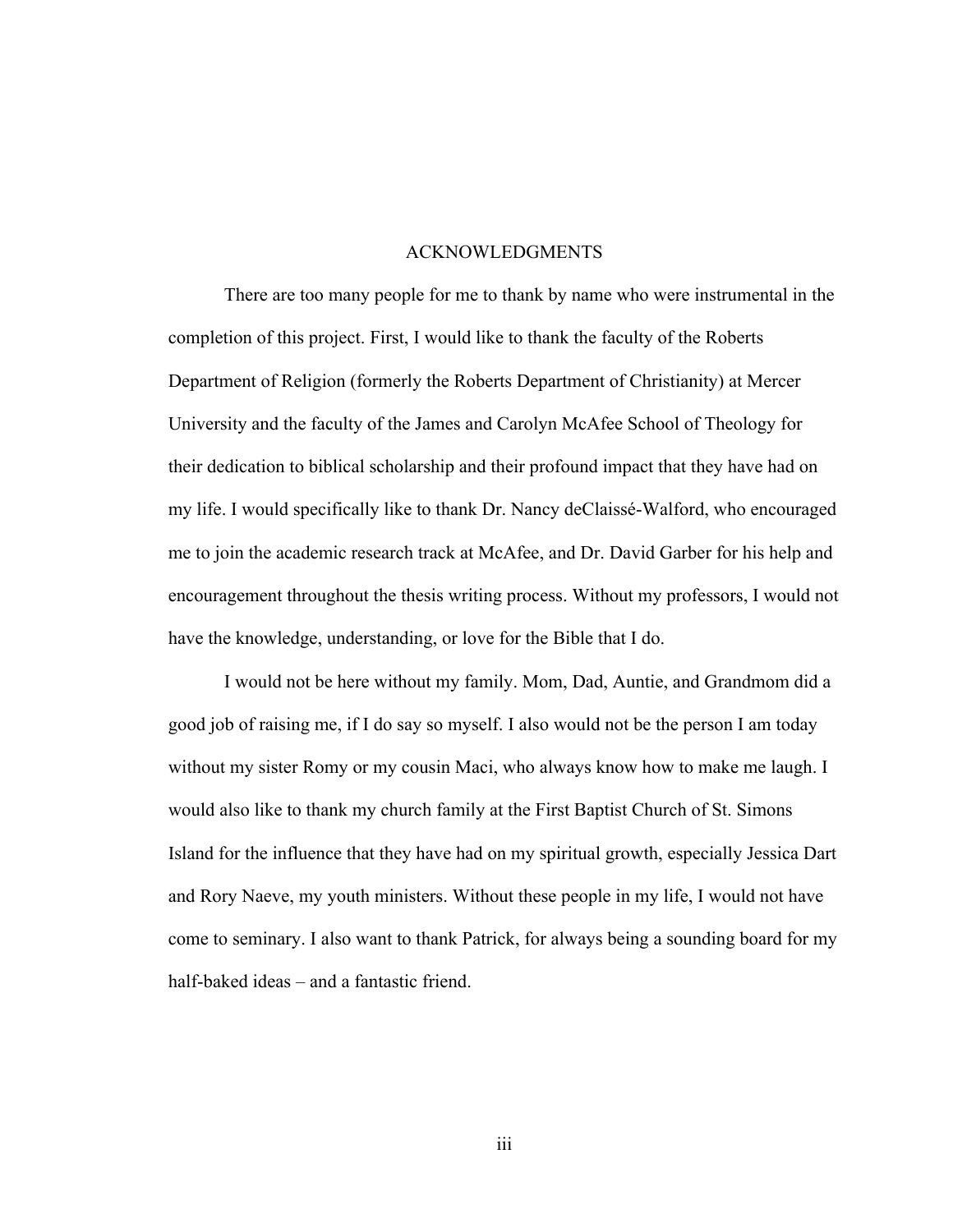Last of all, I would like to thank my wife Bailee. She is always supportive of me, has always tolerated the exorbitant amount of money I spend on coffee, and she always made sure that I got out of bed to work on my thesis.

Thank you all for your encouragement, your kind words, and, when necessary, your tough love. I would not be here today without each and every one of you. I feel incredibly blessed and loved because of each and every one of you.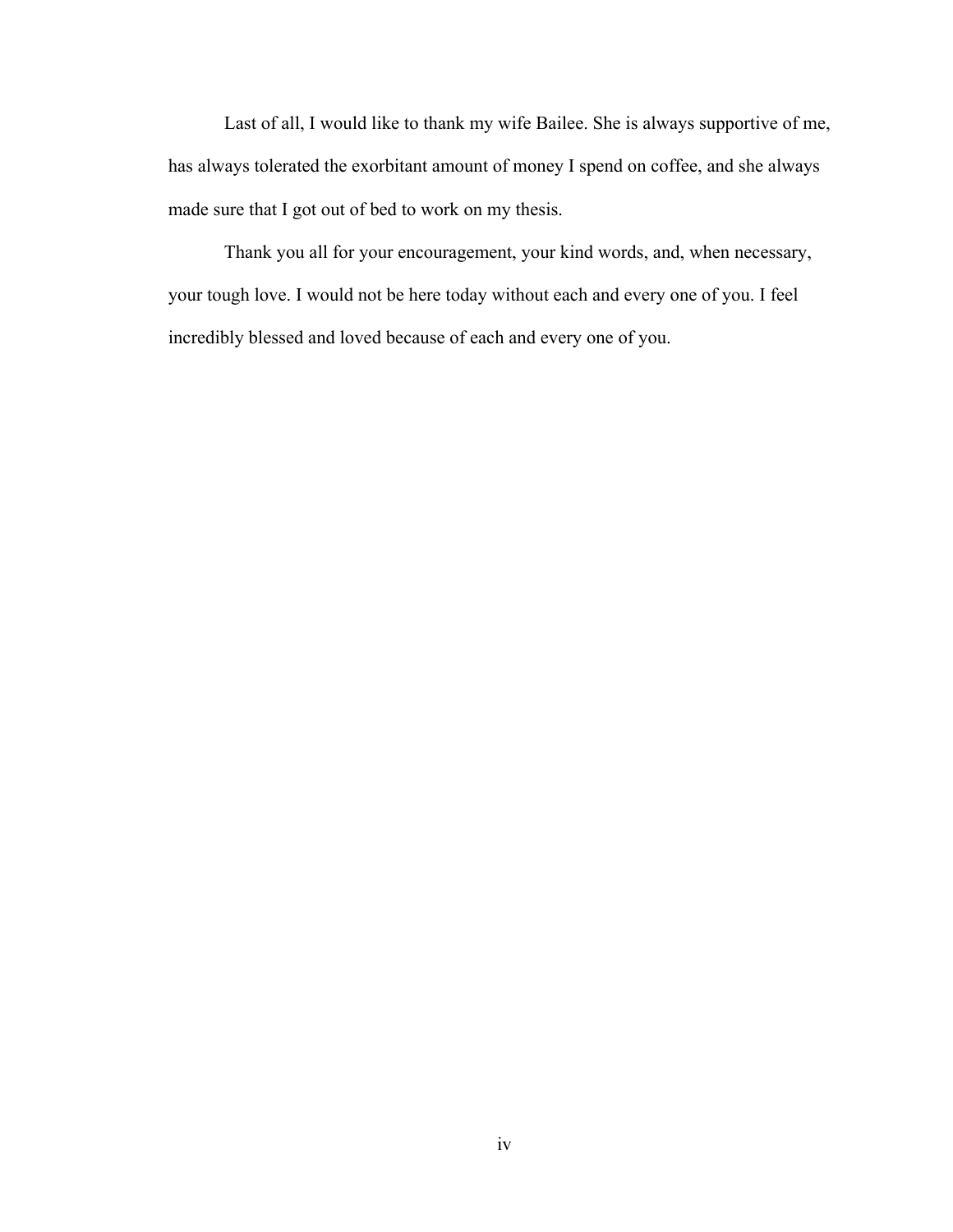# TABLE OF CONTENTS

| <b>CHAPTER</b>                                                  |  |
|-----------------------------------------------------------------|--|
|                                                                 |  |
|                                                                 |  |
|                                                                 |  |
|                                                                 |  |
|                                                                 |  |
|                                                                 |  |
|                                                                 |  |
|                                                                 |  |
|                                                                 |  |
|                                                                 |  |
|                                                                 |  |
|                                                                 |  |
|                                                                 |  |
|                                                                 |  |
|                                                                 |  |
|                                                                 |  |
| To Serve and to Seek: A Study of $\n  u$ and $\n  v$            |  |
| Jacob's Wives and Children: Twelve Children for Twelve Tribes29 |  |
|                                                                 |  |
|                                                                 |  |
|                                                                 |  |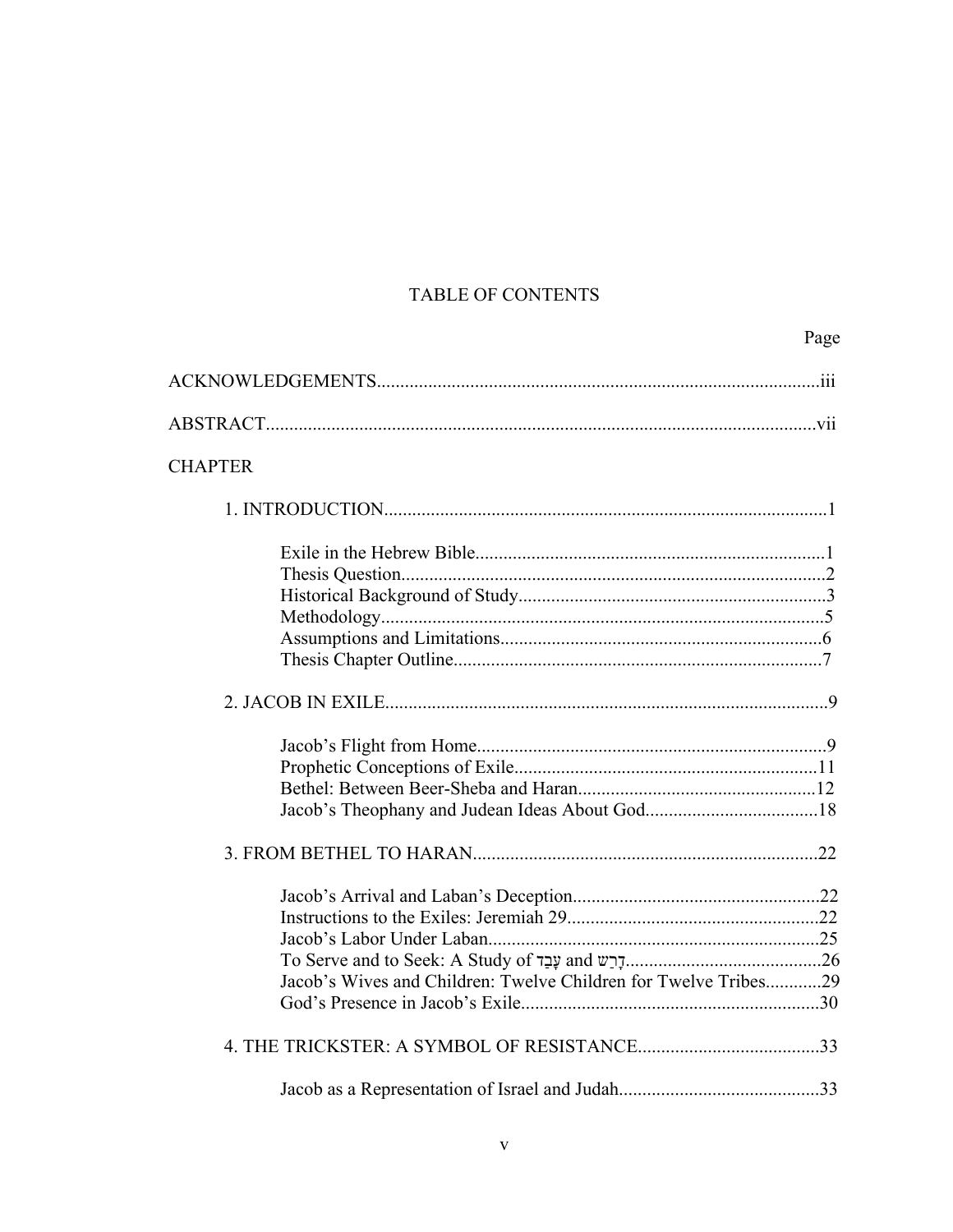# TABLE OF CONTENTS (Continued)

| <b>CHAPTER</b> |                                                                     | Page |
|----------------|---------------------------------------------------------------------|------|
|                | Imperialistic Violence: Physical and Ideological Components34       |      |
|                |                                                                     |      |
|                |                                                                     |      |
|                |                                                                     |      |
|                |                                                                     |      |
|                |                                                                     |      |
|                |                                                                     |      |
|                |                                                                     |      |
|                |                                                                     |      |
|                | Exile, Deception, and Judean National Identity in the Jacob Cycle47 |      |
|                |                                                                     |      |
|                |                                                                     |      |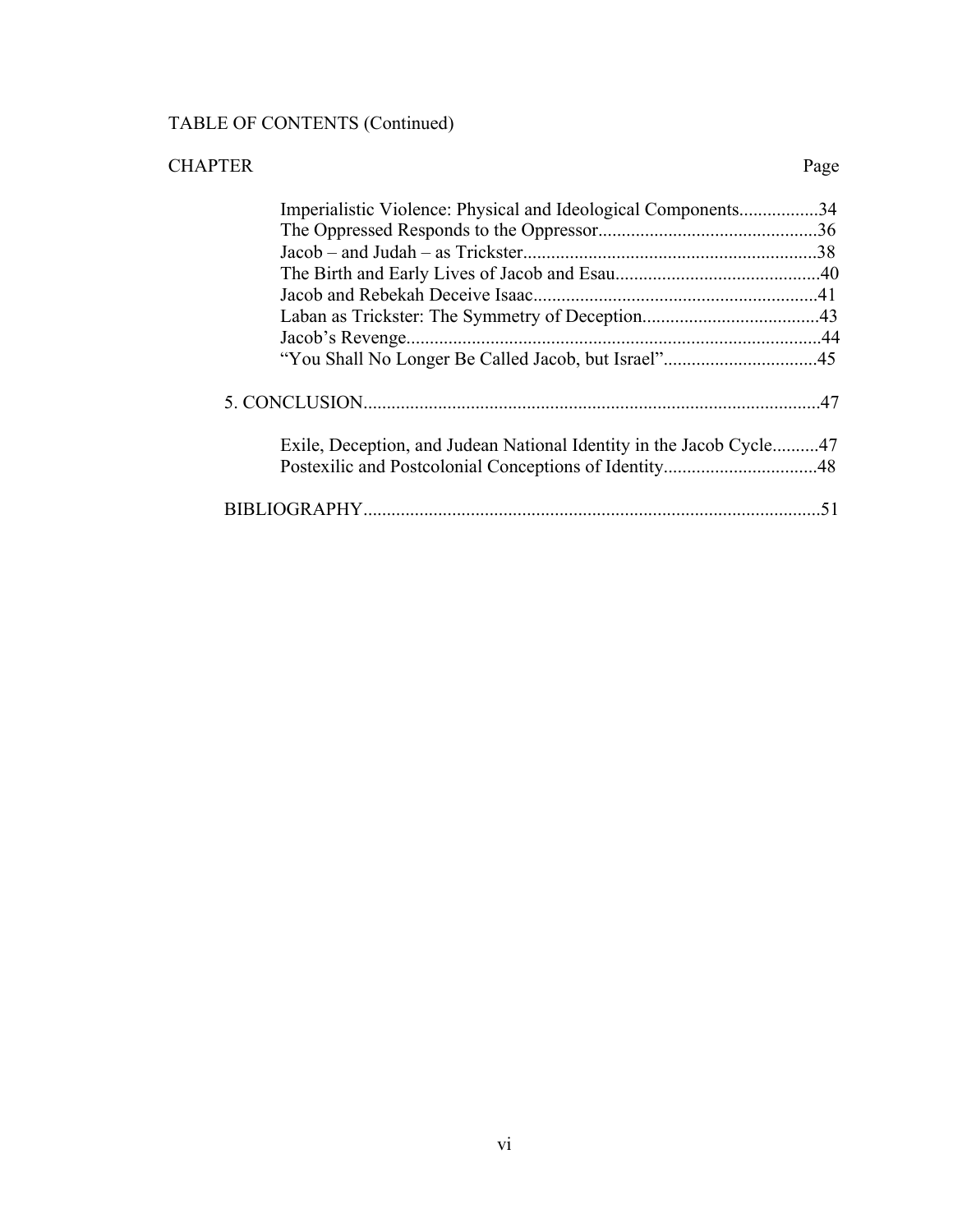#### ABSTRACT

## ZACHRY CARL LAUERSDORF LIVING IN EXILE: A POSTCOLONIAL READING OF THE JACOB CYCLE Under the direction of DAVID G. GARBER, Ph.D.

The Jacob Cycle of Genesis is one of the most fascinating series of stories from the biblical text. These stories are marked by Jacob's deceitful nature, life in exile, and eventual return from exile. These stories are also marked by God's continual protection and blessing of Jacob throughout the stories. These stories have as much to say about God as they do about Jacob. This thesis attempts to connect the stories of Jacob with the Judean experience of the Babylonian Exile, to see how that experience may have shaped these stories.

Given that this thesis examines the effects of empire on the biblical text, this study utilizes a postcolonial literary analysis of the Jacob texts and exilic prophetic texts to determine how the Jacob texts bear the scars of the exilic experience. To determine the postcolonial nature of the Jacob texts, this thesis addresses the following questions: (1) How does Jacob's flight from home and subsequent divine encounter at Bethel reflect a postcolonial worldview?; (2) How is Jacob's labor in Laban's household significant with regards to postcolonial thought?; and (3) How do Jacob's character and personality reflect a postcolonial worldview?

vii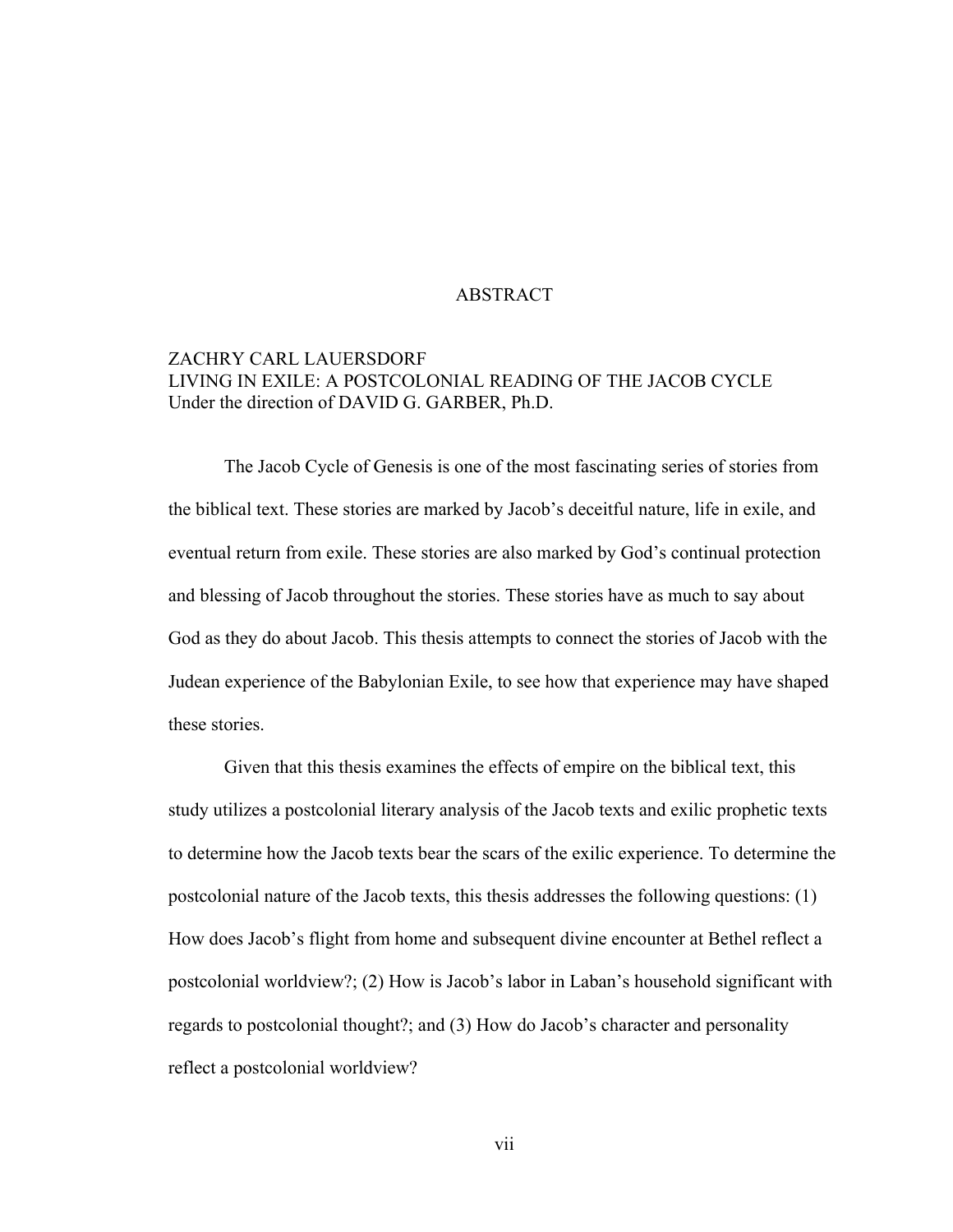The conclusion of this study is that the Jacob texts exhibit a large exilic influence, and the character of Jacob is a hero for the colonized and the exiles. Further studies could examine other texts in the book of Genesis, especially the stories of younger brothers, through a postcolonial lens to see how the theme of exile is present in them.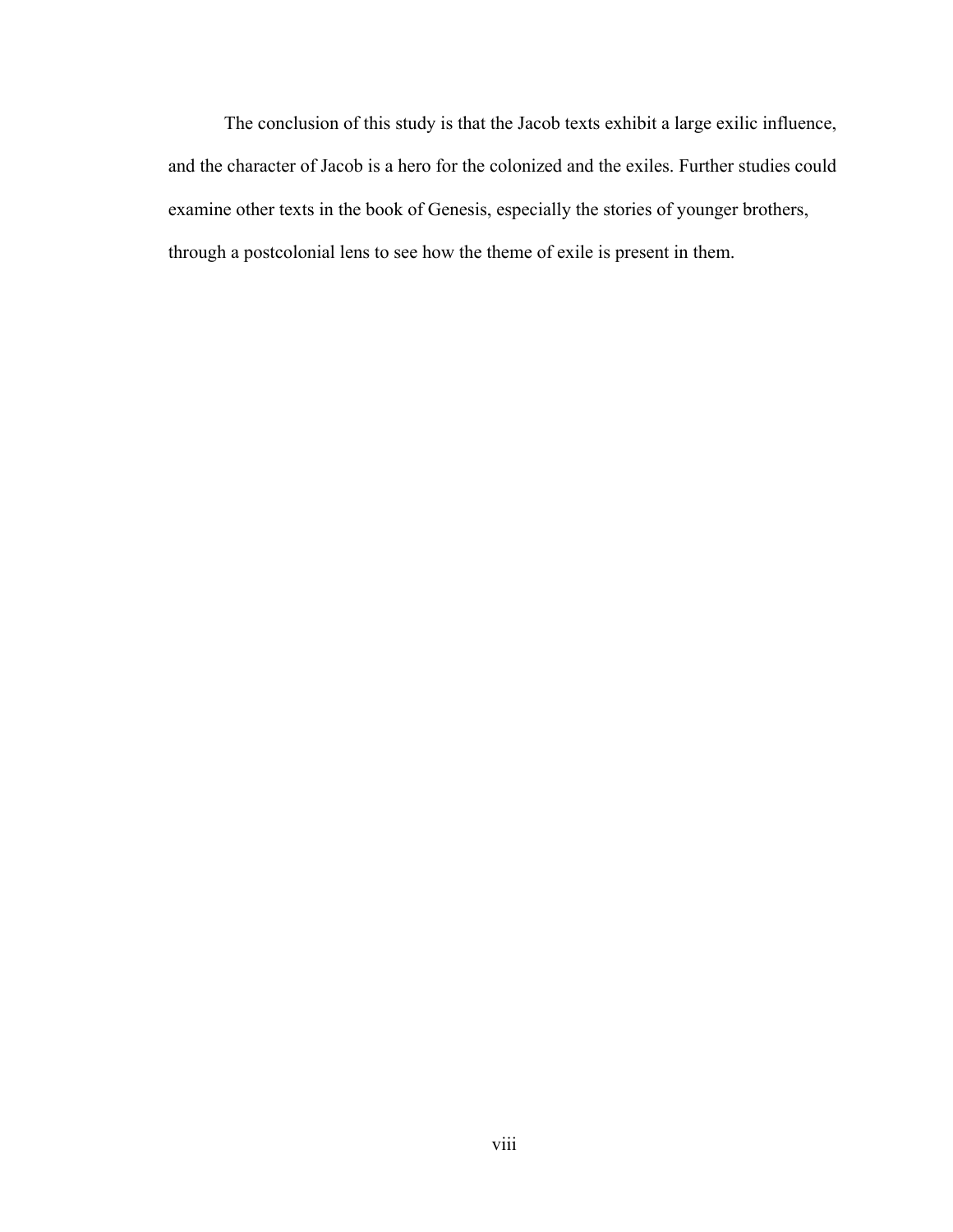#### CHAPTER 1

#### INTRODUCTION

#### Exile in the Hebrew Bible

Jacob is a monolithic figure in the Hebrew Bible. As a patriarch, he is one of the progenitors of the nation of Israel. In the context of Genesis, Jacob stands as a representation of the nation of Israel, and the Hebrew Bible attaches Israel's national identity to his character. He is an extraordinarily important figure for the nation of Israel, from both a historical and a literary perspective. The fact that Jacob experiences an exile illustrates the importance of the theme of exile to Jewish identity.

One cannot overestimate the importance of exile when studying the Hebrew Bible. The Babylonian Exile, which occurred in three waves beginning in 598 BCE,<sup>1</sup> is a central event in the history of Judaism. As a political and a theological event, the Babylonian Exile was jarring for the people of Judah, who believed that their God was the strongest of all of the gods in the ancient Near East. The theological significance of this event would have a far-reaching impact, not only for the people who experienced it, but also their descendants. According to Robert Carroll, the Babylonian Exile and its aftermath were major factors in the formation of the Hebrew Bible, with the Hebrew Bible having been composed largely during the Second Temple Era.<sup>2</sup>

<sup>&</sup>lt;u>1</u> Leslie J. Hoppe, "Israel, History of (Monarchic Period)," in *Anchor Bible Dictionary,* vol. III., ed. David Noel Freedman (New York: Doubleday, 1992), 566.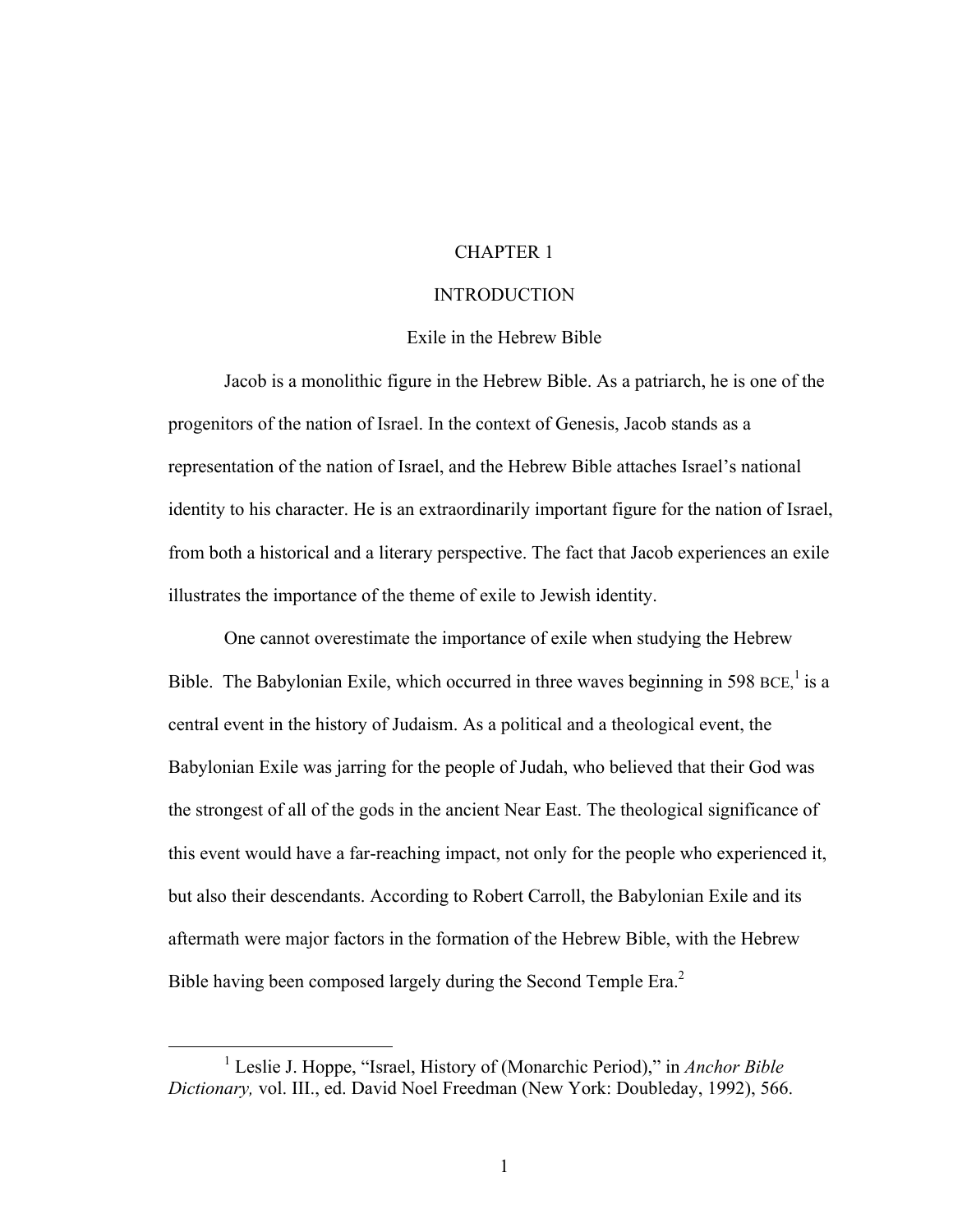The Babylonian Exile came some time after another cataclysmic event in the history of Judaism. In 721 BCE, the northern kingdom of Israel suffered destruction and dispersion at the hands of the Assyrian empire.<sup>3</sup> Both exiles challenged the worldview of the people of Judah in the sixth century BCE, and a basic understanding of the theme of exile in general allows one to have a better understanding of the Hebrew Bible as a whole, and the book of Genesis in particular.

#### Thesis Question

Ultimately, I want to examine how the Jacob narrative bears the marks of exile. The most logical place to look within the Jacob cycle is in Genesis 29-31, which documents the time that Jacob spent in Haran in his uncle Laban's household. The change in geography that occurs in Genesis 28 is important because Jacob's flight from his home is a form of exile. After demonstrating the importance of Jacob's flight from home, I will examine Jacob's actions during his time in exile. I am particularly interested in Jacob's initial subservience to Laban, which leads to Laban's deception of Jacob. After discussing Jacob's actions during his time in Laban's household, I will discuss the importance of the trickster image in the Jacob cycle. Jacob's deception of his father led to his initial exile, and Jacob's deception of Laban leads to Jacob's return home. I hope to examine the relevance of the trickster image in relation to postcolonial studies with regards to the self-depictions of vulnerable and oppressed peoples.

 <sup>2</sup> Robert P. Carroll, "Israel, History of (Post-Monarchic Period)," in *Anchor Bible Dictionary: H-J*, vol. III, ed. David Noel Freedman (New York: Doubleday, 1992), 572.

<sup>&</sup>lt;sup>3</sup> Hoppe, "Israel (Monarchic Period)," 565.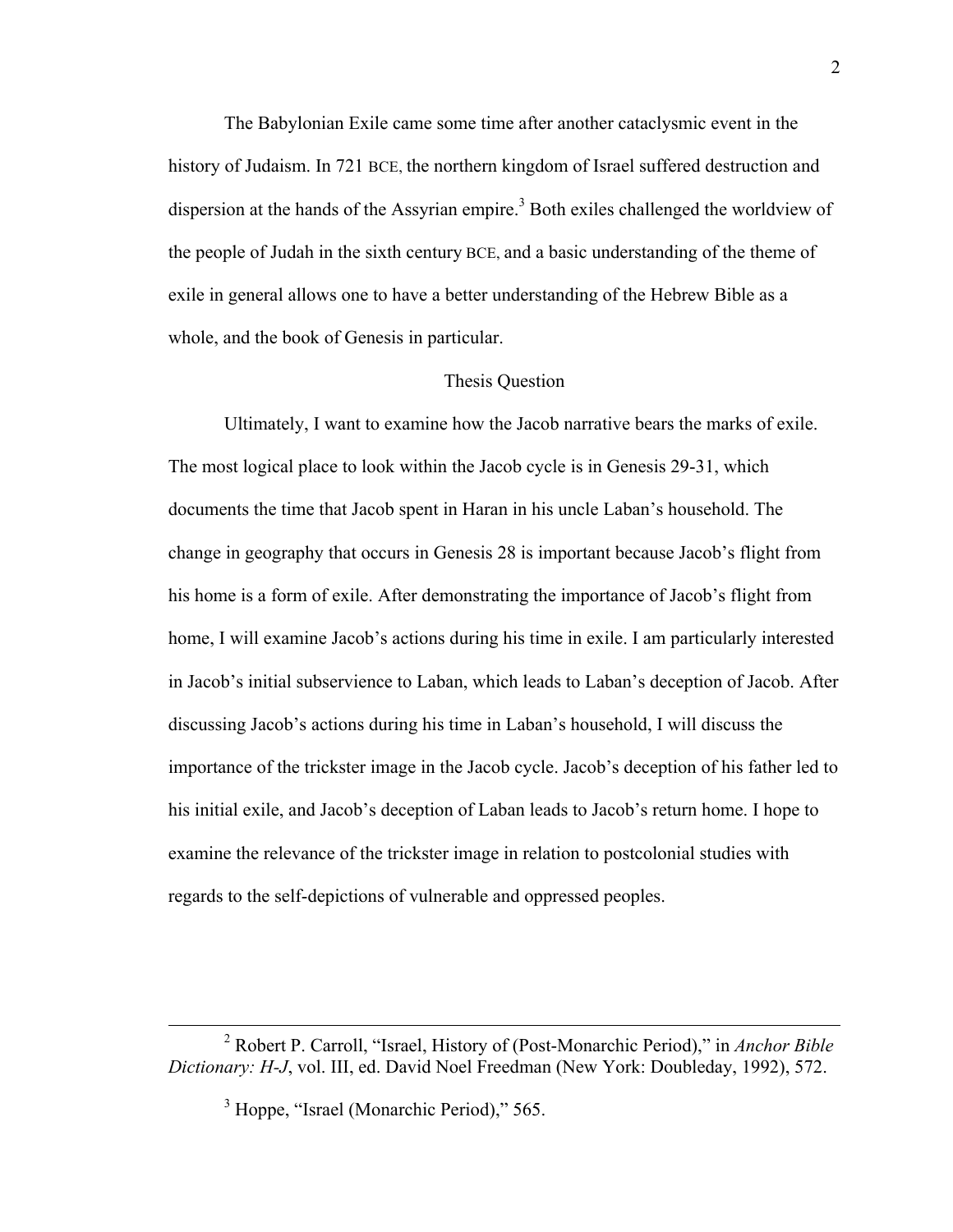This brings me to the question that I will attempt to answer: In what ways does Jacob's experiences in Haran with Laban's household reflect a postcolonial worldview? In order to answer this question, I will address the following sub-questions:

- Thesis Sub-Ouestion 1: How does Jacob's flight from home and subsequent divine encounter at Bethel reflect a postcolonial worldview?
- Thesis Sub-Question 2: How is Jacob's labor in Laban's household significant with regards to postcolonial thought?
- Thesis Sub-Question 3: How do Jacob's character and personality reflect a postcolonial worldview?

#### Historical Background of Study

What makes the study of any biblical text difficult is the fact that there are two histories at work. On one level, there is the world in which the text was composed. This is the historical context in which the biblical writers worked. On the other level, there is the world of the text itself. This is a world that is composed of a blend of history and symbolism, and might be described as mythical. It may not be "true" in a factual sense, but it is still "real" in that it is rooted in the experiences of real people. While I will mainly be focusing on the textual world, the lived, factual experiences of the people who composed and compiled the biblical texts will influence my conclusions.

A great deal of scholarship surrounding the exiles experienced by the people of Israel and Judah deals with the historical circumstances of those events. Before the 1980s, studies of exile have focused more on uncovering the particulars of the actual events of those exiles than on how these experiences impacted the lives of the people that experienced them.<sup>4</sup> Additionally, most of the scholarship that focuses on how experiences

 $\overline{4}$  Brad E. Kelle, "An Interdisciplinary Approach to the Exile," in *Interpreting Exile: Displacement and Deportation in Biblical and Modern Contexts*, ed. Brad E. Kelle, Frank Ritchel Ames, and Jacob L. Wright (Atlanta: Society of Biblical Literature, 2011), 7.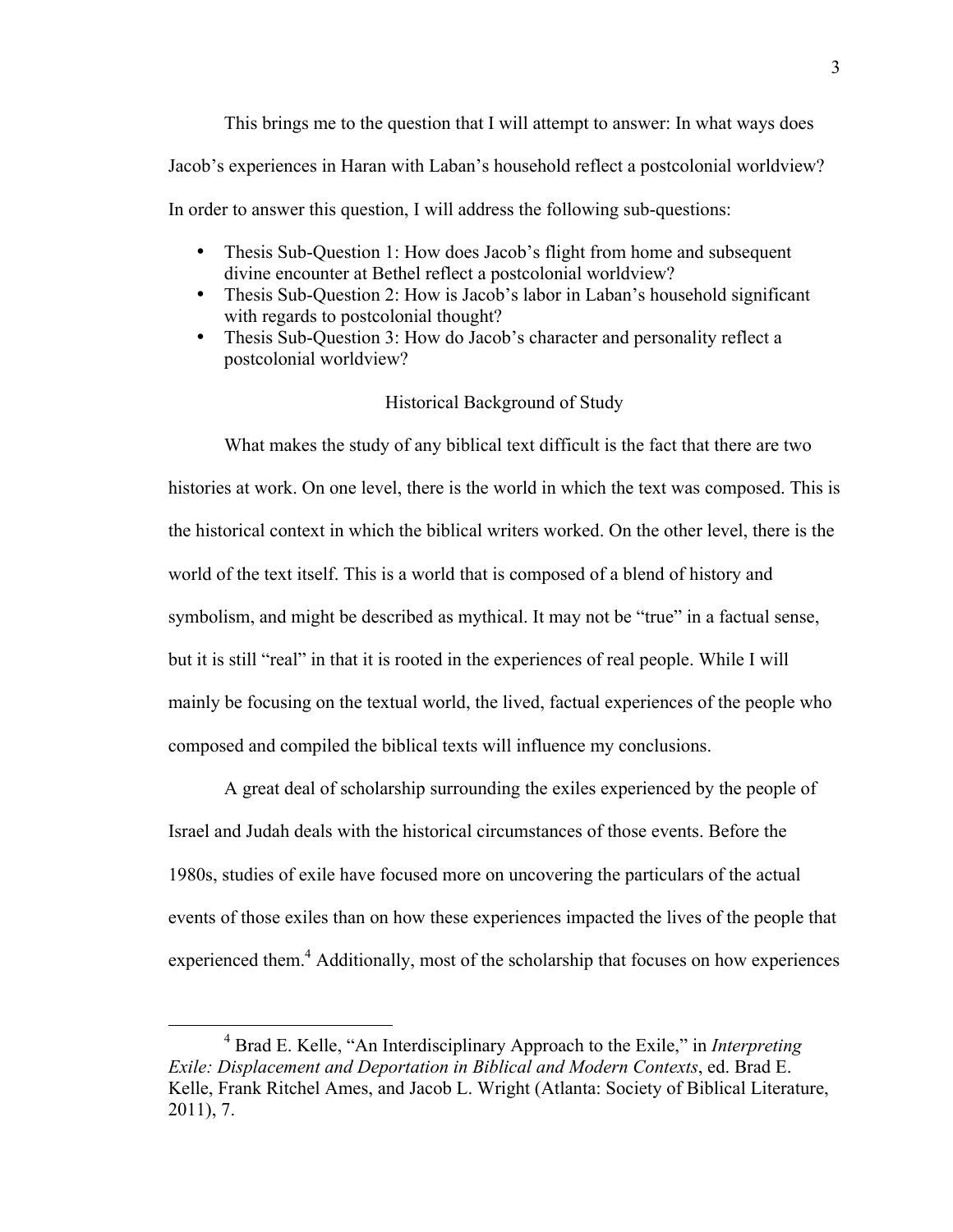of exile shaped the formation of the Hebrew Bible focuses on how the Exile affected the prophetic writers. Recently, however, there has been a move towards examining how experiences of exile shaped the Hebrew Bible as a whole, including the Torah.<sup>5</sup>

Postcolonial scholarship is a relatively new field. Broadly speaking, it focuses on the effects of colonization and exploitation of some societies by powerful empires. The field arose in response to European colonialism, particularly in Africa. Two of the foundational texts of postcolonial scholarship are Edward Said's *Orientalism* and Albert Memmi's *The Colonizer and the Colonized.* In *Orientalism,* Said posits that the Western world has come to view the Eastern world as something that is completely different from itself. This establishes a system in which the colonial powers of the West continually "other" the Eastern world, making it into something that is exotic and inferior. In *Colonizer and the Colonized*, Memmi paints portraits of colonizing and colonized peoples. Towards the end of the book, Memmi writes, "The point is that the colonized means little to the colonizer."<sup>6</sup> This results in the dehumanization and depersonalization of the colonized, which leaves two responses for the colonized: to either change entirely, or to reclaim the things that the colonizer has taken away from them.<sup>7</sup>

Postcolonial scholarship has largely focused on works outside of the biblical text, and whenever postcolonial scholarship does address the Bible, it usually critiques the Bible as a tool of oppression used by colonizing forces. Recently, however, scholars have

 $rac{1}{5}$  David M. Carr, *The Formation of the Hebrew Bible: A New Reconstruction* (New York: Oxford University Press, 2011), 226.

<sup>6</sup> Albert Memmi, *The Colonizer and the Colonized* (Boston: Beacon Press, 1965), 83.

<sup>7</sup> Ibid., 120.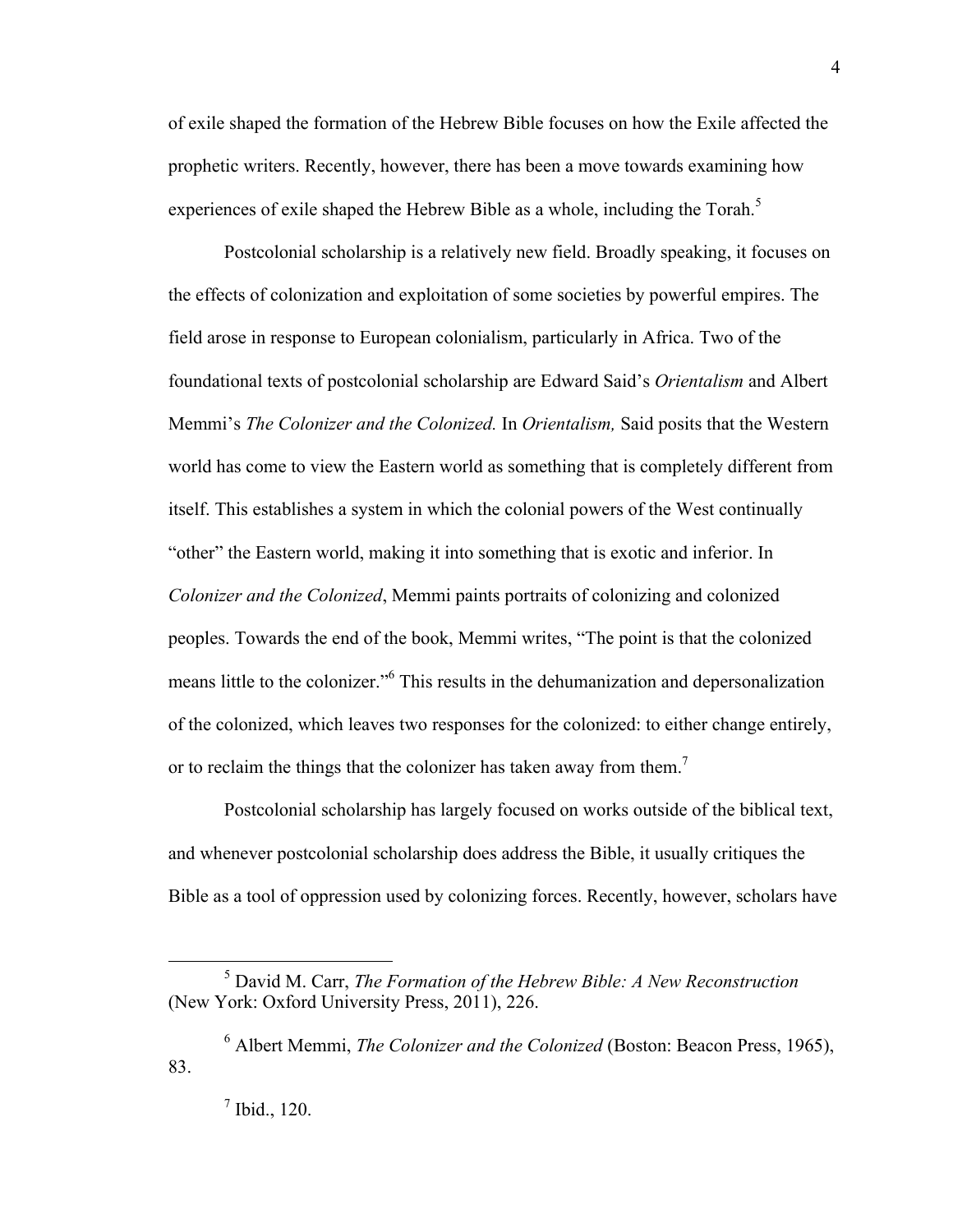sought to reclaim the biblical text from the forces of colonization, exploitation, and oppression, and have sought to uncover more liberative readings of the Bible that stand in opposition to the forces of imperialism and colonialism. R.S. Sugirtharajah writes, "Postcolonialism is a discipline in which everything is contested, everything is contestable, from the use of terms to the defining of chronological boundaries."<sup>8</sup> While postcolonialism as a field is largely disputed, questioned and nebulous, it is most commonly said to have begun in the 1960s "after the demise of formal European colonialism…"9 From its inception, postcolonialism has been a discipline that has questioned the very foundations of Western Civilization, due to Western Civilization's imperialistic and colonial ideology. These principles can be applied to biblical scholarship. A postcolonial reading of the biblical text seeks to question the normative readings and attempts to arrive at a level of understanding that places the marginalized first. The world of the Ancient Near East was not much different from the world that was colonized by the European colonial powers. The Babylonian, Assyrian, Persian, and Roman empires may serve as stand-ins for the European colonial powers when we examine the biblical text. Postcolonial scholarship is countercultural, standing in opposition to the forces of imperialism, and seeks to give a voice to the voiceless. Postcolonial scholarship, above all else, seeks to be a liberative discipline that not only questions the status quo, but overturns it entirely.

 <sup>8</sup>  $R$ , S. Sugirtharajah, "Charting the Aftermath: A Review of Postcolonial Criticism," in *The Postcolonial Biblical Reader,* ed. R. S. Sugirtharajah (Malden, MA: Blackwell Publishing, 2006), 8.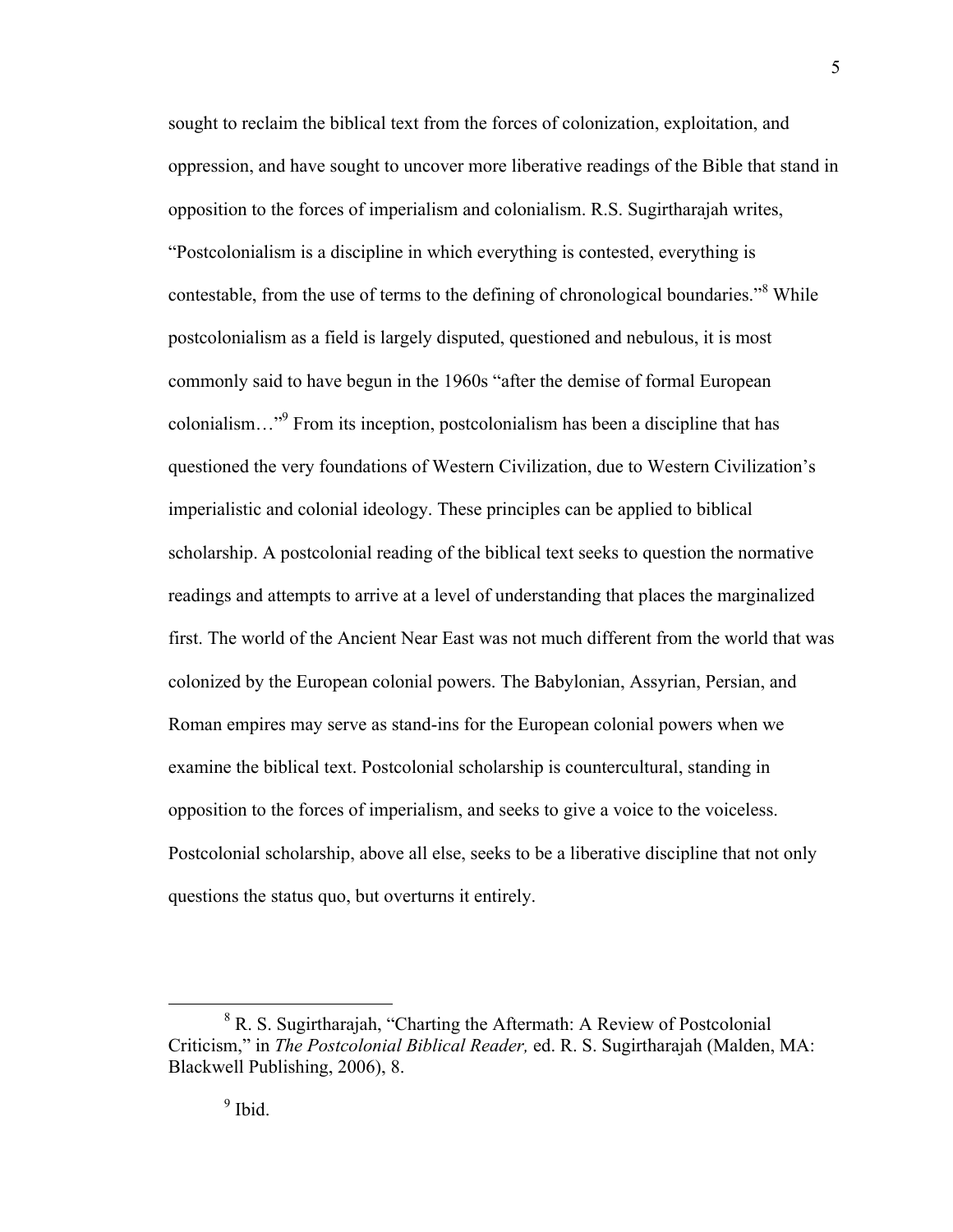#### Methodology

I will be doing my study of the Jacob narrative and how this narrative bears the mark of exile from a postcolonial perspective, which employs literary as well as historical-critical methods. Simply put, postcolonial scholarship examines the effects of empire on conquered peoples. While there has been a great deal of postcolonial scholarship that examines the Bible as a tool of colonizers, there has not been as much postcolonial scholarship that examines the Bible as an expression of oppressed and colonized peoples. I will be examining the Jacob narrative as a product of a colonized people trying to make sense of their plight. I will be looking at the Jacob narrative as one expression of a colonized people, trying to find potential links between elements of the text and the historical circumstances of the people who composed, redacted, and compiled the biblical text.

#### Assumptions and Limitations

For the purposes of this study, I will be assuming that the formation of the Torah is in line with the hypotheses of David Carr. Carr believes that the Hasmonean dynasty had the final say in which books were considered authoritative for Jewish religious study.<sup>10</sup> According to Carr, the Hasmoneans were working in response to the emergence of Hellenism in Palestine.<sup>11</sup> Carr notes, however, that the Hasmoneans were working with materials that were written before their reign, and that the Hebrew Bible as a whole

 <sup>10</sup> Carr, *The Formation of the Hebrew Bible*, 166.

 $11$  Ibid., 158.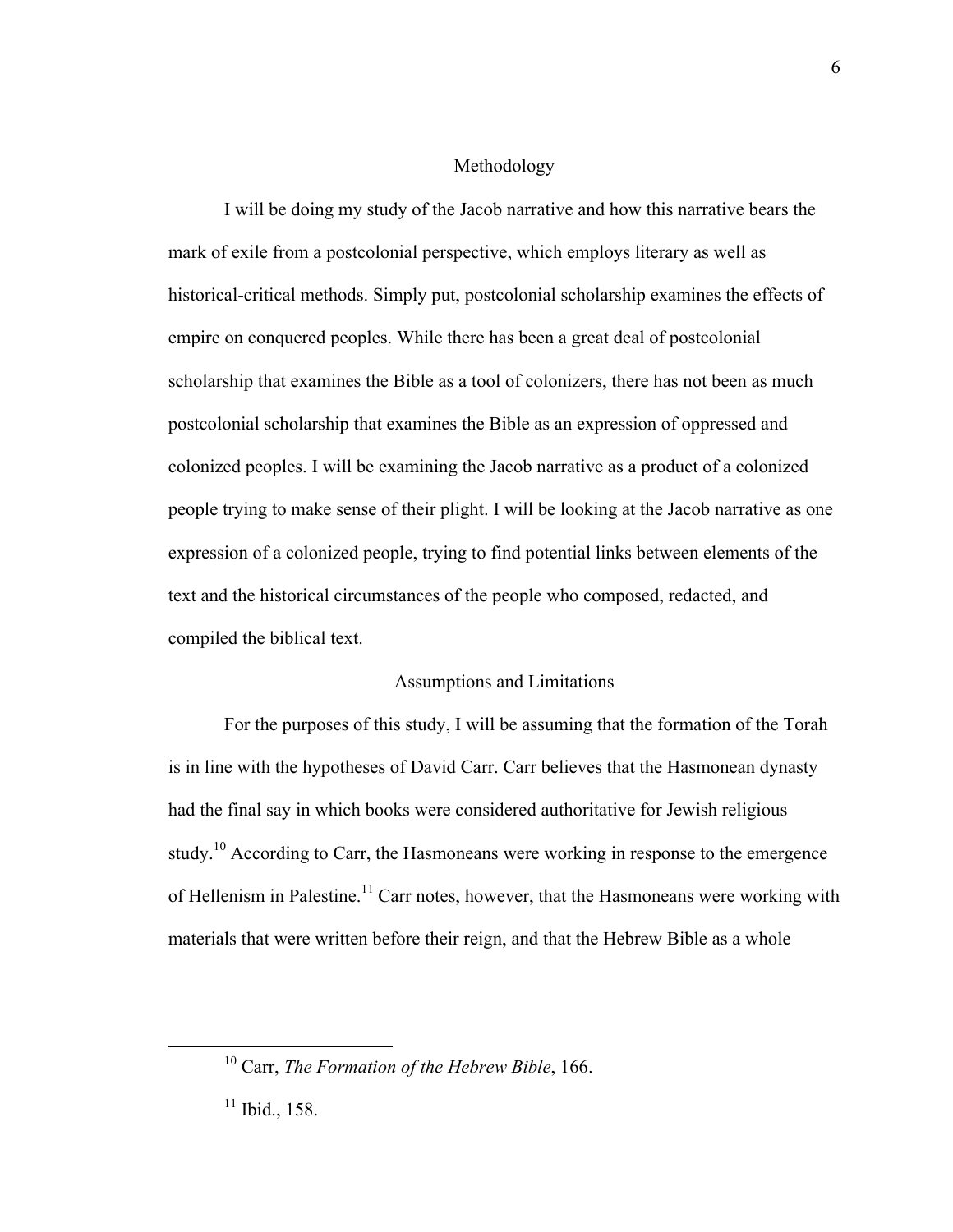"[speaks] to and from the experience of exile,"<sup>12</sup> with Carr going as far as to describe the Hebrew Bible as a "Bible for exiles."<sup>13</sup> This is seen in the ancestral narratives of Genesis, which depicts the families of Abraham, Isaac, and Jacob as "landless semi-exiles."<sup>14</sup>

While the theme of exile appears in many of the stories of Genesis, I will be focusing on the Jacob narrative because the Hebrew Bible often depicts Jacob as a representative of the whole nation of Israel.<sup>15</sup> For the sake of this study, I will be focusing on Genesis 29-31, because this section of the Jacob cycle deals with exile most directly. While I will make reference to other parts of the Jacob cycle, the pieces that specifically depict Jacob as living in exile in Laban's household will be the main focus. While I will be taking historical information into consideration, I will be focusing more on the literary aspects of this text than the composition and transmission history of the text. While many studies of the theme of exile pair this theme with the theme of return, I will be focusing strictly on the theme of exile in the Jacob text.

#### Thesis Chapter Outline

1. INTRODUCTION

- A. Exile in the Hebrew Bible
- B. Thesis Question
- C. Historical Background of Study
- D. Methodology
- E. Assumptions and Limitations
- F. Thesis Chapter Outline
- 2. JACOB IN EXILE
- $12$  Ibid., 226.

 $13$  Ibid.

 $14$  Ibid.

<sup>15</sup> There are numerous examples of this in the Hebrew Bible. Leviticus 26:42 states that God will remember God's covenant with Jacob, and Israel is collectively referred to as "Jacob" or "the house of Jacob" throughout Jeremiah and Ezekiel.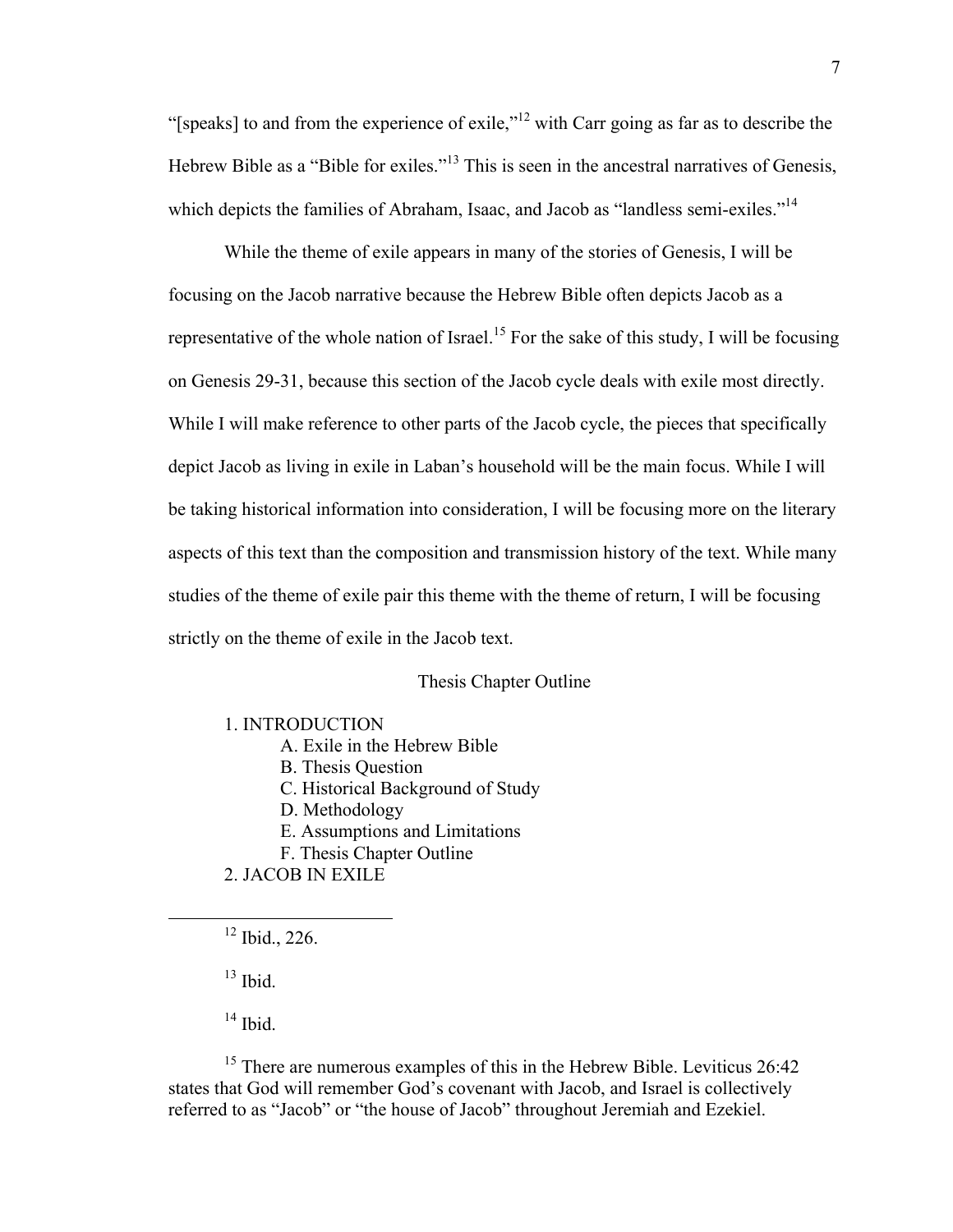A. Jacob's Flight from Home

B. Prophetic Conceptions of Exile

- C. Bethel: Between Beer-Sheba and Haran
- D. Jacob's Theophany and Judean Ideas About God
- 3. FROM BETHEL TO HARAN
	- A.Jacob's Arrival and Laban's Deception
	- B. Instructions to the Exiles: Jeremiah 29
	- C. Jacob's Labor Under Laban
	- D. To Serve and to Seek: A Study of דַבָע and שַרָד
	- E. Jacob's Wives and Children: Twelve Children for Twelve Tribes
	- F. God's Presence in Jacob's Exile
- 4. THE TRICKSTER: A SYMBOL OF RESISTANCE
	- A. Jacob as a Representation of Israel and Judah
	- B. Imperialistic Violence: Physical and Ideological Components
	- C. The Oppressed Responds to the Oppressor
	- D. Jacob and Judah as Trickster
	- E. The Birth and Early Lives of Jacob and Esau
	- F. Jacob and Rebekah Deceive Isaac
	- G. Laban as Trickster: The Symmetry of Deception
	- H. Jacob's Revenge
	- I. You Shall No Longer be Called Jacob, but Israel
- 5. CONCLUSION
	- A. Exile, Deception, and Judean National Identity in the Jacob Cycle
	- B. Postexilic and Postcolonial Conceptions of Identity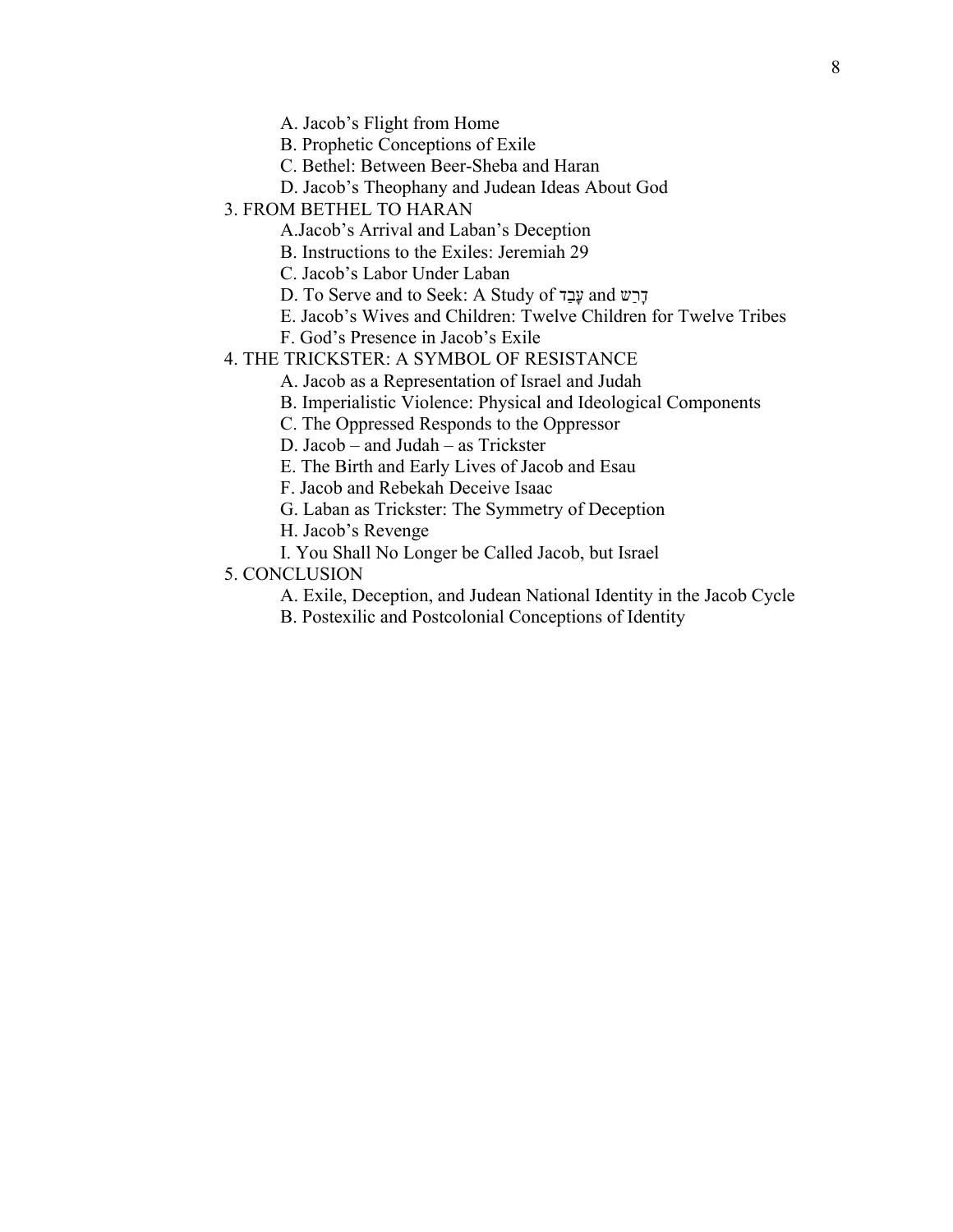#### CHAPTER 2

#### JACOB IN EXILE

#### Jacob's Flight from Home

Jacob's story is, most simply put, a story of exile and return. Jacob flees the household of his father Isaac after, with the help of his mother Rebekah, Jacob procures Isaac's blessing that was meant for the older son Esau. Gen 27.41 recounts Esau's rage: "The days of mourning for my father are approaching; then I will kill my brother Jacob."<sup>1</sup> Rebekah is aware of Esau's fury, and tells Jacob that he must leave immediately if he is to save himself from Esau's rage.<sup>2</sup> After a conversation with his mother in 27.42-45 and a blessing from his father in 28.1-4, Jacob leaves the only home he has ever known. Leaving behind his family and most of his material possessions, Jacob journeys from his life in Beer-sheba and ventures into a world that is unknown to him. This experience mirrors the experiences of the people of Judah in the sixth century BCE. In the wake of the Babylonian conquest of Jerusalem, the Babylonian conquerors took the people of Judah away from their homes into the lands of Babylon. Like Jacob, the people of Judah found themselves in lands that were alien to them, and found themselves subjugated by the people that inhabited those lands. Jacob's experience of exile and return is foundational in the construction of his identity, and the exilic experiences of the Judeans

<sup>&</sup>lt;u>1</u> <sup>1</sup> All scripture citations are NRSV.

 $2^2$  Gen 27.42.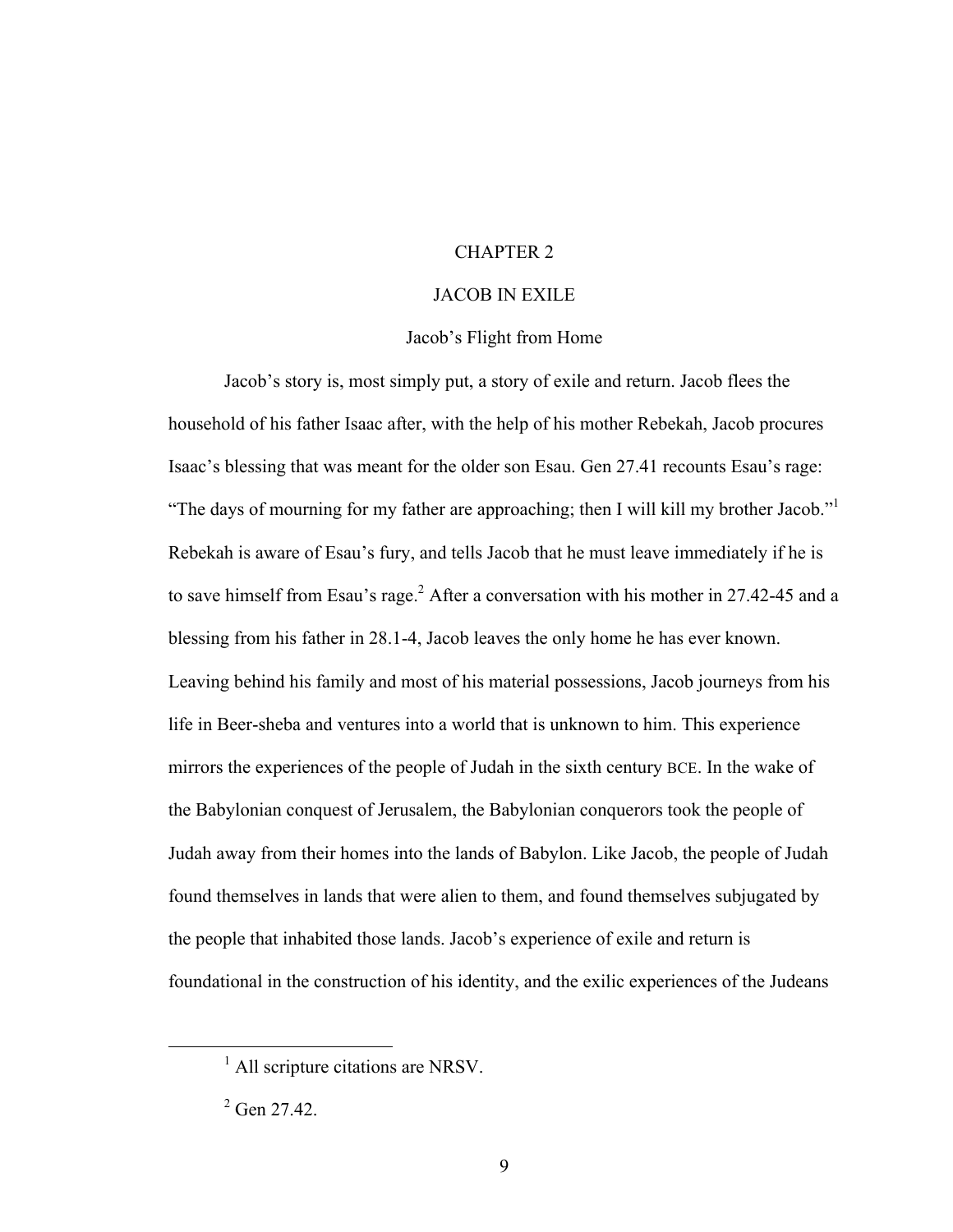are fundamental to the construction of Jewish identity. Jacob Neusner describes the Babylonian Exile as "the generative and definitive pattern of meaning."<sup>3</sup> He goes on to say that the "framers of the Pentateuch, as we now have it, flourished in Babylonia after 586."<sup>4</sup> Put simply, without the Babylonian Exile, the Hebrew Bible would not exist – or it would not look the way that it does today. In this chapter, I will be focusing on the exilic event that Jacob experiences and how this experience mirrors the experiences of and the people of Judah who experienced conquest, deportation, and life in a land that was not their own.

There is some controversy surrounding the exact nature Jacob's departure from home. Gerhard von Rad sees two accounts of Jacob's departure from home in Genesis 27-28. In his examination of Jacob's flight, von Rad writes, "…according to chap. 27, Jacob flees in great haste… [in Gen 28.2-7], he is sent to Laban by Isaac with great ceremony." 5 Other commentators, however, do not see a sharp distinction between the two accounts of Jacob's departure from home. G. Henton Davies notes that both the J and the P redactors are at work in this story. He writes, "The two traditions ascribe Jacob's departure to the instruction of mother and father separately; but the traditions are not necessarily inconsistent. The P witness obviously did not think so." The Priestly source

 $\frac{1}{3}$ Jacob Neusner, "Exile and Return as the History of Judaism," in *Exile: Old Testament, Jewish, and Christian Conceptions*, ed. James M. Scott (New York: Brill, 1997), 224.

<sup>4</sup> Ibid., 229.

<sup>5</sup> Gerhard von Rad, *Genesis: A Commentary*, The Old Testament Library, (Philadelphia: The Westminster Press, 1972), 281.

<sup>6</sup> G. Henton Davies, *Genesis*, The Broadman Bible Commentary 1, ed. Clifton J. Allen (Nashville: Broadman Press, 1969), 218.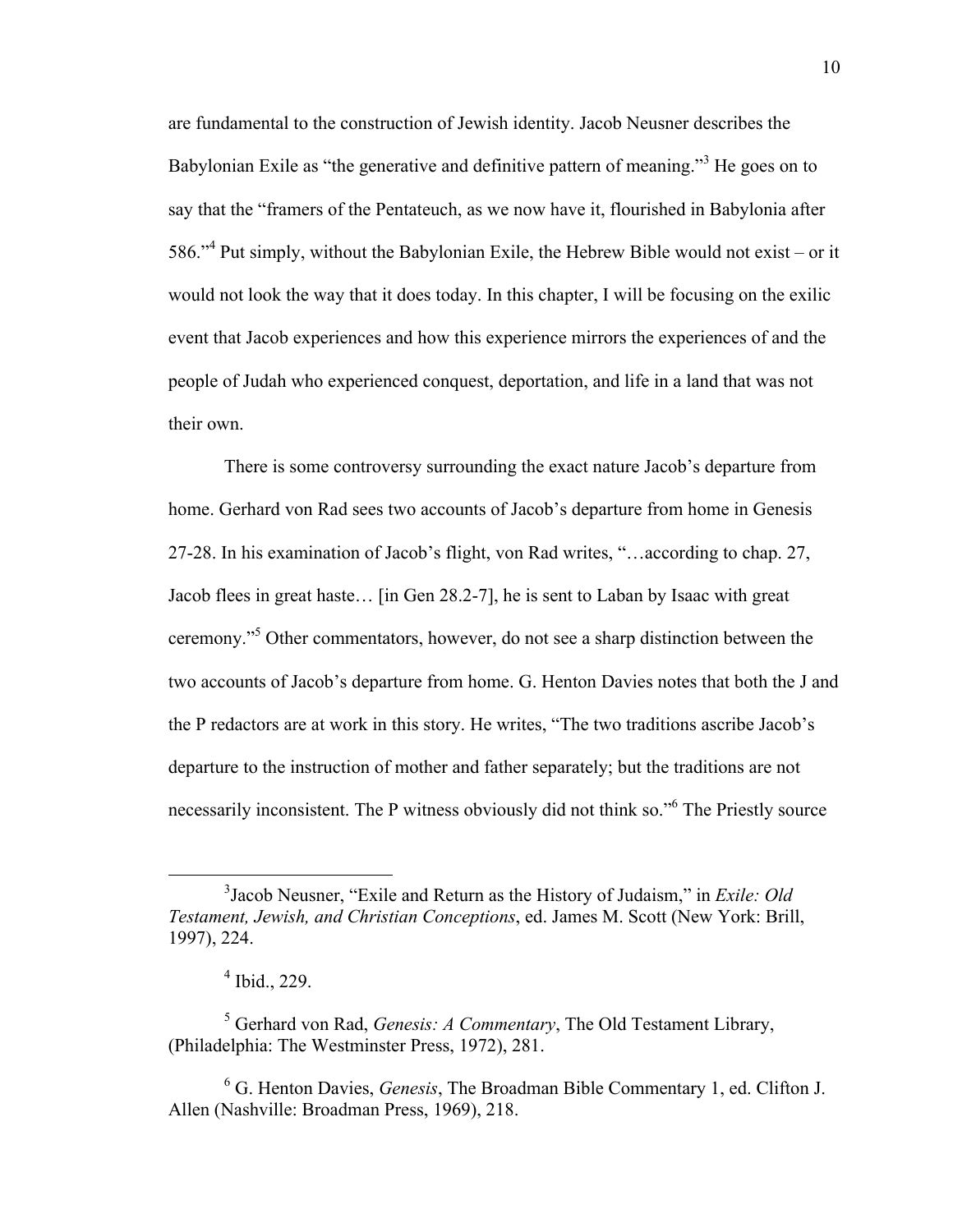was the latest source that was involved in the composition of the Hebrew Bible, and P felt the need to preserve the tradition in which Jacob fled from home quickly. With these

The haste in which Jacob makes his departure from the household of his parents reflects the experiences of people who experience forced deportations. Jacob's hasty departure from home reflects the experiences of Judeans who were forced to flee from their homes in the wake of various conquests by foreign powers.

#### Prophetic Conceptions of Exile

The book of Jeremiah contains many depictions of the conquest of Jerusalem and the aftermath. In chap. 4, Jeremiah, bringing a word from God, says:

> Blow the trumpet through the land; shout aloud and say, "Gather together, and let us go into the fortified cities!" Raise a standard toward Zion, flee for safety, do not delay, for I am bringing evil from the north, and a great destruction. 7

This passage is an allusion to the Babylonian destruction of Jerusalem. God's command to not delay in finding safety is indicative of the swift might of the Babylonian conquest. While Jerusalem may have been under siege for almost two years,<sup>8</sup> the invasion itself was swift and brutal. Those who were not killed in the initial onslaught either fled the city or were taken back to Babylon by the Babylonian armies.

In her exploration of the book of Jeremiah, Kathleen O'Connor creates fictional accounts that depict the experiences of the inhabitants of Jerusalem during the

 <sup>7</sup>  $^7$  Jer 4.5-6.

<sup>8</sup> Kathleen M. O'Connor, *Jeremiah: Pain and Promise* (Minneapolis: Fortress Press, 2012), 13.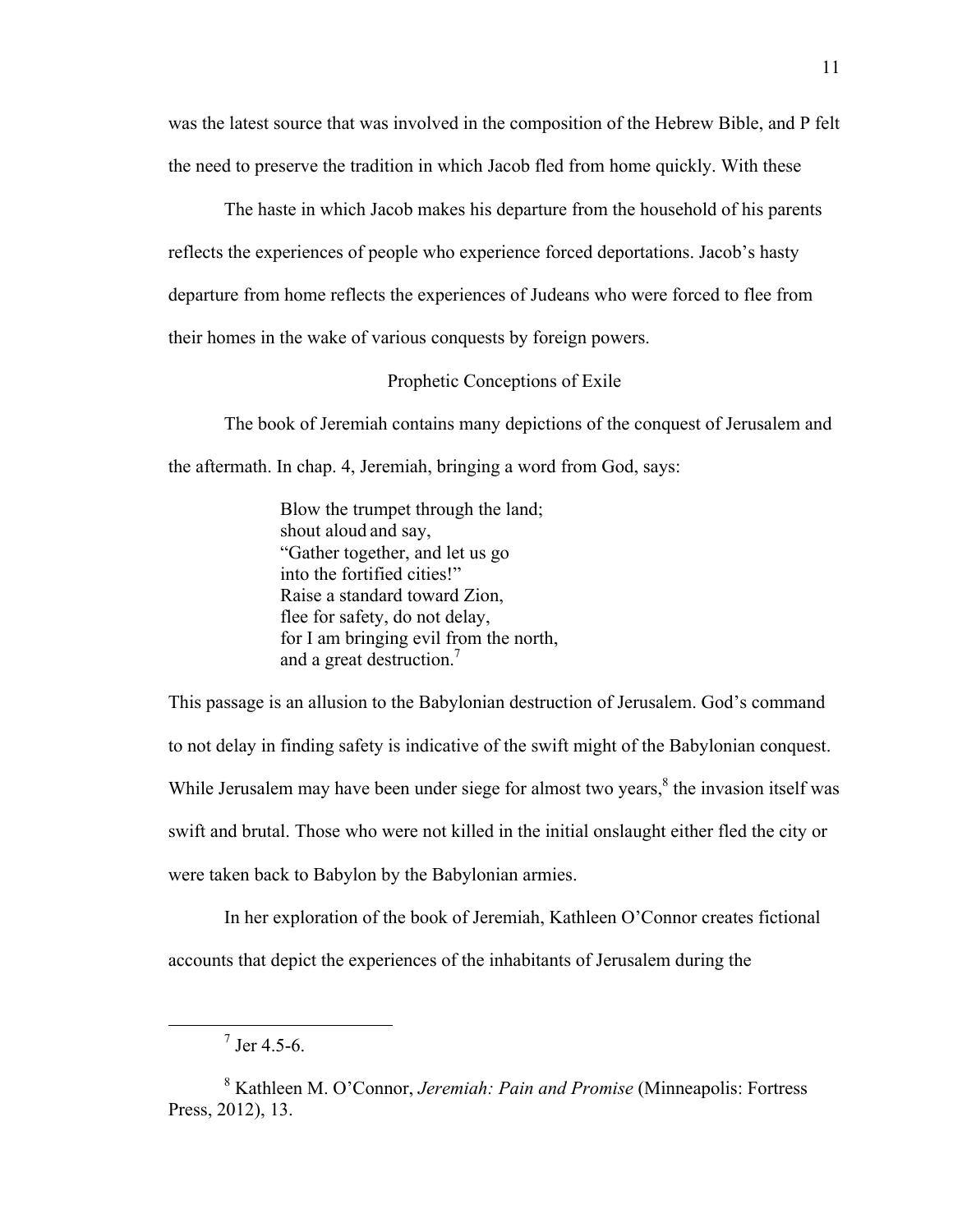Babylonian siege and conquest of the city.<sup>9</sup> While these stories are fictional, O'Connor says, "But fiction, too, can be a mode of truth-telling."<sup>10</sup> O'Connor constructs several fictional families that were present during the Babylonian destruction of Jerusalem. She describes a scene of pandemonium that erupts once the Babylonian army breaches the walls of Jerusalem:

The women and [Peninah's] elderly father were throwing pieces of fruit and grain into a burlap sack, along with a cooking pot. Everyone was shouting at once. Their intent was to run for their lives.<sup>11</sup>

O'Connor describes further scenes of chaos that would have taken place during the Babylonians' pillaging of the city. She describes families being separated, the razing of the Temple, and the executions of captured Judean soldiers. O'Connor's account of the conquest of Jerusalem, while speculative, is a helpful resource in understanding the traumatic nature of the conquest of Jerusalem and the subsequent deportations. With the traumatic nature of exile in mind, I now turn to the story of Jacob.

#### Bethel: Between Beer-Sheba and Haran

The journey from Beer-sheba to Haran is no short journey. The biblical text, however, provides very little information about Jacob's travels to Haran. Nahum Sarna notes, "…the narrative provides no details about the adventure or the trials and tribulations of Jacob in the course of his trek, only the bare facts that he set out and that he arrived."<sup>12</sup> For the final redactor, Jacob's journey is not as important as the beginning

 $11$  Ibid., 9.

 $\frac{1}{9}$  $<sup>9</sup>$  Ibid., 7.</sup>

 $10$  Ibid., 8.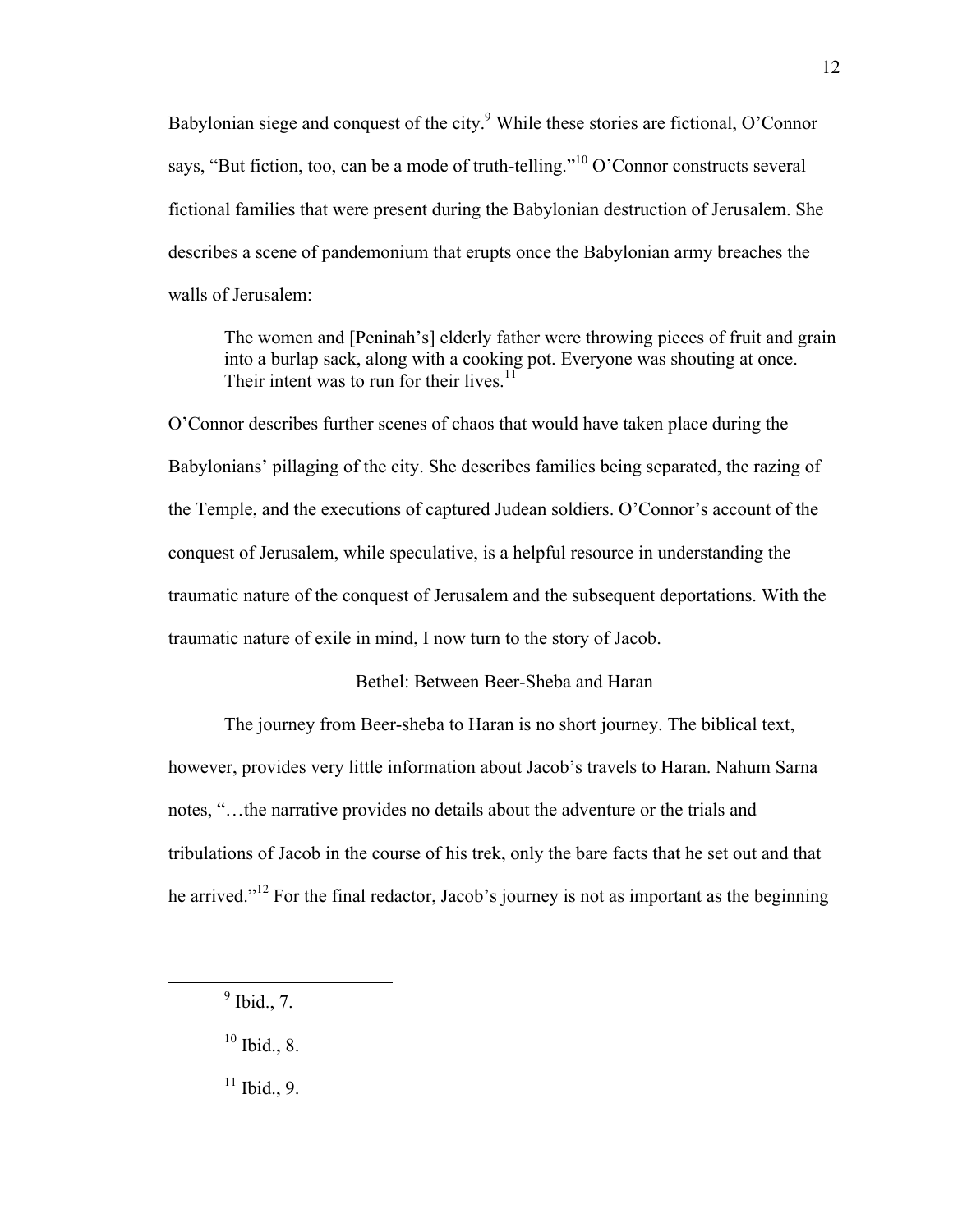and end points of that journey. Jacob travels to Haran from Beer-sheba through Bethel. Jacob's experience at Bethel is the only part of the journey itself that the final redactor has felt the need to present to their audience. Why is Jacob's experience at Bethel so important within the context of the Jacob narratives? How would the descendants of the Judeans who experienced the Babylonian exile have received the story of Jacob's experience at Bethel?

In Gen 28, Jacob rests in Bethel, where he has an encounter with God. The text indicates that Jacob uses a stone as a pillow.<sup>13</sup> This shows that Jacob has brought very few provisions with him on his journey. In his discussion of Jacob's flight from home and subsequent stay in Bethel, Yair Zakovitch writes:

Can it be that, in his rush, he hadn't stopped to gather even a single piece of clothing or blanket? He has brought nothing with which to cover himself or to put under his head and he uses a rock as a pillow, an apt illustration of his lonely circumstances. 14

Jacob lived a life of relative luxury when compared to his brother Esau. The biblical text describes Jacob as "a quiet man, living in tents," while Esau is described as "a skillful hunter, a man of the field."<sup>15</sup> Zakovitch describes Jacob as "a homebody," unlike Esau, who spends most of his time outdoors.<sup>16</sup> Jacob is used to a life of relative ease compared to Esau. He is accustomed to having certain luxuries that Esau can easily do without.

14 Yair Zakovitch, *Jacob: Unexpected Patriarch* (New Haven: Yale University Press, 2012), 47.

 $15$  Gen 25.27.

16 Zakovitch, *Unexpected Patriarch*, 47.

 <sup>12</sup> Nahum M. Sarna, *Genesis,* The JPS Torah Commentary, ed. Nahum M. Sarna and Chaim Potok (Philadelphia: The Jewish Publication Society, 1989), 197.

<sup>&</sup>lt;sup>13</sup> Gen 28.11.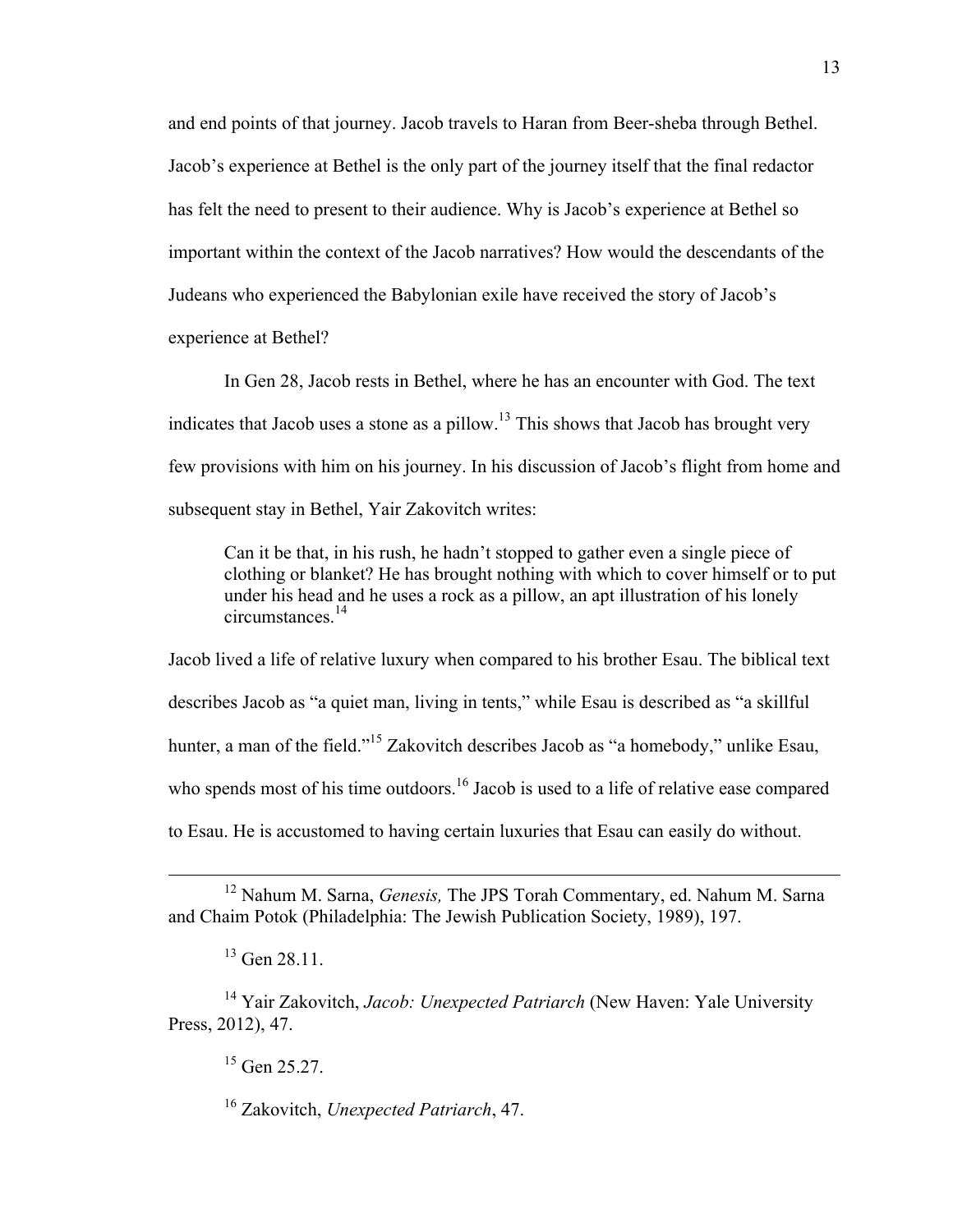While Jacob's exile has most likely deprived him of his material wealth, his separation from the only family has ever known is undoubtedly a more traumatic experience. Jacob was not adequately prepared for his journey. He does not have the skills of his older brother. During his exile, Jacob experiences a separation from the only family that he has ever known and develops ties with a family that is unfamiliar to him.

In his discussion of the effects of exile, Frank Ritchel Ames notes that one effect of exile "is [the] diminishment of resources and security. Exile separates people from their property..."<sup>17</sup> He goes on to say, "The loss for the person in exile... is not simply material… Exile separates family members, friends and neighbors, and community members."<sup>18</sup> The prophet Ezekiel describes the separation that the exiles experienced when they were separated from their land. Ezekiel 12 is rife with imagery that describes the desolation of the land and separation that the people of Judah experienced. Verses 17- 20 in particular are evocative of the impending conquest:

The word of the LORD came to me: Mortal, eat your bread with quaking, and drink your water with trembling and with fearfulness; and say to the people of the land, Thus says the Lord GOD concerning the inhabitants of Jerusalem in the land of Israel: They shall eat their bread with fearfulness, and drink their water in dismay, because their land shall be stripped of all it contains, on account of the violence of all those who live in it. The inhabited cities shall be laid waste, and the land shall become a desolation; and you shall know that I am the LORD.

Here, God tells Ezekiel to symbolically eat his bread and drink his water with fear and trembling, and to tell the people of Israel to do the same. The coming Babylonian armies will strip the land "of all it contains, on account of the violence of all those who live in

<sup>&</sup>lt;sup>17</sup> Frank Ritchel Ames, "The Cascading Effects of Exile: From Diminished Resources to New Identities," in *Interpreting Exile: Displacement and Deportation in Biblical and Modern Contexts*, ed. Brad E. Kelle, Frank Ritchel Ames, and Jacob L. Wright (Atlanta: Society of Biblical Literature, 2011), 175.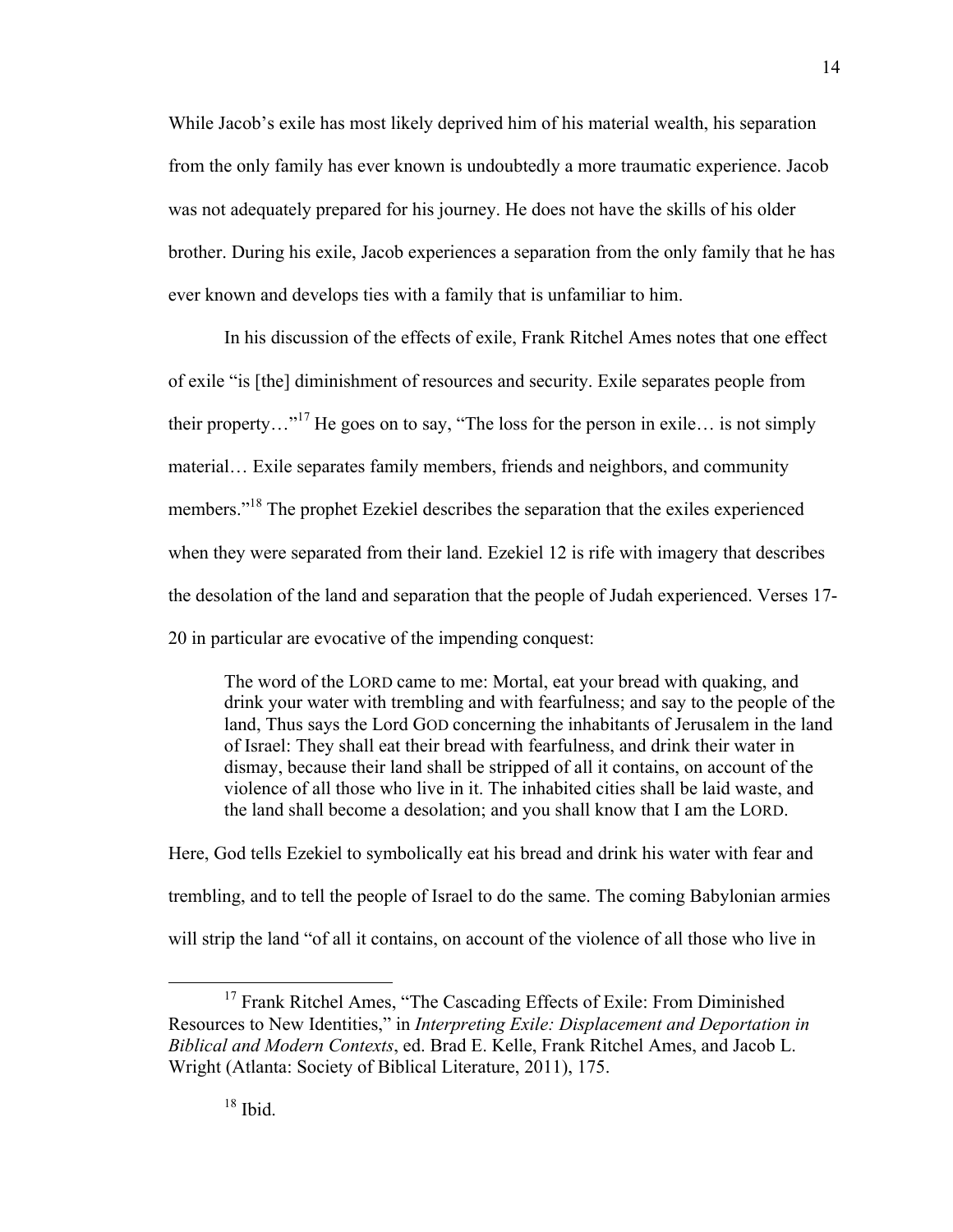it."<sup>19</sup> When the conquest happens, the people will be separated from their land, and their cities will be destroyed. Earlier, in v. 14, God says to Ezekiel, "I will scatter to every wind all who are around [the prince who is among them], his helpers and all his troops; and I will unsheathe the sword behind them." This further references the scattering and dispersion of the people of Judah, while also noting that the royal family will not be spared.

The loss that Jacob experiences during his sojourn is not much different from the loss that untold numbers of Israelites and Judeans experienced during their own experiences of conquest and exile. With the loss of his family, his home, and his possessions, Jacob faces a crisis of identity. He has only known himself as a member of his father's household. In the wake of his flight from home, Jacob must begin to construct a new identity for himself. The dream that Jacob has at Bethel is the first step in this construction of a new identity.

While he is asleep at Bethel, Jacob dreams of "a ladder set up on the earth, the top of it reaching to heaven," with "the angels of God... ascending and descending on it."<sup>20</sup> In his dream, God stands above Jacob and reiterates the ancestral promise made to Abraham – in a way that refers to Jacob's specific situation.<sup>21</sup> Then, God makes a promise meant for Jacob himself: "Know that I am with you and will keep you wherever you go, and will bring you back to this land; for I will not leave you until I have done

 $19$  Ezek 12.19.

 $20$  Gen 28.12.

<sup>21</sup> von Rad, *Genesis*, 285.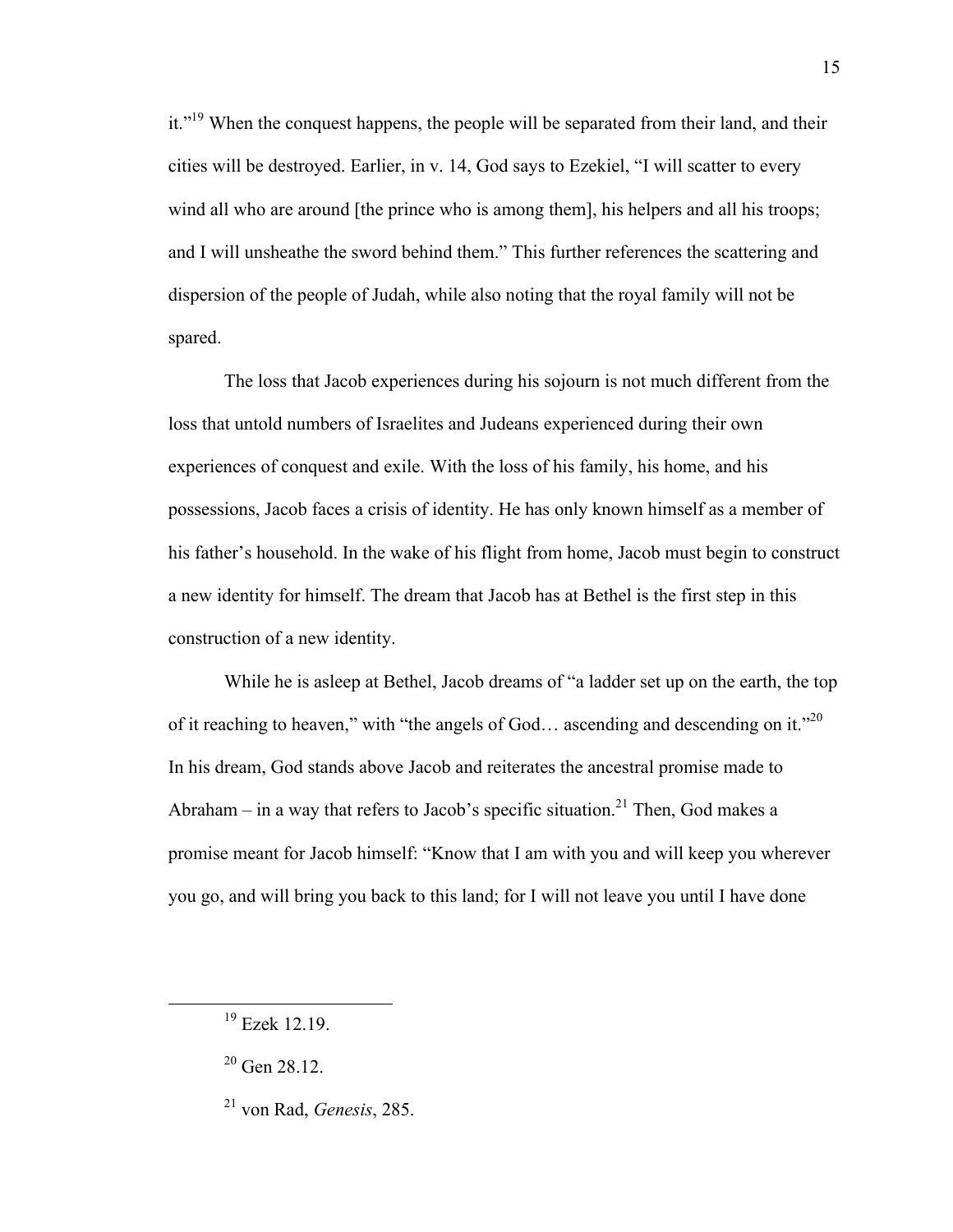what I have promised you."<sup>22</sup> The reiteration of the promise to Abraham is unsurprising, given Jacob's relationship to Abraham. God's promise to Jacob, however, is intriguing, especially when read in a postexilic light. God's promise to Jacob has three parts. These are: (1) to be with Jacob wherever he goes, (2) to bring Jacob back to the land of his ancestors, and (3) to not leave Jacob until the things God has promised have come to pass. When read from a postexilic light, one can see an image of God that travels with exiles in their journeys instead of remaining in the land from which they were taken. One can see a God that works to bring exiles back to their homelands instead of allowing them to be taken into exile permanently. One can see a God who will never abandon God's chosen people. The prophet Ezekiel, who was active during the Babylonian Exile, encountered God during the Exile. The opening verses of the book of Ezekiel read:

In the thirtieth year, in the fourth month, on the fifth day of the month, as I was among the exiles by the river Chebar, the heavens were opened and I saw visions of God. On the fifth day of the month (it was the fifth year of the exile of King Jehoiachin, the word of the LORD came to the priest Ezekiel, son of Buzi, in the land of the Chaldeans by the river Chebar; and the hand of the LORD was on him there. 23

This passage is incredibly repetitive in its description of where this event took place. God appeared to Ezekiel not in the land of Judah, but by the river Chebar, in the land of Babylon. The presence of God outside of Judah is the most striking thing about this passage, because it illustrates the fact that God went into exile along with the people of Judah who were taken there by the Babylonians. This experience mirrors Jacob's experience at Bethel, as he is fleeing from home.

<sup>&</sup>lt;sup>22</sup> Gen 28.15.

<sup>23</sup> Ezek 1.1-3.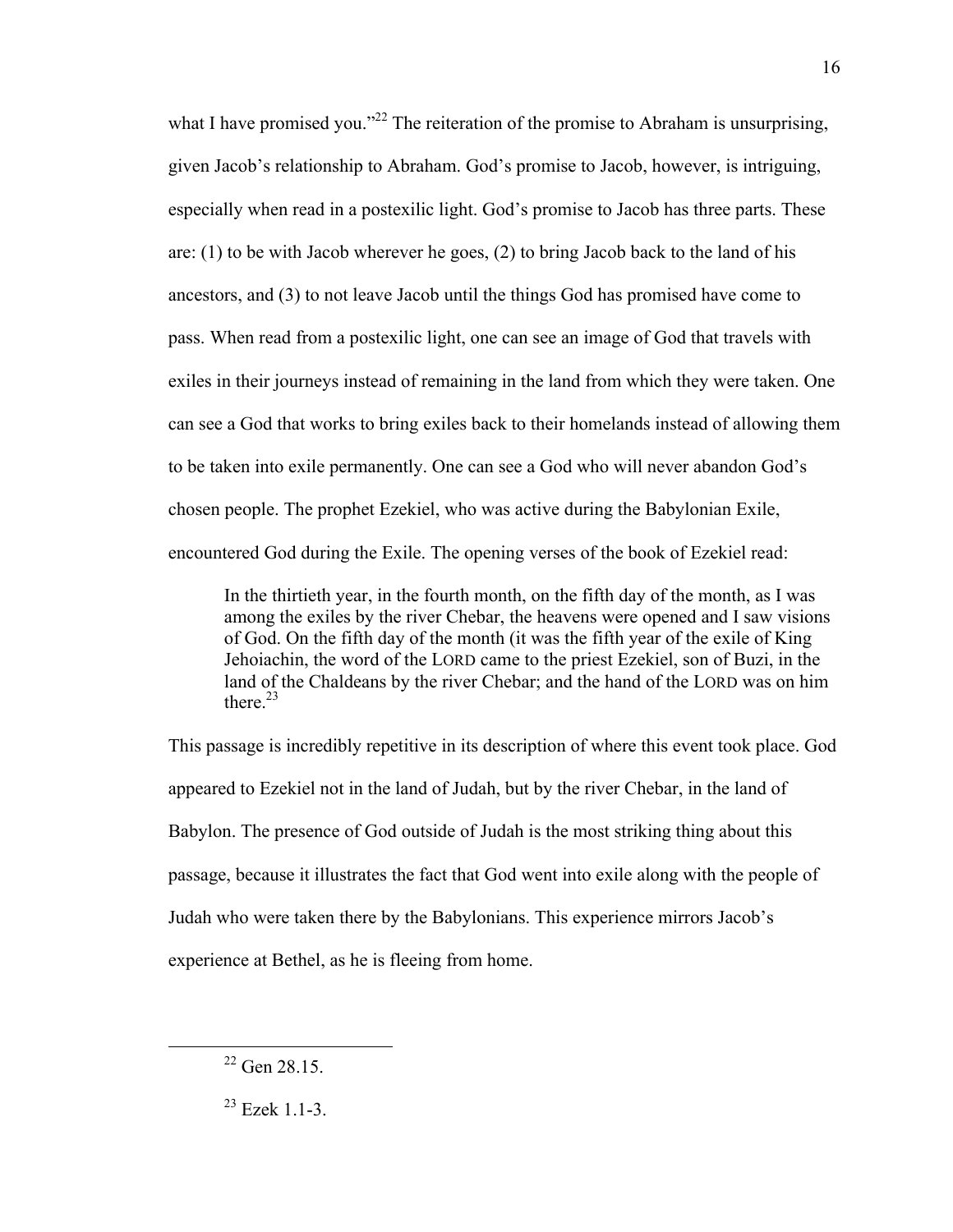Historically, Bethel was a frontier town north of Jerusalem, and was established as a sanctuary due to its connection to events in the lives of Abraham and Jacob.<sup>24</sup> This story may partially exist as an etiological story for a sacred site in Bethel. I would like to propose a broader understanding for this story. When examined in a postexilic light, this story serves to show the people of Judah and their descendants that God has not abandoned them. This story, when viewed in the context of the Jacob narrative, illustrates a shift in thinking about God. Instead of God being bound to the Temple or the land of promise, God can be wherever God's people are residing. In this story, as well as other ancestral narratives, God does not reside in a singular location. God's promise to Jacob implies that God is not tied to a singular location. God will go with Jacob in his journey, and God will ensure that Jacob will return home. This stands in sharp contrast to other conceptions of God in the Hebrew Bible. With the construction of the first Temple in Jerusalem, God is depicted as being confined to this temple. This image of a God who goes into exile with the people stands in contrast to traditional Judean conceptions of God. Deuteronomy 12 warns the people of Israel to "not offer [their] burnt offerings at any place [they] happen to see. But only at the place that the LORD will choose... $^{25}$  The Temple in Jerusalem eventually took on this designation. The inclusion of this narrative could, perhaps, be indicative of a later Judean/Israelite understanding of where God resides. Ingrid Hjelm describes the God of Israel and Judah as a homeless God.<sup>26</sup>

 <sup>24</sup> Harold Brodsky, "Bethel," in *The Anchor Bible Dictionary,* vol. I, ed. David Noel Freedman (New York: Doubleday, 1992), 710-11.

 $^{25}$  Deut 12.13-14.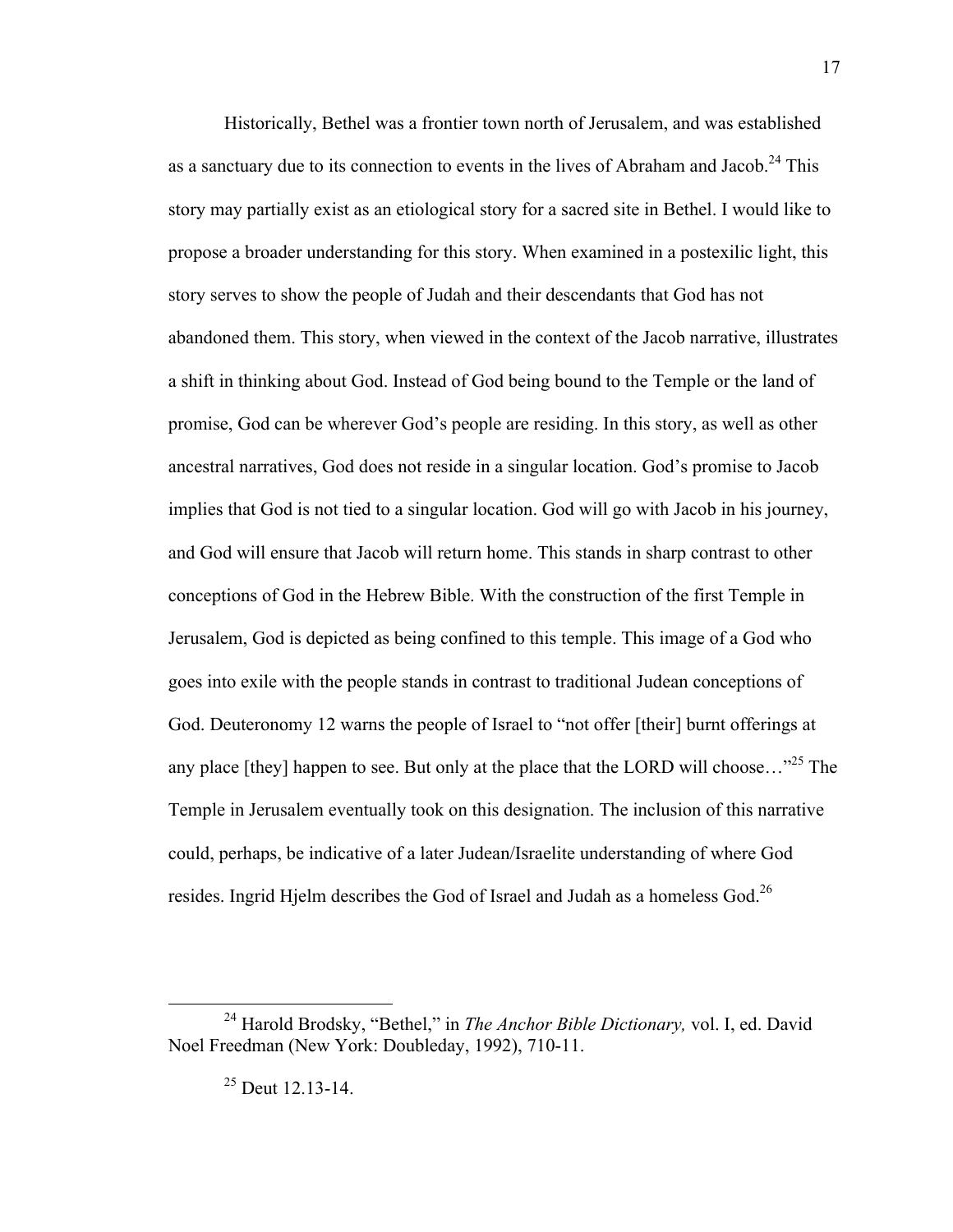Jacob's Theophany and Judean Ideas About God

Before the destruction of the first Temple in Jerusalem, the people of Judah conceived of a God that was tied to a singular location. With the dispersion of the people of and the destruction of the temple in Jerusalem, this notion of God had to be revised. Perhaps, in the wake of the conquest Judah, the survivors had to consider that God was not confined to the Temple in Jerusalem, but that God could be found elsewhere. The book of Ezekiel contains language that captures both the presence and the absence of God.

After his experience in Bethel, Jacob establishes a monument at that place before continuing on his journey to Haran. The biblical witness to this journey is terse: "Then Jacob went on his journey, and came to the land of the people of the east."<sup>27</sup> The entirety of Jacob's journey from Bethel to Haran is contained in a single verse. The redactor is not concerned with the experiences that Jacob had on his way to Haran, just his experiences in Bethel and Haran themselves. Jacob's experiences in Haran paint a fascinating picture of a life spent in exile. During his time in Haran, Jacob marries, has children, and works for the benefit of his host, Laban, before ultimately leaving Laban's household to return to the land of his ancestors. Jacob's actions in exile reflect the sensibilities of the prophet Jeremiah, who, in Jeremiah 29, encourages the Judean exiles living in Babylon to make lives for themselves in exile.

At the conclusion of Jacob's dream, God speaks to him, saying:

 <sup>26</sup> Ingrid Hjelm "Exile as Pilgrimage?" in *Myths of Exile: History and Metaphor in the Hebrew Bible* ed. Anne Katrine de Hemmer Gudme and Ingrid Hjelm (New York: Routledge, 2015), 82.

 $27$  Gen 29.1.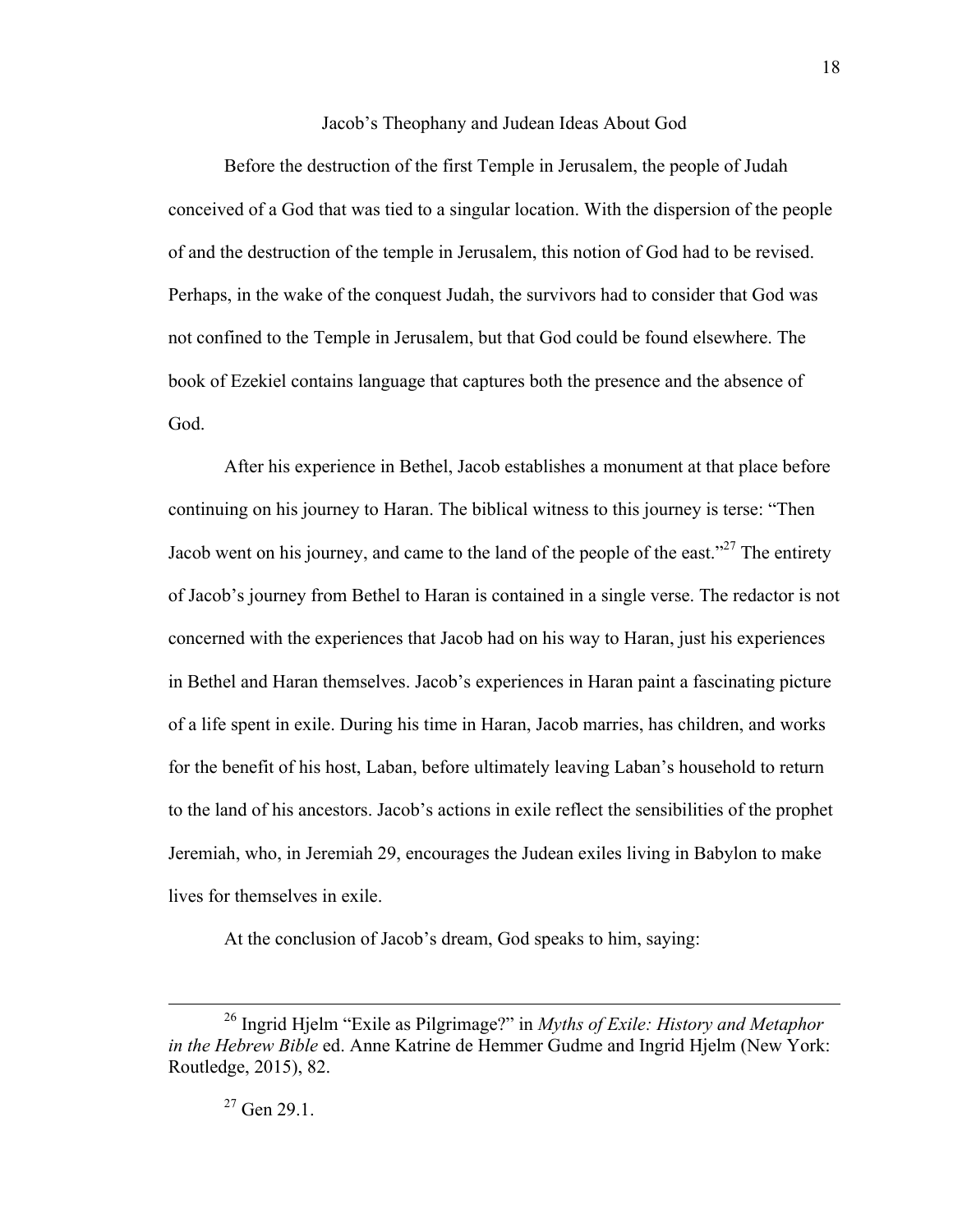I am the LORD, the God of Abraham your father and the God of Isaac; the land on which you lie I will give to you and to your offspring; and your offspring shall be like the dust of the earth, and you shall spread abroad to the west and to the east and to the north and to the south; and all the families of the earth shall be blessed in you and your offspring. Know that I am with you and will keep you wherever you go, and will bring you back to this land; for I will not leave you until I have done what I have promised you. 28

God's promise to Jacob refers back to God's promise to Abraham of land and offspring. Additionally, God promises to Jacob that God will remain with Jacob throughout his travels. God also promises to Jacob that Jacob will return to the land from which he is departing.

In spite of the fact that Jacob is leaving the land of his birth, God still expects him to return home. God's declaration to bring Jacob back to the land from which he is leaving is an assurance that Jacob will be able to return home one day. There is a twofold expectation here: Jacob must return to the land of his birth, and God will ensure that Jacob will be able to return to his land**.** When thinking about Jacob's experience of exile and eventual return in the light of the actual experiences of Judean exiles, it is important to remember that the people who returned to Judah from Babylon were not the same people who went into exile. It was the descendants of the exiles who actually had the opportunity to return "home."<sup>29</sup> After the Persian conquest of Babylon, many of the Judeans living in Babylon chose to stay there instead of returning to the land of their ancestors.<sup>30</sup> Many people of Judean descent continued to survive and thrive outside of

 $28$  Gen 28.13-15.

<sup>&</sup>lt;sup>29</sup> Neusner, "Exile and Return," 226.

<sup>30</sup> Irina Levinskaya, "Diaspora," in *The New Interpreter's Dictionary of the Bible,*  vol II, ed. Katharine Doob Sakenfeld (Nashville: Abingdon Press, 2007), 120.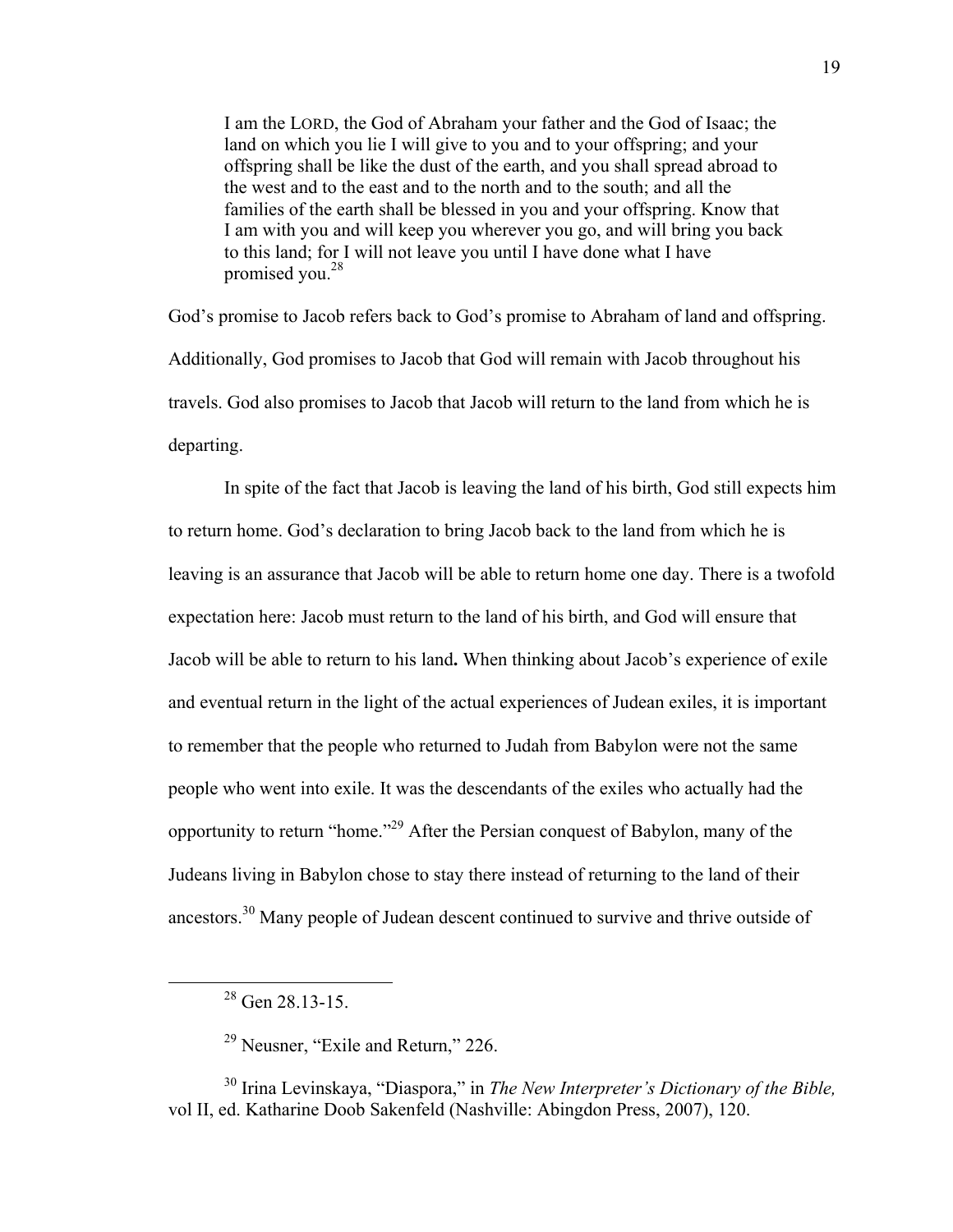their ancestral lands. Diaspora Judaism is far from monolithic – many Jews living in Diaspora wanted to return to their ancestral lands,  $31$  thinking of their present situation as a form of exile. Others, however, had a more positive perspective on their life away from the land of their ancestors.<sup>32</sup> Judean culture developed independently outside of the land of Judah, with Diaspora synagogues blending the Judean and Greco-Roman cultures.<sup>33</sup> The Judeans who lived outside of the land of their ancestors still found their identities in the culture of their ancestors. Several texts of the Hebrew Bible, especially the book of Jeremiah, offer guidance to Judeans who no longer live in their ancestral lands.

The biblical text quickly shifts from discussing Jacob's dream at Bethel to his arrival at Haran, with no description of what happened during Jacob's journey. This serves to underscore both the importance of the Bethel event and the time that Jacob spends in exile in Haran. The journey is not as important as the destination

Jacob's story is, initially, a story of exile. He has to flee from deadly circumstances at home towards an uncertain future. He is deprived of his material possessions, his family, and the way of life that he had known. During his sojourn, Jacob ends up working in the household of his uncle Laban, who, like Jacob, is a devious character. Jacob's experience of exile mirrors ancient Judean experiences of exile. He flees from home in great haste, due to the threat of bodily harm. During his sojourn, he

33 Ibid., 176.

<sup>&</sup>lt;sup>31</sup> James M. Scott, "Exile and Self-Understanding of Diaspora Jews in the Greco-Roman Period," in *Exile: Old Testament, Jewish, and Christian Conceptions*, ed. James M. Scott (New York: Brill, 1997), 211.

 $32$  Ibid., 174.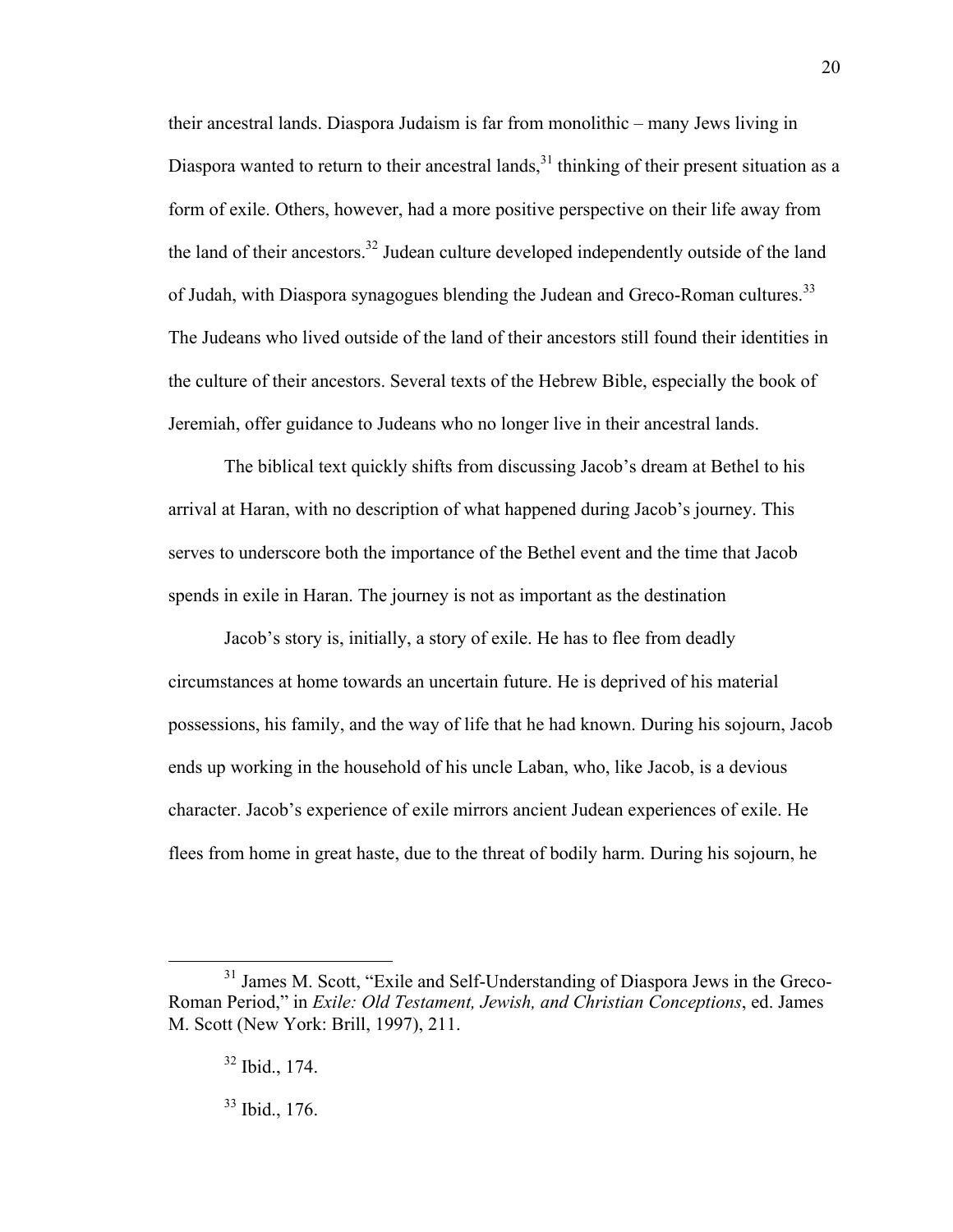has an encounter with God, who tells him that God will be with him during his time away from home. God also tells Jacob that, ultimately, he will return to the land of his birth.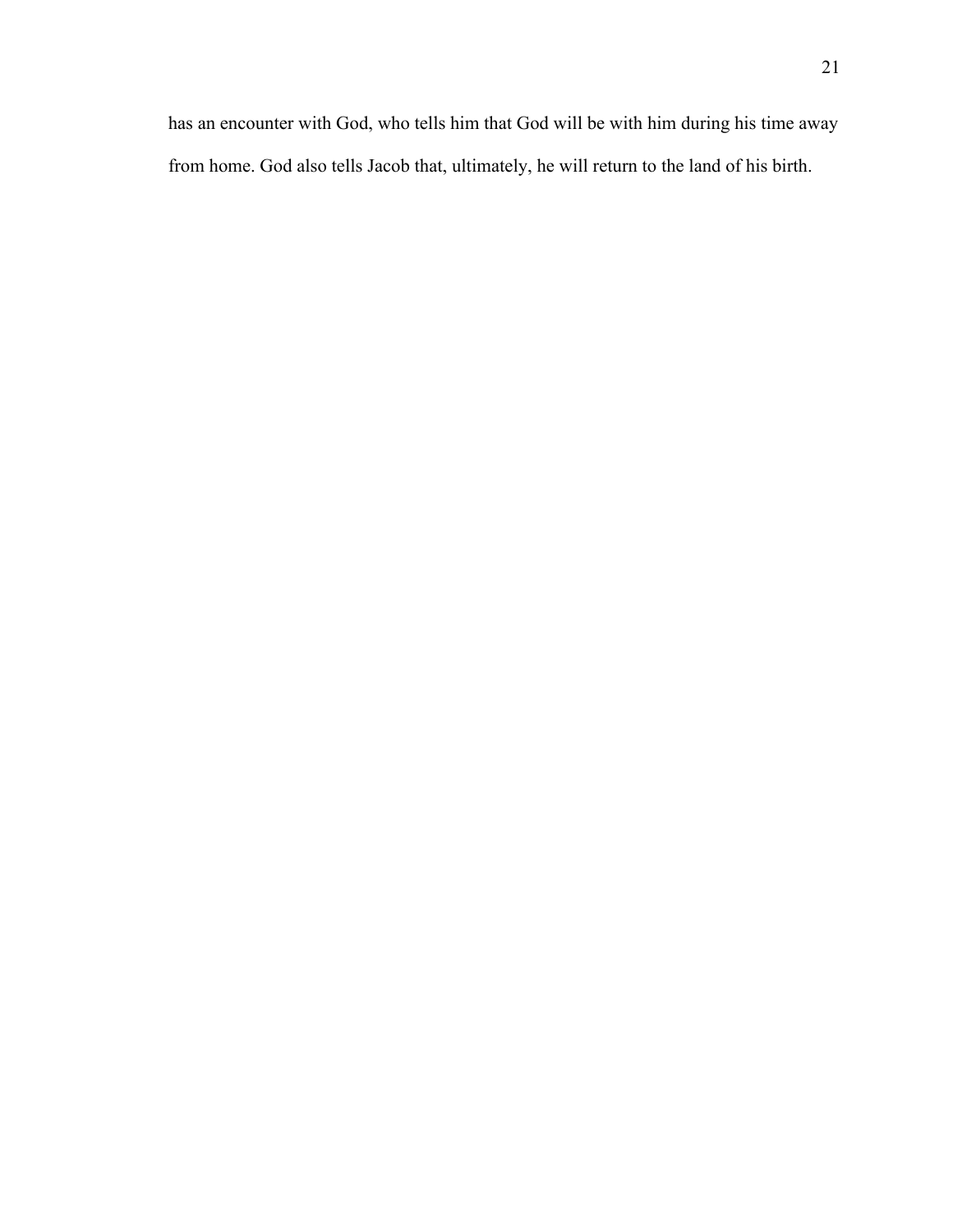#### CHAPTER 3

#### FROM BETHEL TO HARAN

#### Jacob's Arrival and Laban's Deception

After his experience at Bethel, Jacob makes his way to Haran. In typical biblical fashion, the text is terse in its description of Jacob's journey. The focus is on his arrival at Haran and his experience meeting with Rachel at the well, which is a typical betrothal scene.<sup>1</sup> After this incident, Jacob goes to the household of his uncle Laban, where, after a month, Jacob and Laban agree that Jacob will work for Laban for a period of seven years in exchange for the opportunity to marry Rachel, Laban's younger daughter. Through subterfuge, Laban, citing an obscure local tradition, forces Jacob to marry Leah, Rachel's older sister. Laban agrees to allow Jacob to marry Rachel as well if he works for Laban for an additional seven years. During his time in Laban's household, Jacob starts a family, and his wives and their maidservants give birth to twelve children – eleven sons and one daughter. The sons are named for eleven of the twelve tribes of Israel, further cementing Jacob's identity as a literary representation of the nation of Israel. In this chapter, I will focus on Jacob's time in exile in the household of Laban. I will examine Jacob's life in exile through the lens of Jeremiah 29.4-7, which is an excerpt from a letter written by the prophet to the Judean exiles living in Babylon.

<sup>&</sup>lt;u>1</u> For a discussion of type-scenes, see Robert Alter, *The Art of Biblical Narrative*  (New York: Basic Books, 2011).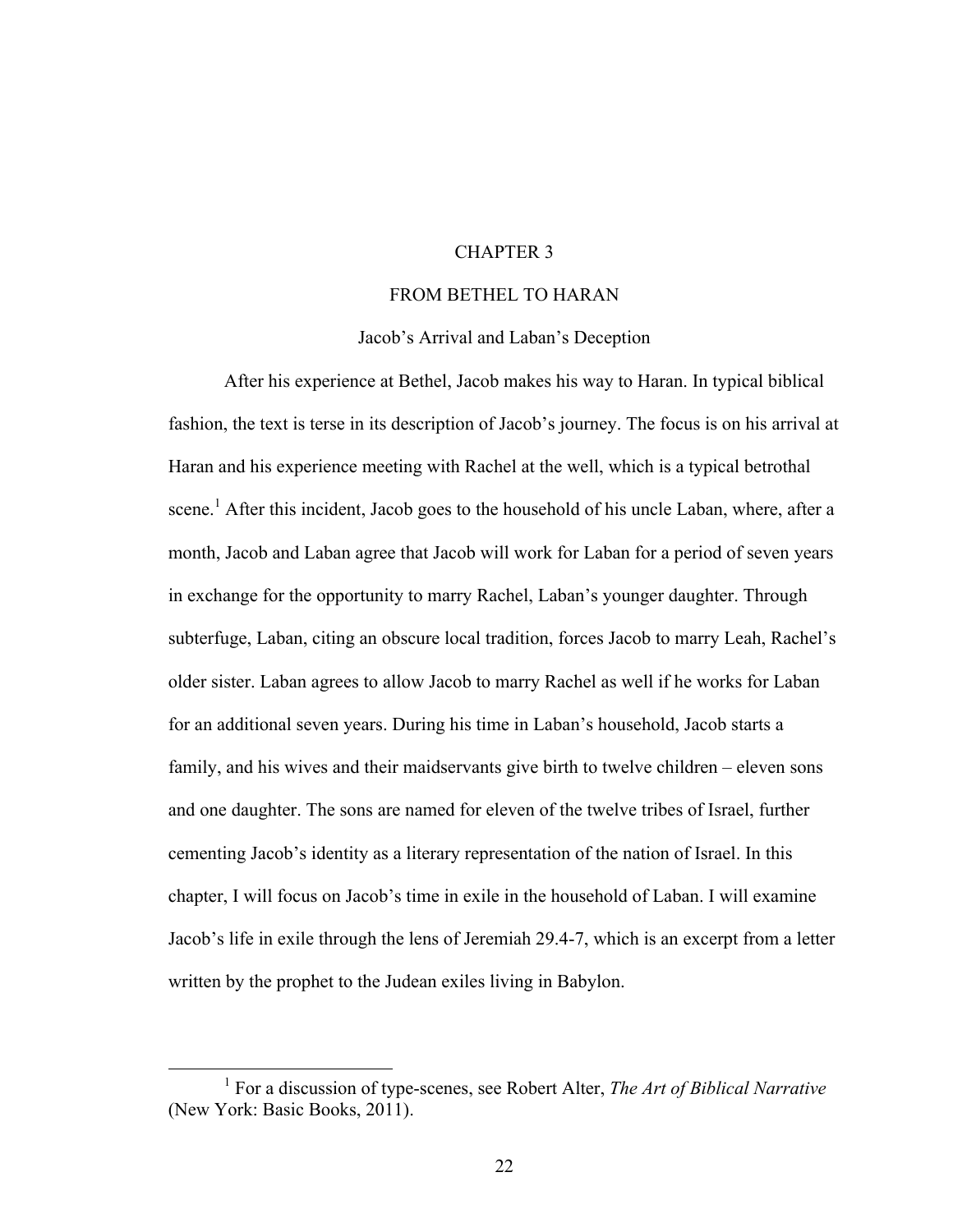#### Instructions to the Exiles: Jeremiah 29

Jacob's time spent living and working in the household of his uncle Laban reflects Israelite and Judean experiences of exile. Jacob's experience in exile may be seen as a model for proper behavior for a person living in exile. The stories of Jacob's time in Laban's household illustrate the instructions of the prophet Jeremiah. Jeremiah was a prophet who was active during the Babylonian Exile. The convoluted and disjointed nature of the book of Jeremiah poses many challenges to biblical scholarship. Jeremiah's prophetic ministry spans a period of approximately forty years.<sup>2</sup> Jeremiah 29 consists of a series of letters that Jeremiah wrote to the Judean exiles in Babylon. Jeremiah 29 was likely composed in Egypt for the first wave of Judeans taken into exile in  $597<sup>3</sup>$  In Jeremiah 29.4-7, the prophet exhorts the exiles in Babylon to make the most of their lives in exile, writing:

Thus says the LORD of hosts, the God of Israel, to all the exile whom I have sent into exile from Jerusalem to Babylon: Build houses and live in them; plant gardens and eat what they produce. Take wives and have sons and daughters; take wives for your sons, and give your daughters in marriage, that they may bear sons and daughters; multiply there, and do not decrease. But seek the welfare of the city where I have sent you into exile, and pray to the LORD on its behalf, for in its welfare you will find your welfare.

Jeremiah's words in this letter to the exiles would dampen any hope for a quick return to Judah from Babylon. He is writing in response to the hopes of a quick return to Judah that

 <sup>2</sup> Pamela J. Scalise, "Jeremiah," in *Mercer Dictionary of the Bible*, ed. Watson E. Mills (Macon: Mercer University Press, 1990), 434.

<sup>3</sup> Gerald L. Keown, Pamela J. Scalise, and Thomas G. Smothers, *Jeremiah 26-52*  Word Biblical Commentary 27, ed. David A. Hubbard and Glenn W. Barker (Dallas: Word Books, 1995), 64.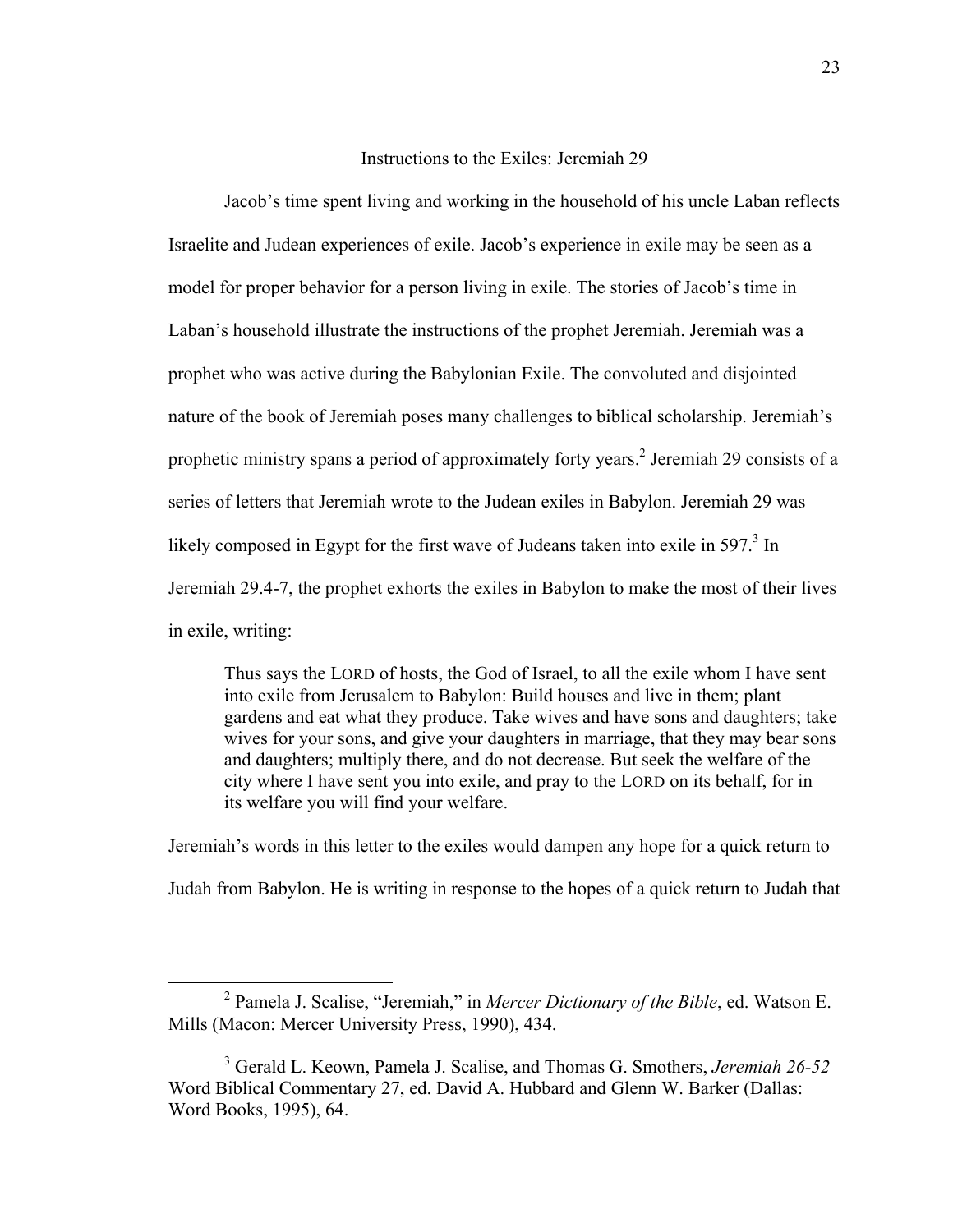the rebellious prophet Hananiah predicted.<sup>4</sup> Jeremiah's message from God to the Judeans in exile is that, instead of pausing life, those living in exile should continue to live their lives. This does not mean continuing on as if nothing has happened, but instead creating a new life for oneself in the midst of exile. Jeremiah's letter to the exiles acknowledges that the Babylonian Exile will not be over quickly, and that it is important for the exiles to understand this.<sup>5</sup> While Jeremiah's words would not have been easy for the Judeans to accept, their acceptance of these words would be crucial if they were to survive the exile, both physically and culturally. If the exiles did not accept that they would be spending a great deal of time in Babylon, they would not form the strong cultural bonds that would be necessary for the continued survival of their culture.

In Jeremiah 29, God makes three basic commands to the exiles through Jeremiah: build houses and gardens, start families, and work for the welfare of the place where they reside. The exiles are not meant to mourn their lost lives in Judah, but to build new ones in the land of Babylon. First, God commands the exiles to build houses and plant gardens, because they will be living in Babylon for a long time. Then, God commands the exiles to take spouses for themselves and their children, so that they may have children and their way of life may continue through future generations. Finally, God commands the exiles to work for the welfare of Babylon, and to "pray to the LORD on its behalf," because the welfare of the Judeans is now inextricably connected to the welfare of Babylon. These

 $\overline{4}$  $4$  Jer 28.10-17.

<sup>5</sup> James Leo Green, "Jeremiah," in *The Broadman Bible Commentary 6: Jeremiah-Daniel*, ed. Clifton J. Allen (Nashville: Broadman Press, 1971), 142.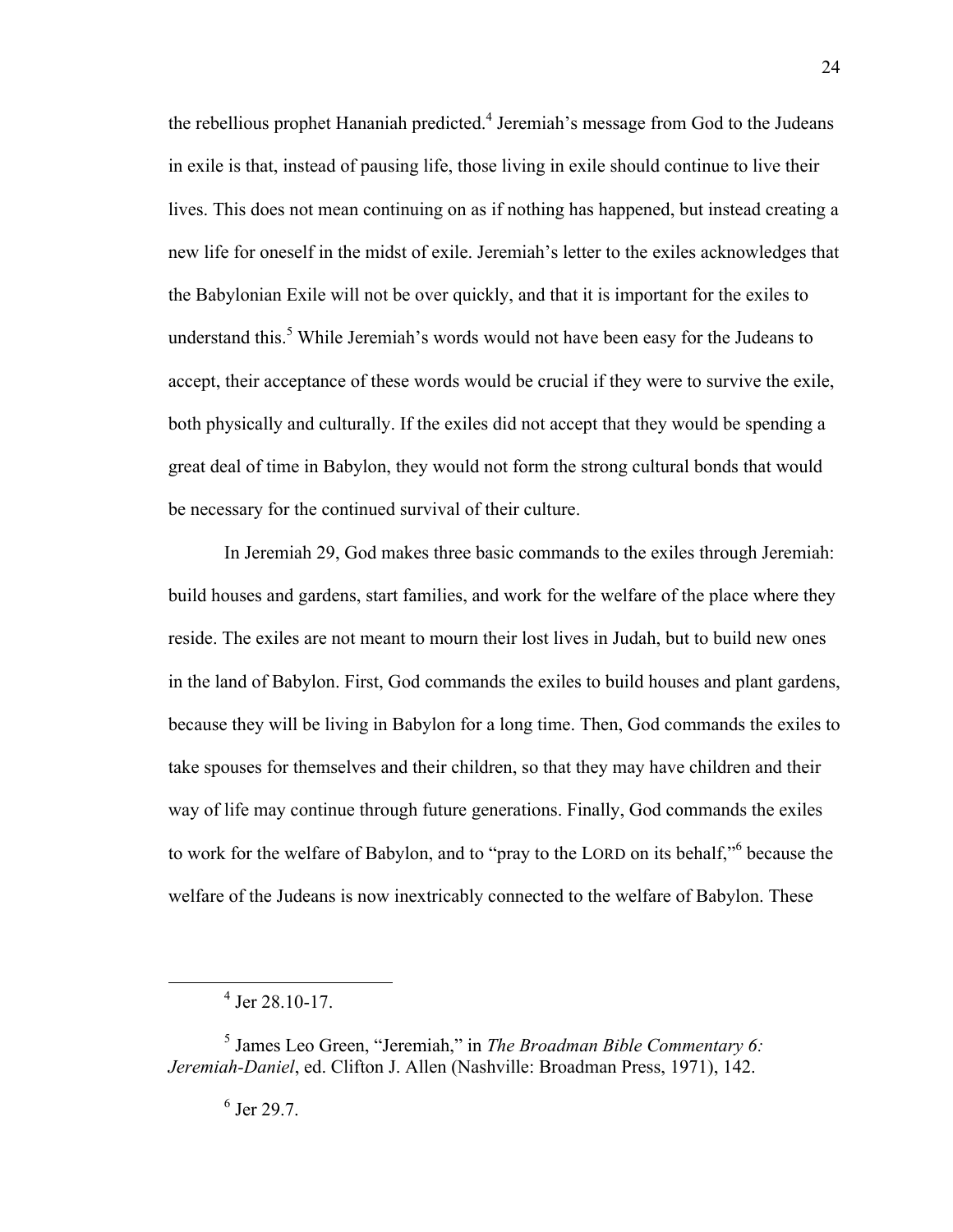commands do not speak of a passive acceptance of a life in exile, but of a necessity to actively work for the welfare of Babylon.

The keeping of these commands may be seen in the depiction of Jacob's life in exile with Laban. Instead of living as a nomad, Jacob settles down in the household of Laban. Instead of being alone, Jacob takes wives and has children with them. Instead of working to sabotage and defraud Laban, Jacob, at least initially, works for his benefit. Jacob's life in exile is a continuation of the life he had lived before the exile. Jacob's experience of exile, when viewed in light of Jeremiah 29.4-7, can be seen as an illustration of the prophet's commands. Jacob's life in exile is a life in which he works for Laban's well being, because Jacob's well being is linked to the well being of Laban. If Jeremiah 29 contains a command directed towards the exiles in Babylon, then Genesis 29-30 can be seen as a narrative illustration of the prophetic command.

#### Jacob's Labor Under Laban

While one would think that the Judeans taken into exile by Babylon were used as slaves or treated like prisoners, this assumption does not reflect the reality of the situation of the Judeans living in exile. In his study of the Babylonian exile, Rainer Albertz notes that the Judean exiles in Babylon enjoyed relative autonomy during their time in exile. He writes:

Despite the metaphor of "Babylonian captivity," it must be stressed that the "exiles" were neither prisoners of war in the modern sense, kept in prison camps, nor slaves in the legal sense, meaning that they could be bought and sold. The overwhelming majority were semifree tenants on state land; tied to their plot of ground, they owed their economic status to the crown, to which they owed service... There is no evidence of oppression on ethnic or religious grounds.<sup>7</sup>

 <sup>7</sup> Rainer Albertz, *Israel in Exile: The History and Literature of the Sixth Century BCE,* trans. David Green (Boston: Brill, 2004), 101.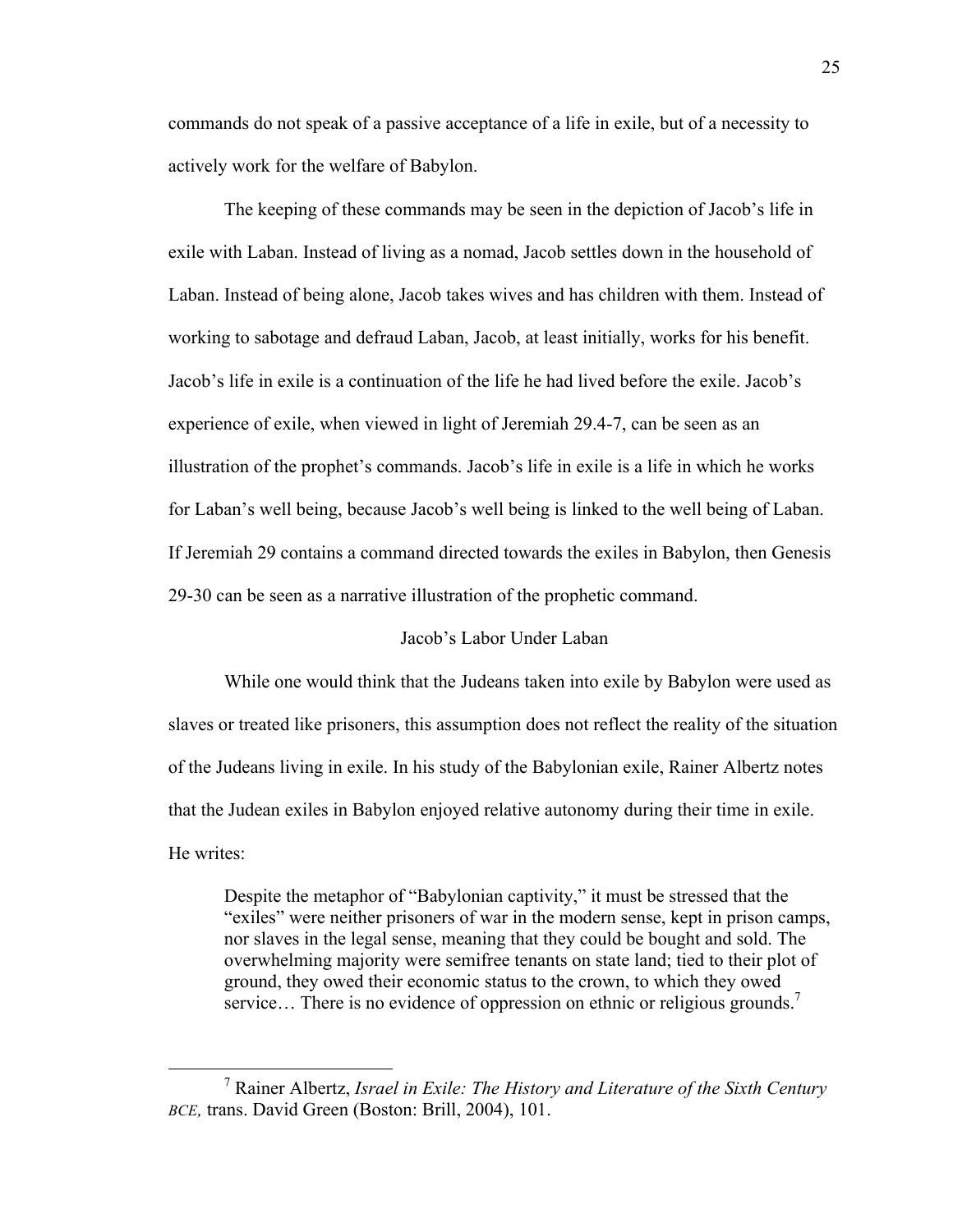For Albertz, the experience of exile is not as harsh as the casual observer would believe. During their exile, the exiles did not experience slavery or imprisonment. While the people of Judah were taken from the land of their birth, they enjoyed relative autonomy in Babylon. While the Judeans living in exile were subservient to the Babylonian crown and owed their livelihood to the Empire, they were not forced into slave labor. The Judean exiles in Babylon enjoyed a degree of freedom that would be unexpected by one taking a cursory glance at the Babylonian Exile. Albertz notes that the Babylonian monarchy employed Judean artisans to continue practicing their crafts. He goes on to say that one of the roots of the trauma of the exilic experience was the expectation for the Judean elite to participate in farming, which was seen as "an almost unbearable social degradation."<sup>8</sup> While the Judeans living in exile were forcibly taken from the land of their birth and experienced a loss in social status, they were neither slaves nor forced laborers. In spite of this, the Judeans in Babylon still experienced a loss of status and wealth. They experienced the loss of their homeland, their religion, and their friends and families that they left behind. None of this is to say that the Babylonian Exile was not a traumatic experience. Indeed, the destruction of Jerusalem and the deportation of many of the city's inhabitants was a world-altering experience for the people of Judah. The Jacob narrative, however, does provide an illustration of living a semi-free life in exile in service to another entity.

#### To Serve and to Seek: A Study of דַבָע and שַרָד

The Hebrew word that characterizes Jacob's service to Laban is the word דַבָע, which is rendered in the NRSV as "serve." It occurs six times in the stories that deal

26

 <sup>8</sup> <sup>8</sup> Ibid.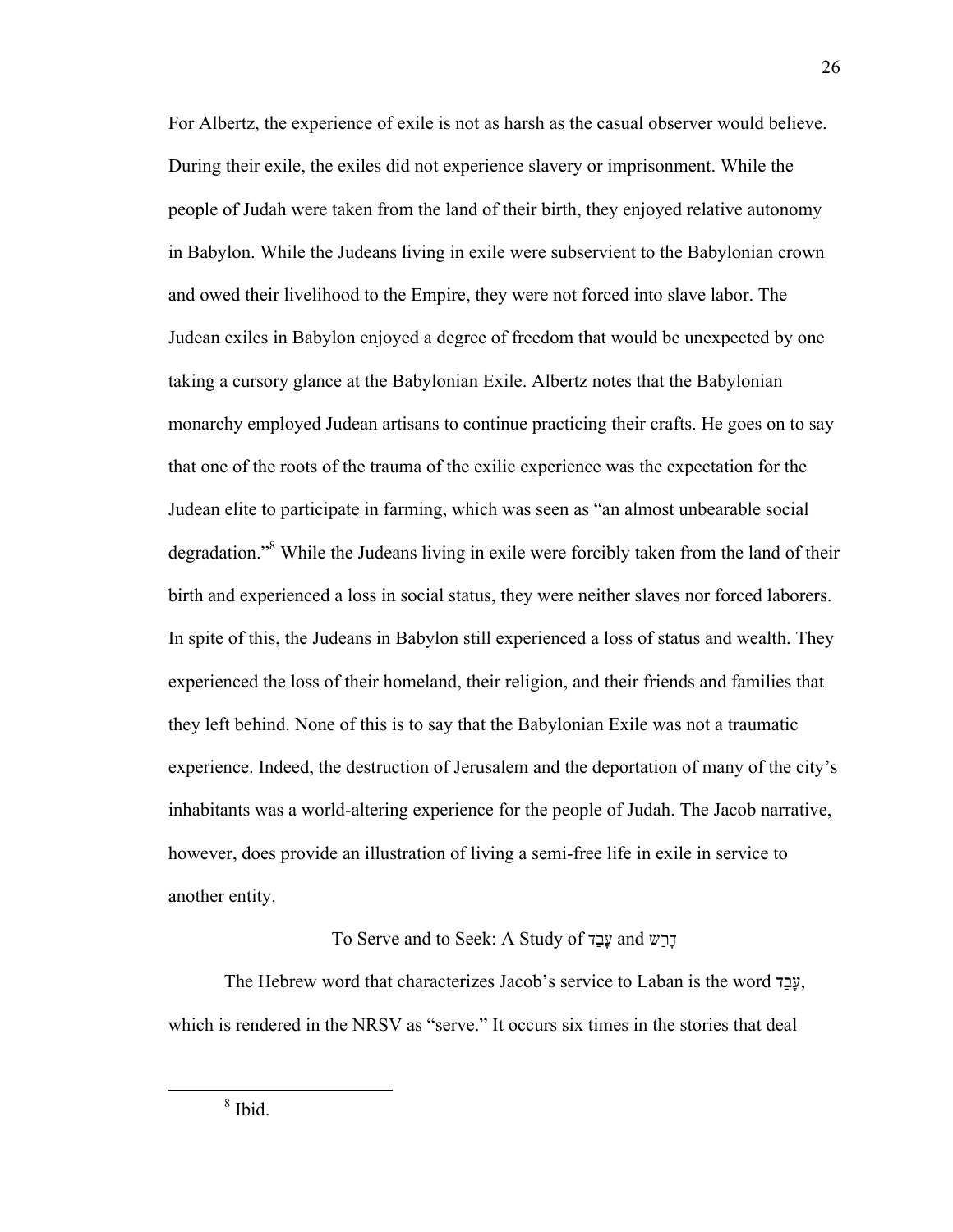Jacob's birth, deception(s), exile, and return. The first use of דַבָע in the Jacob stories occurs in Gen 25.23, when God speaks to Rebekah, saying, "Two nations are in your womb, and two peoples born of you shall be divided; the one shall be stronger than the other, the elder shall serve the younger." This particular use of דַבָע is repeated twice in Genesis 27, when Isaac bestows his blessing on Jacob in v. 29 and in Isaac's response to Esau in v. 40. The connotation of דַבָע in Genesis 25 and 27 implies subservience to the younger sibling by the older sibling, in this case, subservience to Jacob by Esau. In Gen. 25 and 27, דַבָע is tied to Jacob's primacy over Esau. דַבָע takes on new layers of meaning in the subsequent chapters of the Jacob narratives.

The next place that דַבָע occurs in the Jacob narratives is in Genesis 29, in which Jacob makes his arrangement with Laban to work in his household in exchange for his marriage to Rachel. דַבָע occurs five times in Genesis 29. Once Jacob has learned of the trickery that he has experienced at the hands of Laban, he says, "What is this you have done to me? Did I not serve with you for Rachel? Why then have you deceived me?"<sup>9</sup> The irony of the situation is not lost on the commentators. Sarna notes, "[Serve] is precisely the term that conveyed the essence of the blessing that Jacob fought so desperately to obtain."<sup>10</sup> This underscores the symmetrical nature of the deception that Jacob metes out and receives in these stories. While Jacob does maintain supremacy over Esau, he does experience reciprocal deception at the hands of Laban.

During his time in Laban's household, Jacob labors for the benefit of Laban. When taking a cursory glance at the text, Jacob's labor for Laban seems akin to slavery

 <sup>9</sup>  $9$  Gen 29.25.

<sup>10</sup> Nahum M. Sarna, *Genesis,* The JPS Torah Commentary, ed. Nahum M. Sarna and Chaim Potok (Philadelphia: The Jewish Publication Society, 1989), 203.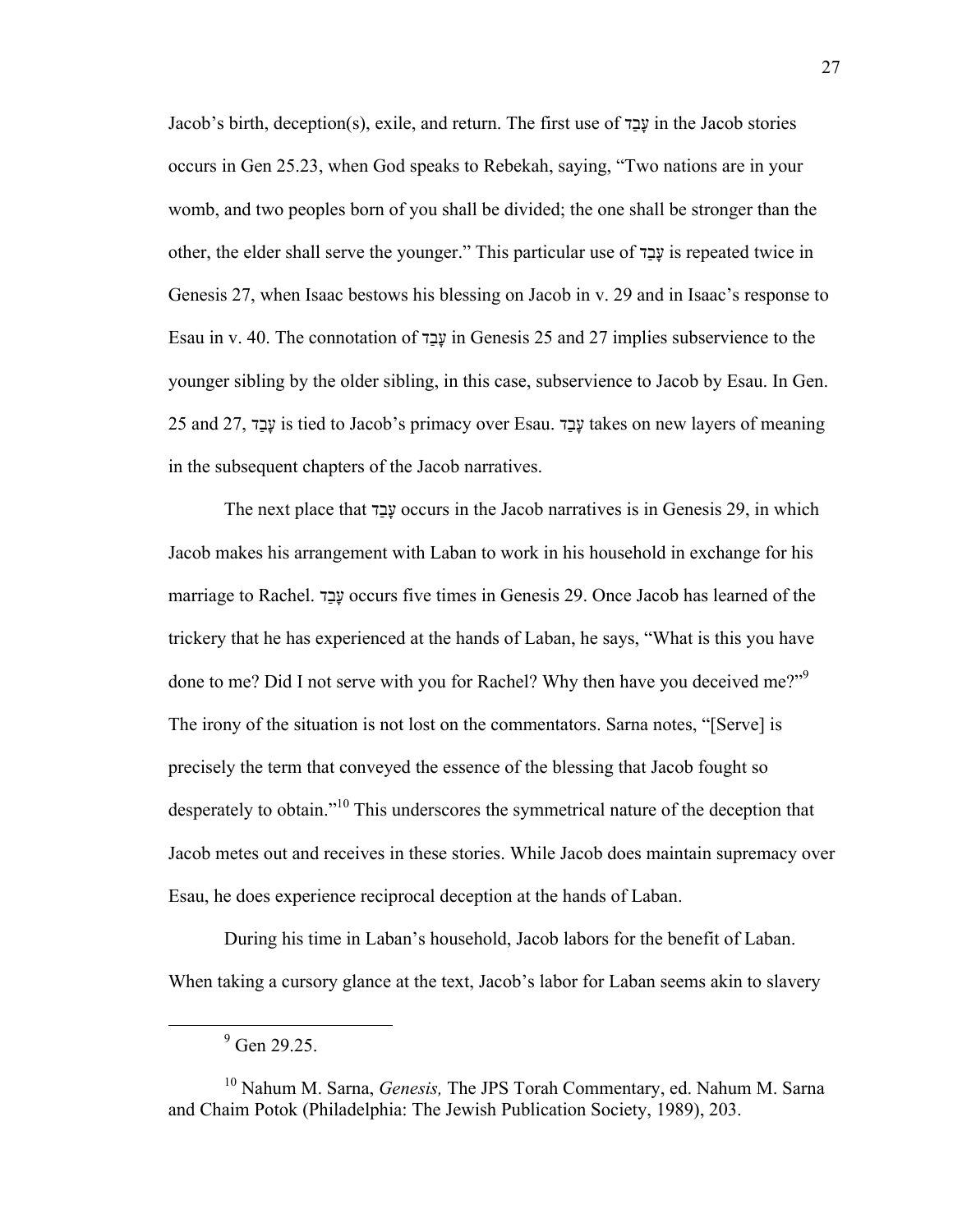or forced labor. However, a closer reading shows that Jacob is not exactly a slave to Laban, and Laban is, in fact, allowing Jacob to work for him in exchange for the opportunity to marry Rachel and Leah. Instead of trying to use deceit to take Rachel away from Laban's household, Jacob works to ensure Laban's welfare, because Jacob's welfare, and the welfare of Rachel and Leah, is tied to the welfare of Laban. In spite of being exploited by Laban in exchange for labor, Jacob is not really a slave. Von Rad notes, "Jacob was neither [a slave] nor [a paid worker]; he was a relative…" עָבַד While 11 may carry some connotations of slavery with it, thinking of Jacob as a slave in the household of Laban would be inaccurate. This status of being semi-free while still being beholden to a superior entity is illustrative of the Judean experience of the Babylonian Exile.

In Jer 29.7, Jeremiah uses the word שַרָד, which is rendered in the NRSV as "seek." Other connotations of שַרָד include "to examine," "to inquire," or "to visit." 12 Jeremiah's use of שַרָד underscores the active nature of the commands to have children, build houses, and plant gardens. To "seek" the welfare of the city is not to passively live in exile, but to actively work for the welfare of the place in which one is living in exile. Jeremiah's use of שַרָד implies action. The exhortation to "pray to the LORD on its behalf<sup>313</sup> further emphasizes the command to actively work for the welfare of Babylon.

<sup>&</sup>lt;sup>11</sup> Gerhard von Rad, *Genesis: A Commentary*, The Old Testament Library, (Philadelphia: The Westminster Press, 1972), 290.

<sup>12</sup> Karl Feyerabend, *Langenscheidt's Pocket Hebrew Dictionary to the Old Testament* (Berlin: Langenscheidt KG), 73.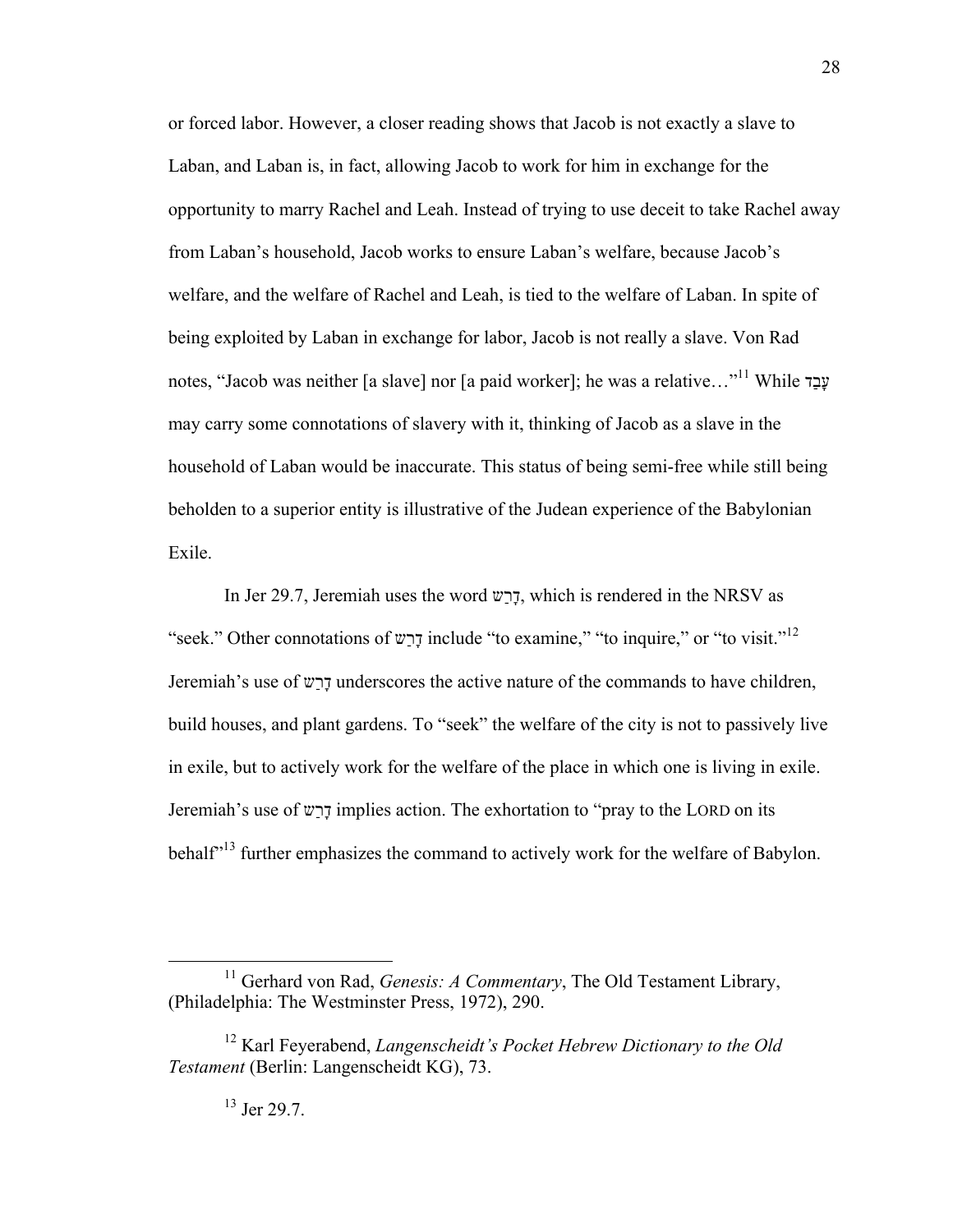Seeking the welfare of Babylon does not mean to be passive and to not try to harm Babylon, but to actively contribute to the welfare of Babylon.

Jacob's experience in Laban's household reflects God's command through Jeremiah to "Seek the welfare of the city where I have sent you into exile."<sup>14</sup> The reasoning for this is because Jacob's welfare, as a member of Laban's household, depends upon Laban's welfare. If Jacob were to work against Laban's wellbeing, then he would also be working against his own wellbeing. The command to work for the welfare of the place where one is living in exile is a pragmatic one. If Babylon suffers, the Judean exiles living in Babylon will suffer as well. If Laban suffers, Jacob will also suffer. Jacob's work for the benefit of Laban mirrors the Judean experience of exile in Babylon, as well as the prophetic command to work for the welfare of the Babylonian Empire.

Jacob's Wives and Children: Twelve Children for Twelve Tribes

After his encounter with Laban's daughter Rachel at the well, Laban welcomes Jacob into his household. After Jacob spends a month living and working in Laban's household, Laban asks him, "Because you are my kinsman, should you therefore serve me for nothing? Tell me, what shall your wages be?"<sup>15</sup> Jacob asks for Laban to allow him to marry Rachel. Laban agrees, and binds Jacob to seven years of service in exchange for Jacob marrying Rachel. When the seven years are up, Laban, through subterfuge, forces Jacob into marrying Leah instead of Rachel. Citing a local tradition, Laban tells Jacob that he cannot give his younger daughter in marriage before his older daughter.<sup>16</sup> In order

 $14$  Ibid.

 $15$  Gen 29.15.

<sup>&</sup>lt;sup>16</sup> Gen 29.26.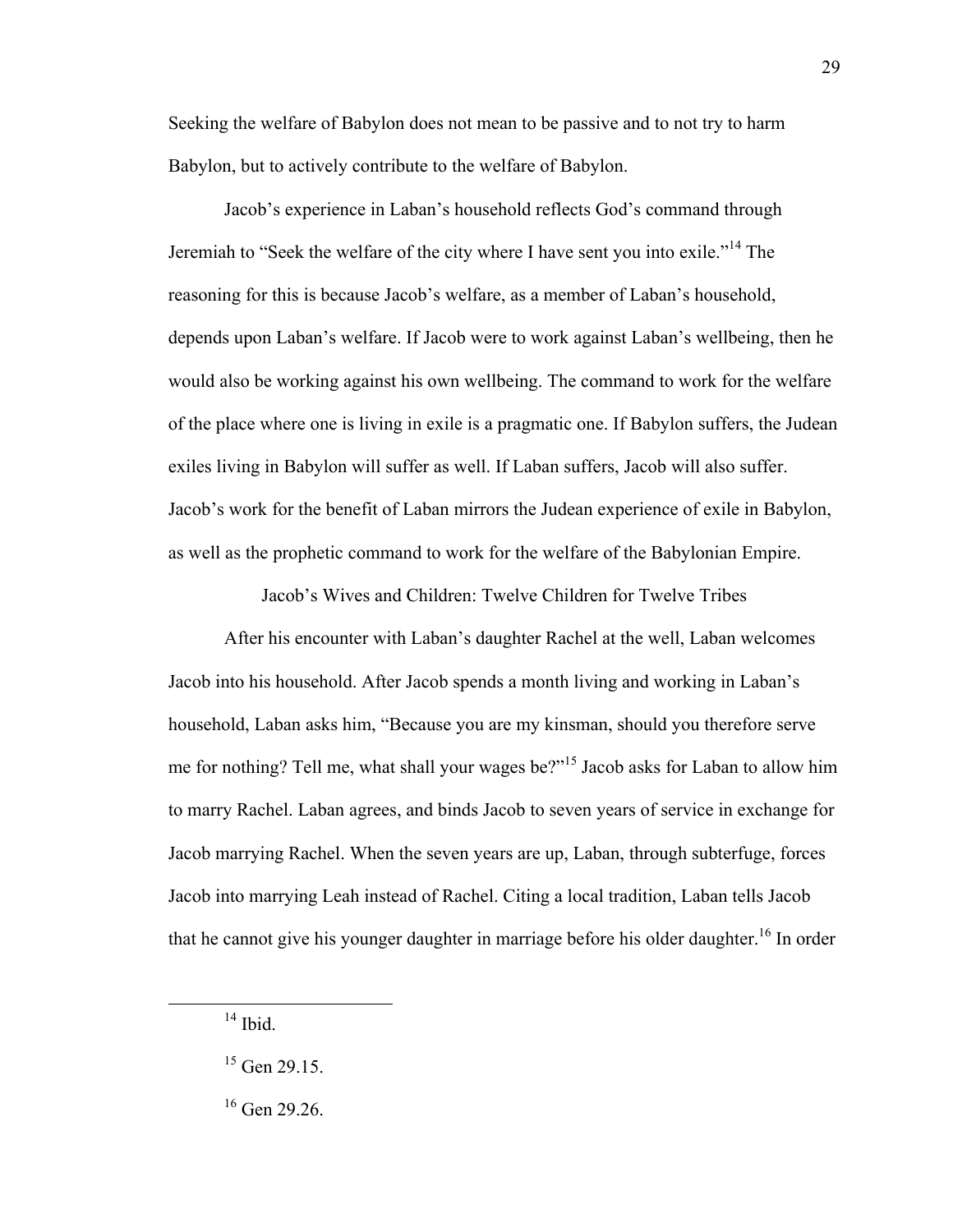to marry Rachel, Jacob must bind himself to Laban's service for another seven-year period.

Jacob prolongs his time in Laban's household in order that he may marry Rachel. Jacob's taking of wives (and their maidservants) during his time with Laban is illustrative of God's command through Jeremiah to "Take wives and have sons and daughters…" in Jer 29.6. Having left the life that he once knew, Jacob builds a new life for himself during his exile in the household of Laban. Jacob fulfills Jeremiah's command to "multiply there, and do not decrease"<sup>17</sup> through the taking of wives and having children with them.

In usual biblical fashion, a long period of time elapses with little record of what happened in that time. The narrative shifts to a description of the births of Jacob's children with Rachel, Leah, and their maidservants. These children (with the exception of Dinah) become eleven of the twelve tribes of Israel, with Benjamin, a twelfth son, being born to Rachel after Jacob and his family have left Laban's household. The growth of Jacob's family in exile is reminiscent of Jeremiah's command to "multiply there, and do not decrease." This reasoning for this command is twofold. First, having children and maintaining a sizable population in exile would be a means for the Judeans to preserve their culture. Another reason for this command would be for the Judeans in exile to begin constructing new identities for themselves. In the wake of the destruction of the land of their birth, the Judean exiles in Babylon had to construct new identities for themselves in a new context. Instead of being paralyzed by nostalgia for the way things used to be, God commands the exiles to make new lives for themselves in the midst of their exile.

 $17$  Jer 29.6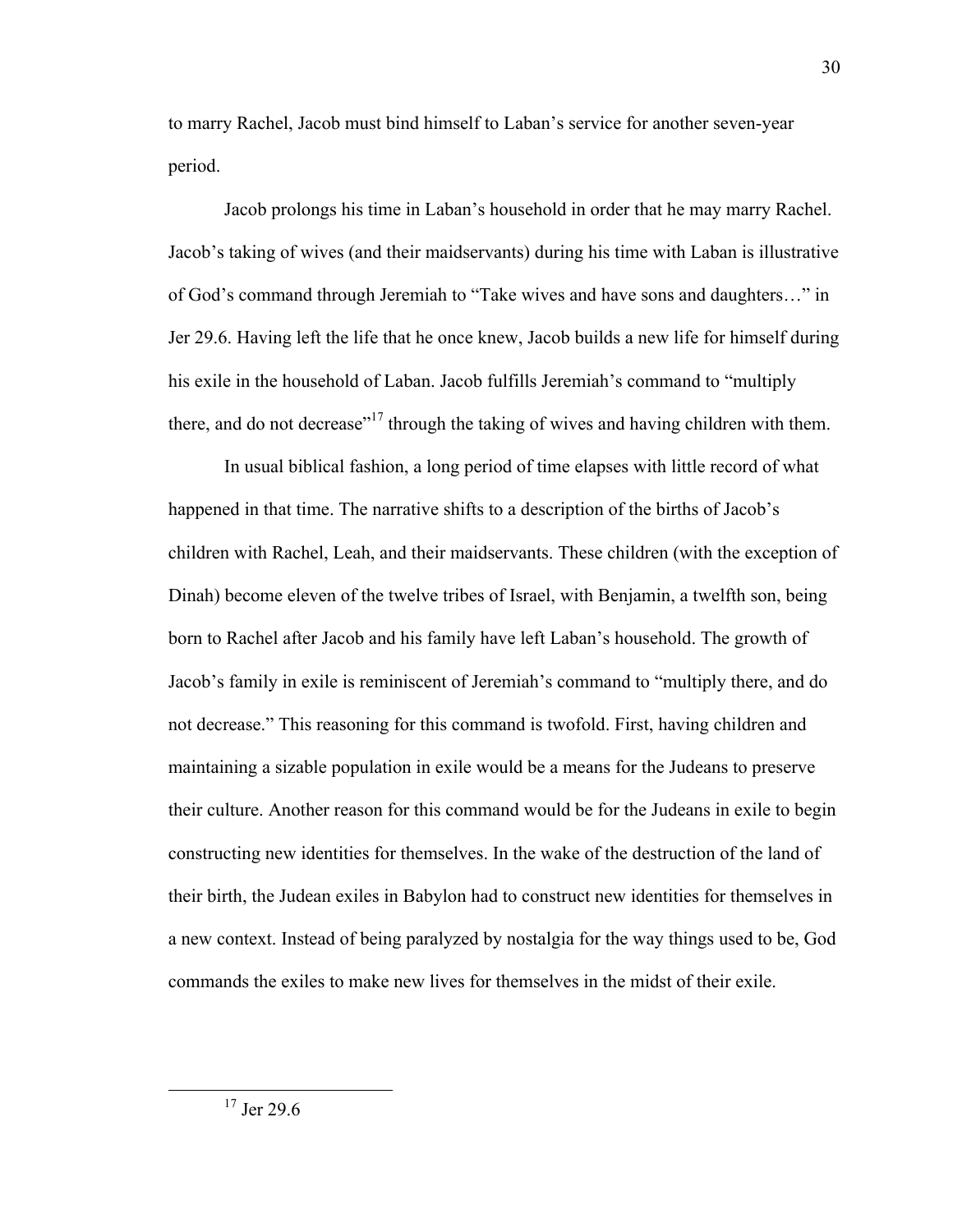#### God's Presence in Jacob's Exile

 Throughout the Jacob narratives, God is overtly present some of the time, but is most often at work behind the scenes. God's presence is made known again towards the end of Jacob's exile with Laban, which will be explored in the following chapter. In the Jacob narratives, God first appears in Genesis 25, in which God speaks to Rebekah about the personalities of the twins in her womb. God next appears in Genesis 28, during Jacob's dream at Bethel. God's next appearance in the Jacob narratives is in Genesis 30, in which God "remember[s] Rachel,"<sup>18</sup> and she conceives Joseph. God then appears in Genesis 31, in which God appears to Laban in a dream, urging caution with how he deals with Jacob. The messengers of God appear at the beginning of Genesis 32, and God makes a possible appearance at the end of Genesis 32, in which Jacob wrestles with a divine being.

The most intriguing part of God's work in these stories is that God is not seen acting directly on the events of the story. This may reflect an exilic/postexilic worldview in which God is seen as being unwilling or unable to act directly in history. Albertz writes<sup>.</sup>

In their private lives, the exiles could clearly still sense the presence of Yahweh: when a child was born without incident, when a family member recovered from illness or work brought prosperity and happiness. In the domain of political history, however, Yahweh appeared to have been distant for so long that they had ceased to expect anything of him. The longer the exile lasted, the more they had to accept the conclusion that they must leave their nationalistic hopes behind and try to find happiness in family life and rewarding work.<sup>19</sup>

 <sup>18</sup> Gen 30.22.

<sup>19</sup> Albertz, *Israel in Exile*, 105.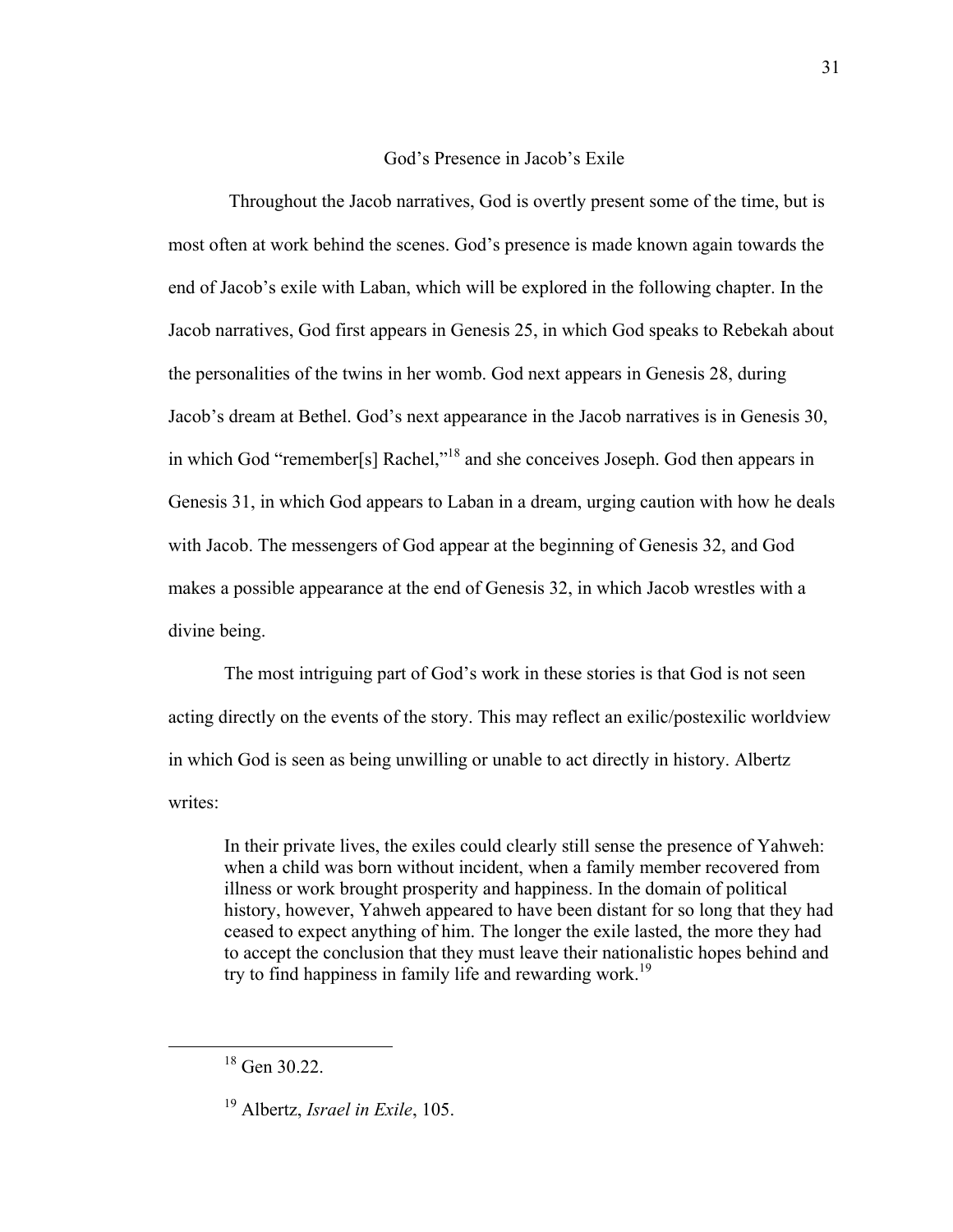God, in the Jacob narratives, does not exhibit a great deal of power. Instead of using brute power, God in the Jacob narratives works through human beings through dreams, messages, and subtle influence. In fact, God only physically appears in the Jacob stories

in Jacob's dream at Bethel and possibly at the Jabbok in chap. 32.

What do the Jacob narratives say about God? God is largely absent from the story, save from exercising subtle influence and dreams throughout. God also tolerates Jacob's deceptive behavior throughout the narratives. John Anderson writes:

If anything, God's seeming tolerance of Jacob's deceptiveness appears to disclose more about God than many scholars are willing or comfortable to admit, and those choosing to admit at least the plausibility of a deceptive God tend either merely to express how unpalatable such an image is or try to exonerate God. 20

It appears, then, that God is also a somewhat deceptive character. While the characterization of God is not the focus of the Jacob narratives, it is still an important piece of the story when considering Jewish identity after the Babylonian Exile. God's presence in this story – or absence – serves to characterize Jacob as being wily and selfreliant, and God as at least tolerant of Jacob's ways.

The portion of the Jacob narrative that focuses on his time in Laban's household mirrors this prophetic declaration to settle down and live one's life in an exilic context. As a representation of the nations of Israel and Judah, Jacob's behavior during his exile in Laban's household serves as an exemplar to the people of Israel and Judah who endured exile and lived in the postexilic Hellenistic era. Instead of pining for the life that he had before his exile, Jacob makes a life for himself in the midst of his exile. During his time

<sup>&</sup>lt;sup>20</sup> John E. Anderson, "Jacob, Laban, and a Divine Trickster? The Covenantal Framework of God's Deception in the Theology of the Jacob Cycle," *Perspectives in Religious Studies* 6 (Spring 2009): 4.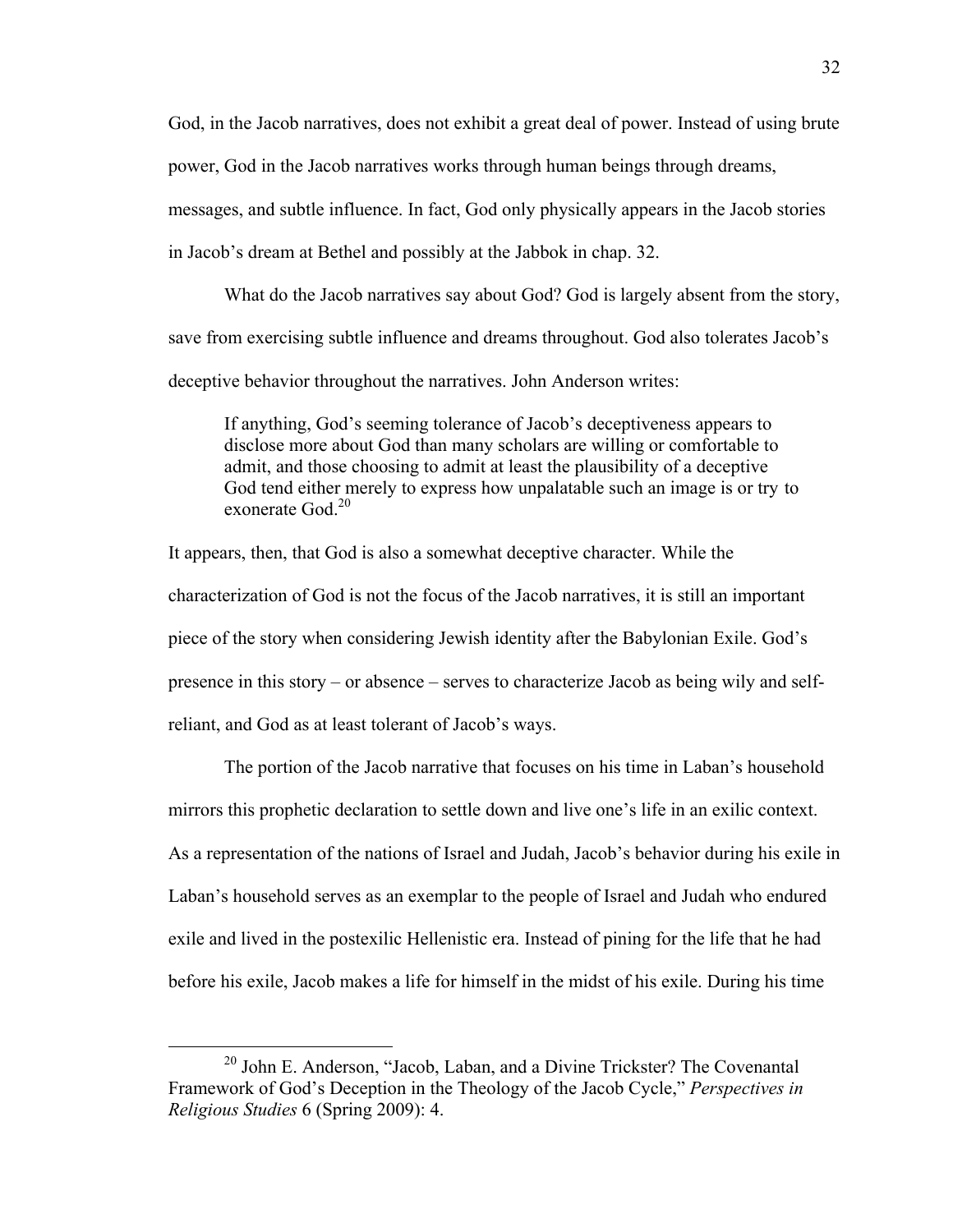in Laban's service, Jacob gets married, works for the benefit of Laban, and ultimately amasses great wealth. Jacob's exile ends through a bizarre scheme by Jacob to increase his wealth and anger Laban. At the end of his exile in Laban's household, Jacob resorts again to trickery and deceit in order to get what he wants. This reappearance of the trickster character, along with the possibility of God acting as a trickster in these stories, will be explored in the following chapter.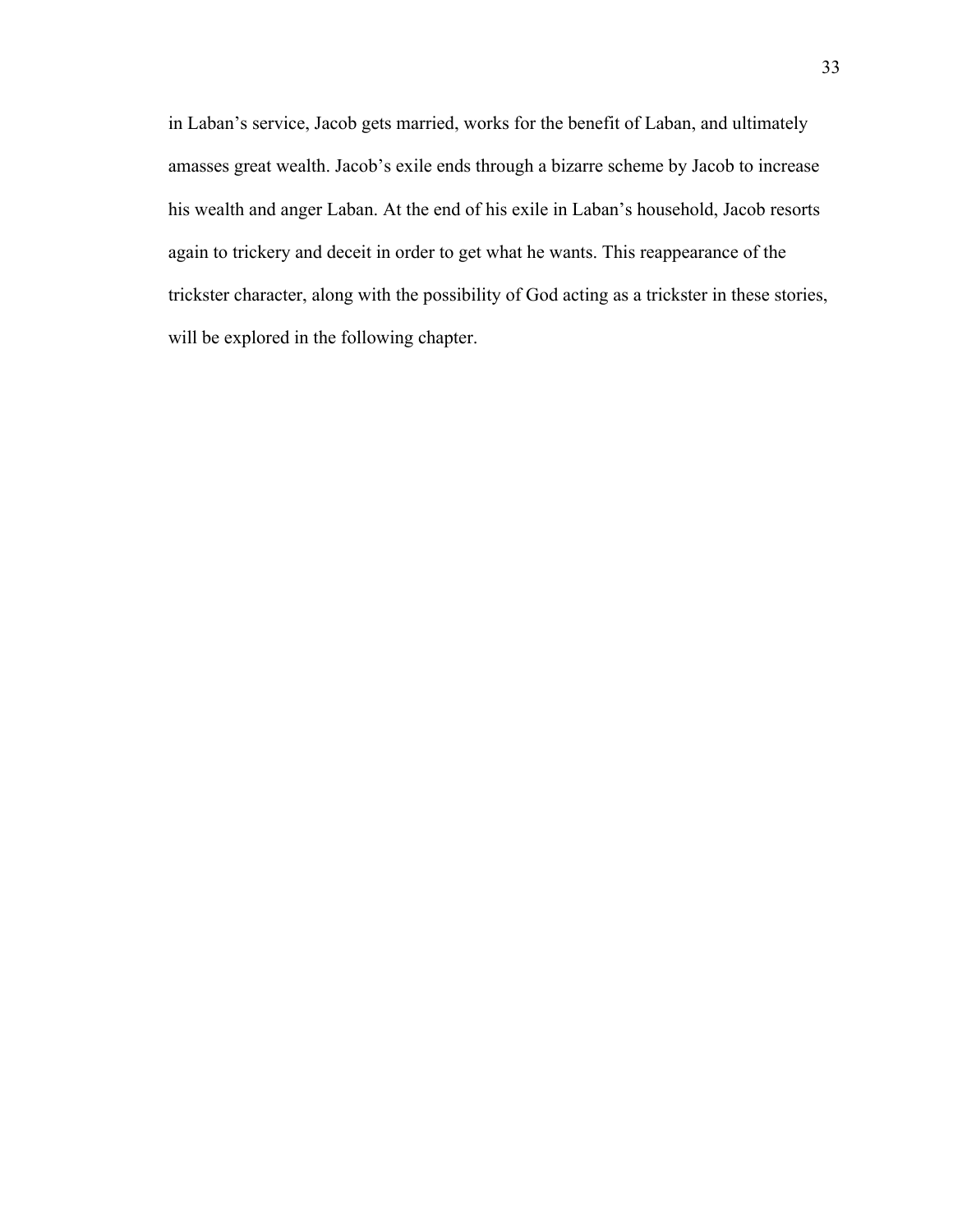#### CHAPTER 4

### THE TRICKSTER: A SYMBOL OF RESISTANCE

#### Jacob as a Representation of Israel and Judah

In his discussion of Palestinian refugees post-1948, Muhammad Siddiq writes of the experiences of Palestinian refugees as "the key for comprehending the Palestinian condition," and that Palestinian literature offers valuable insight into refugee studies.<sup>1</sup> He goes on to write:

This may be another way of saying that the representation of refugee experience in literary narratives faithfully reinscribes through the metaphor of individual lives the collective historical experience of the Palestinian people. In this sense, Palestinian narratives can indeed be viewed as "national allegories."<sup>2</sup>

Palestinian refugee experiences function in a similar manner to the Hebrew Bible with regards to Judean experiences of conquest and exile. The Hebrew Bible, as the story of the nations of Israel and Judah, is composed of the stories of individuals – matriarchs, patriarchs, kings, and prophets – who at various times become representative of the nation of Israel itself. Jacob is the most striking example of a "national allegory" for the people of Israel and Judah, due to his divinely instituted name-change from "Jacob" to "Israel" in Genesis 32. Given the circumstances that the peoples of Israel and Judah faced, it is very appropriate for them to adopt a wily trickster as their national

 $\overline{1}$ <sup>1</sup> Muhammad Siddiq, "On Ropes of Memory: Narrating the Palestinian Refugees," in *Mistrusting Refugees*, ed. E. Valentine Daniel and John Chr. Knudsen (Berkeley: University of California Press, 1995), 88.

 $<sup>2</sup>$  Ibid.</sup>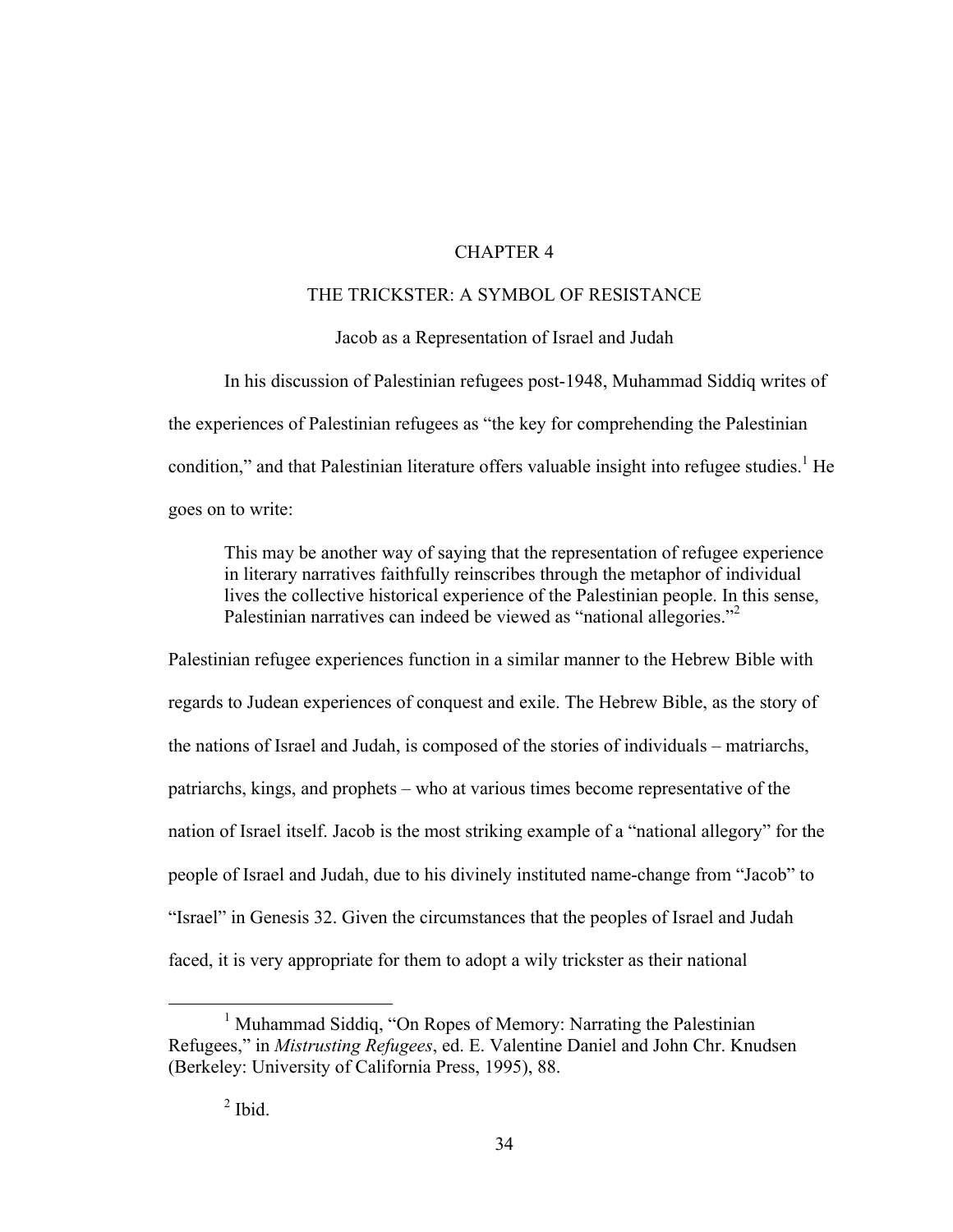avatar/metaphor/symbol.<sup>3</sup> The most obvious way in which the Jacob narratives speak from a colonized perspective is their use of the trickster motif.

How does reading Jacob as a representation of Israel and Judah's national identity function during the Babylonian Exile and into the Hellenistic period? In order to address this question, one must examine the origins of the Jacob story. Did the Jacob tradition as recorded in Genesis exist before the Babylonian Exile? Was the composition of this story a reaction to the Babylonian Exile? Is this story a product of the Hellenistic period? These questions cannot be answered with much certainty. The Jacob narratives, however, as a part of the Hebrew Bible, most likely came into their present form during or after the Babylonian Exile, possibly during the Persian and Hellenistic eras. <sup>4</sup> As a product of these eras, the Hebrew Bible exhibits colonized tendencies – It is a text that comes from a colonized perspective, and therefore speaks for the colonized and the oppressed. Through its representation of exiles and refugees, the Hebrew Bible is a great example of literature that speaks from a colonized perspective. Through its depiction of refugees and exiles, the Hebrew Bible offers a picture of how colonized people may represent themselves.

Imperialistic Violence: Physical and Ideological Components

 $\frac{1}{3}$  $3$ . The phrase "House of Jacob" appears sixteen times throughout the prophetic literature, and is used as a means of addressing the people of Israel and Judah. This underscores the notion that Judean and Israelite national identity were closely connected to the figure of Jacob.

<sup>&</sup>lt;sup>4</sup> Several scholars have discussed this theory, with different emphases and nuances. For more, see Jon Berquist, "Postcolonialism and Imperial Motives for Canonization," in *The Postcolonial Biblical Reader*, ed. R. S. Sugirtharajah (Malden, MA: Blackwell Publishing, 2006), 78-95; David M. Carr, *The Formation of the Hebrew Bible: A New Reconstruction* (New York: Oxford University Press, 2011); James A. Sanders, "The Exile and Canon Formation," in *Exile: Old Testament, Jewish, and Christian Conceptions*, ed. James M. Scott (New York: Brill, 1997), 37-61.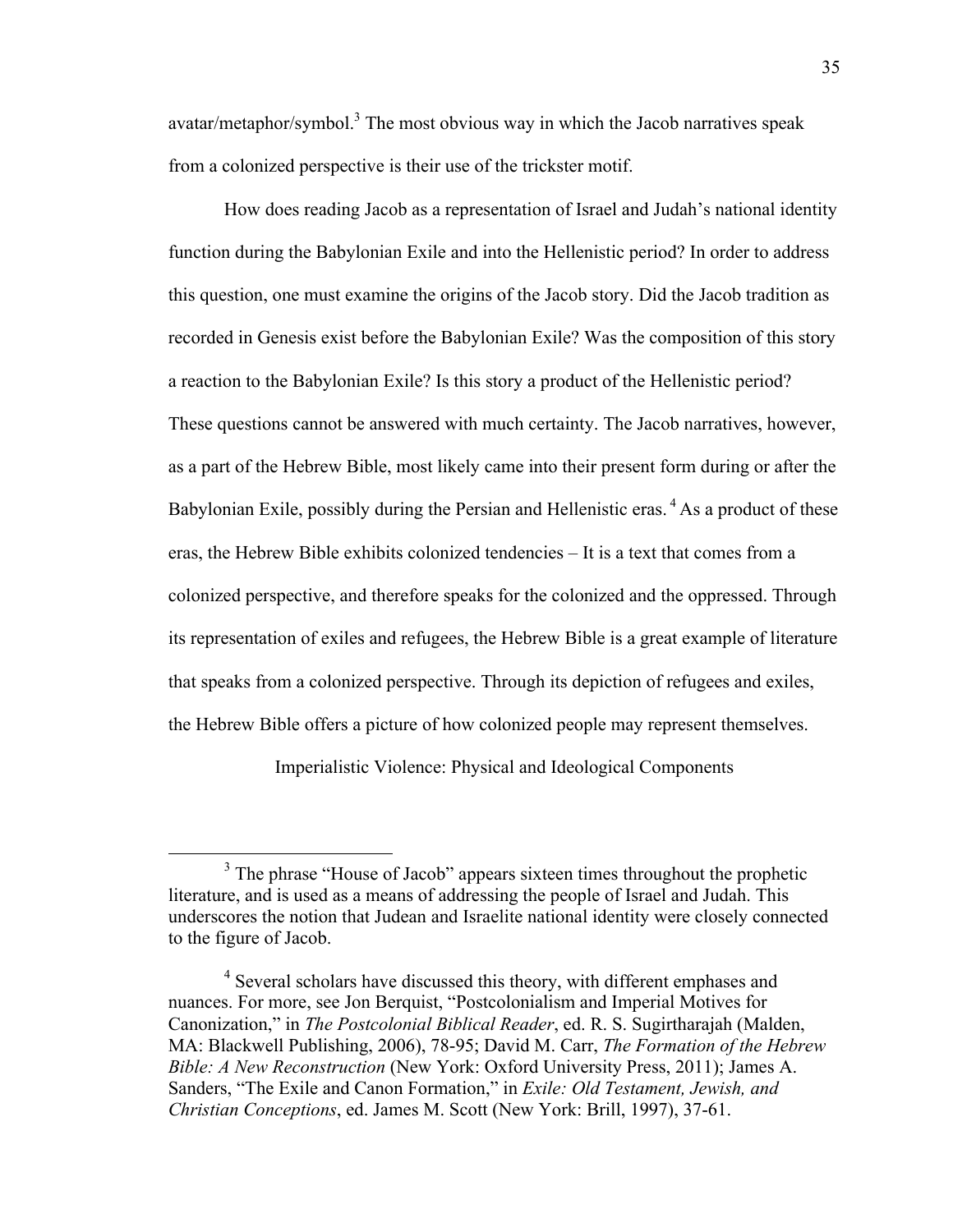The violence of imperialism and colonialism is multi-faceted. In addition to the obvious physical violence that occurs whenever colonization and conquest take place, there are other kinds of violence that occur, with varying degrees of subtlety. With colonization comes the loss of access to resources by colonized peoples, trauma, and other forms of psychological violence. A tried-and-true method of violence employed by colonizers involves the dehumanization of colonized and oppressed peoples.

In the Ancient Near East, there are a multitude of depictions of colonized/oppressed peoples by their conquerors, as well as self-representations of empires. In *Orientalism,* Said discusses the relationships between colonial European empires and colonized peoples. He discusses how colonizing empires used unflattering depictions of colonized peoples to dehumanize them and justify their subjugation. When discussing nineteenth century depictions of colonized peoples, Said discusses ideas of "Oriental backwardness, degeneracy, and inequality with the West."<sup>5</sup> These stereotypical depictions of colonized peoples are undergirded by the idea of "Orientalism." Said writes<sup>.</sup>

For Orientalism was ultimately a political vision of reality whose structure promoted the difference between the familiar (Europe, the West, "us") and the strange (the Orient, the East, "them). This vision in a sense created and then served the two worlds thus conceived. Orientals lived in their world, "we" lived in ours. 6

Orientalism, for Said, is a construct that empires use to denigrate and dehumanize colonized peoples. This construct of Orientalism is what justifies exploitation and conquest. While it would be foolish to assume a one-to-one correspondence between the

36

 $rac{1}{5}$ Edward Said, *Orientalism* (New York: Pantheon Books, 1978), 206.

 $<sup>6</sup>$  Ibid., 44.</sup>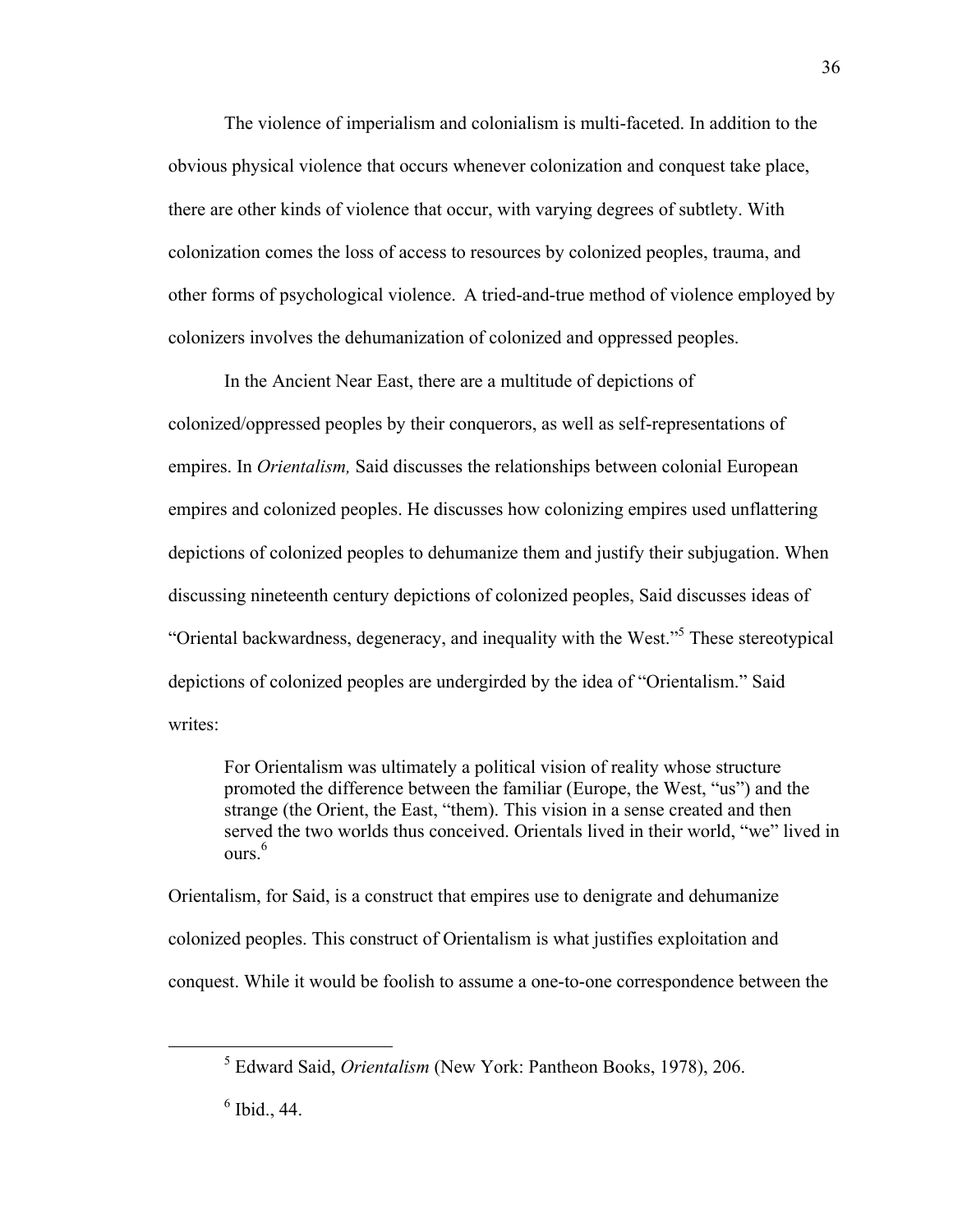colonization of Asia that Said explores and the situation in the Ancient Near East, his concept of Orientalism is helpful in analyzing how powerful empires related to subject peoples, and can allow one to speculate about the possible responses of colonized peoples to their oppressors.

One can see Said's concept of Orientalism at work when examining how the Assyrian Empire depicted conquered peoples. Marian Feldman, in her assessment of Assyrian representations of booty, describes the Assyrian penchant for creating representations of the people they conquered as a "part of an active strategy for maintaining a memory of conquest over the vanquished 'other,' and at the same time neutralizing the other so it could no longer threaten Assyria."<sup>7</sup> Feldman goes on to discuss Assyrian artistic styles as a means of self-depiction "that actively demarcates between Assyrian and other." 8 In Assyrian texts, the word for booty, *sallatu*, can refer to captured people as well as goods that conquerors forcibly remove from a captured city.<sup>9</sup> This treatment of captured people serves to dehumanize them, justifying their conquest and subsequent exploitation. While the Assyrian dispersion of the kingdom of Israel is different from the Babylonian conquest of Judah, both of these forms of conquest and oppression are rooted in the same worldview that dehumanizes the colonized people and justifies their conquest.

37

<sup>9</sup> Ibid., 137.

 <sup>7</sup>  $\frac{7}{1}$  Marian Feldman, "Assyrian Representations of Booty and Tribute as a Self-Portrayal of Empire," in *Interpreting Exile*, ed. Brad E. Kelle, Frank Ritchel Ames, and Jacob L. Wright (Atlanta: Society of Biblical Literature, 2011), 135.

<sup>8</sup> Ibid., 142.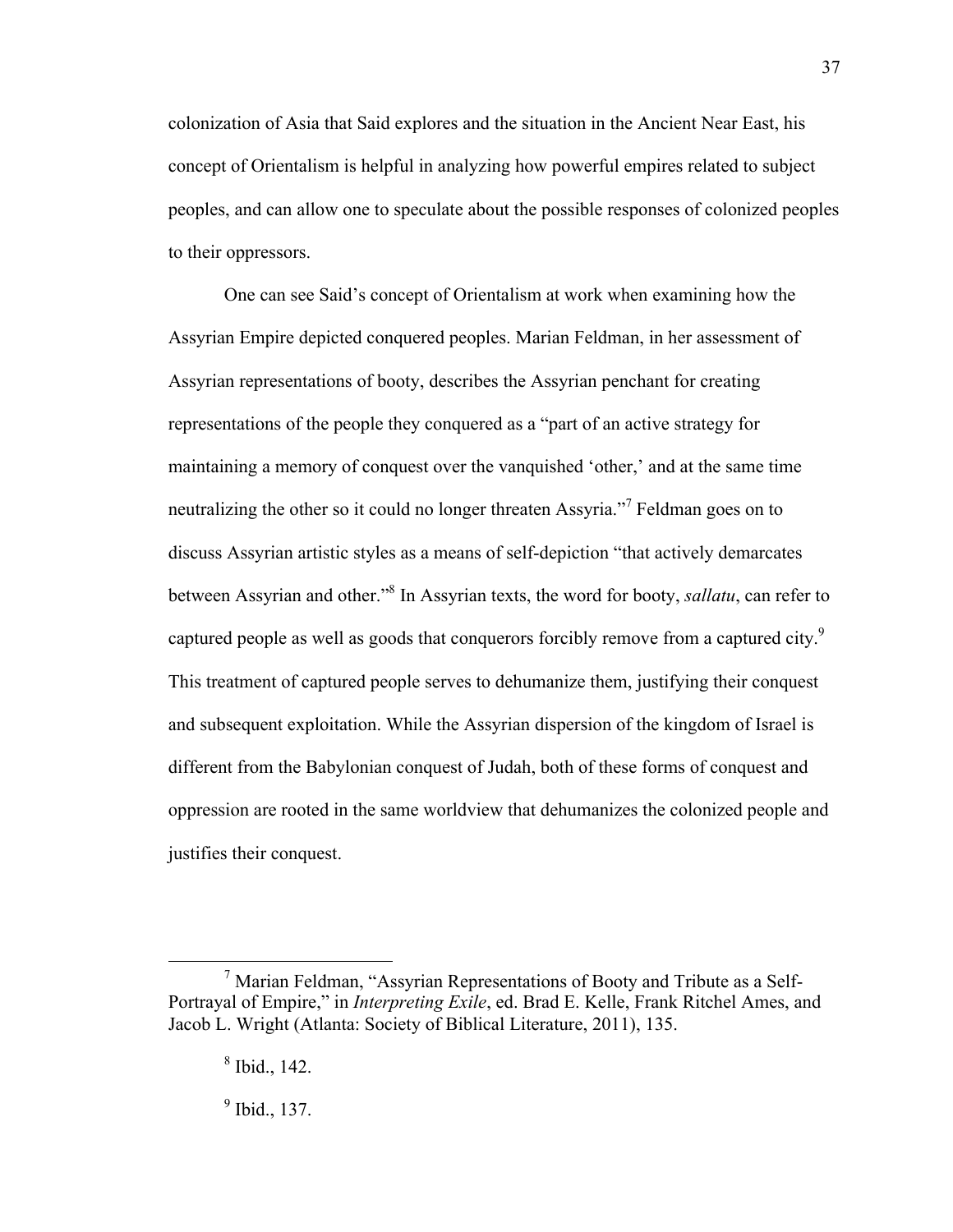#### The Oppressed Responds to the Oppressor

How, then, do colonized and oppressed peoples respond to the varying forms of violence that they experience at the hands of their colonizing oppressors? Some colonized peoples resort to violence against their colonizers, with varying degrees of success. <sup>10</sup> A more subtle survival mechanism of colonized and oppressed peoples involves the formation of a strong cultural identity. The Hebrew Bible is a text that works to construct a strong ethnic and cultural identity. In order to differentiate themselves from the other groups of people that lived around them, the people of Israel and Judah imposed (or had imposed upon them) strict cultural laws, including circumcision,  $11$  dietary restrictions,  $12$ and edicts against intermarriage.<sup>13</sup> The Hebrew Bible is the product of the construction of a strong cultural identity as well as the means by which that identity is reinforced. In the face of cultural genocide, the people of Judah and Israel constructed national identities for themselves through the rules, rituals, and stories of the Hebrew Bible.

While the modern day experiences of refugees are not perfect analogs to the experiences of the people of Judah before, during, and after the Babylonian Exile, they can provide helpful insights into how the exilic experience may have influenced the composition of the Hebrew Bible. In their examination of refugee experiences, Eftihia Voutira and Barbara E. Harrell-Bond, discuss the conditions of refugee camps, and specifically the experiences of refugees who came to rely on deception to survive. "As

 $10$  A successful example would be the Maccabbean Revolt against the Selucids.

 $11$  Gen 17.10.

 $^{12}$  Lev 11.

<sup>13</sup> Deut 7.1-4.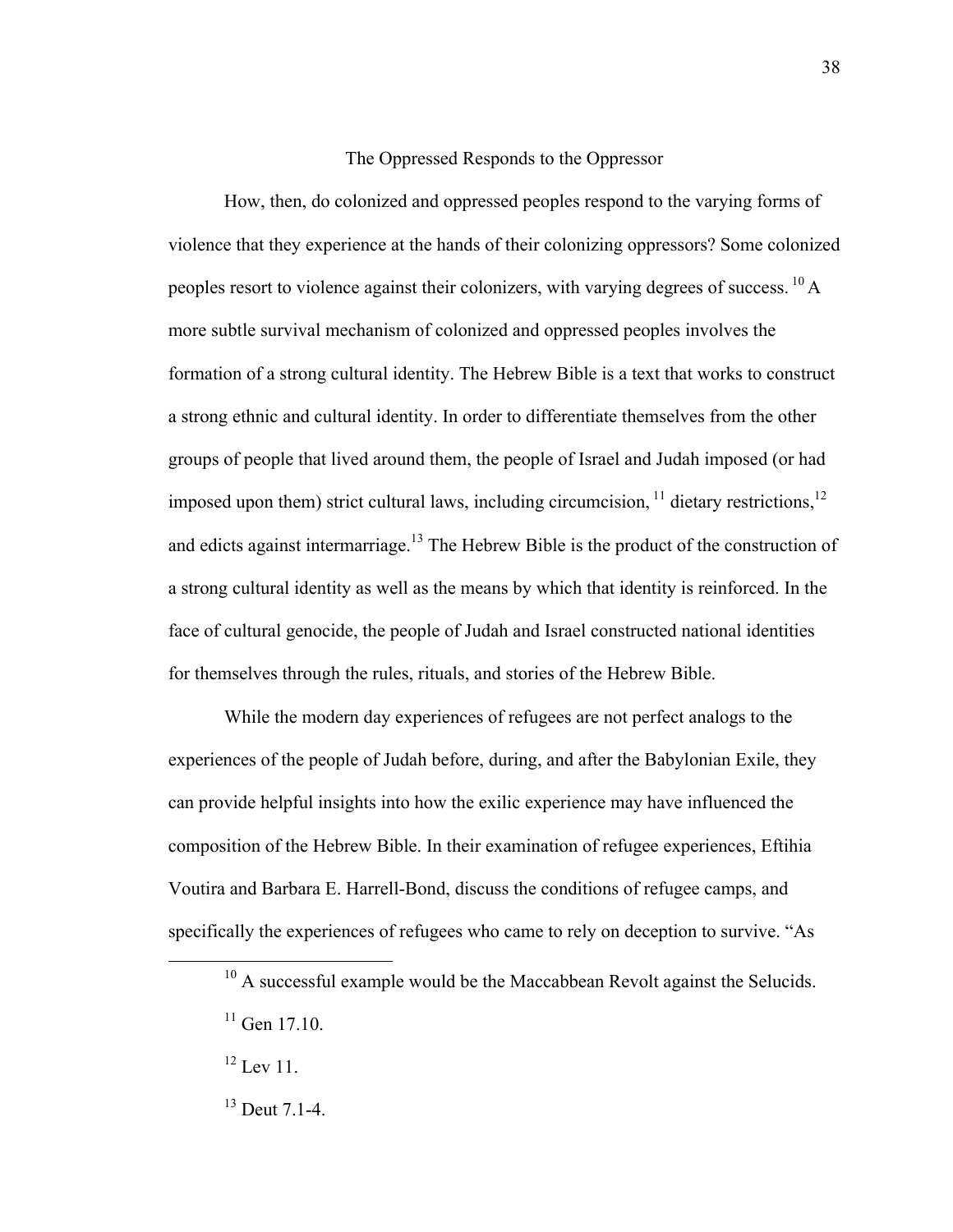one refugee summed it up," they write, "To be a refugee means to learn to lie."<sup>14</sup> In order to survive, refugees have to resort to less than honest means. This may also hold true for the people of Judah who experienced the Babylonian Exile and its results. Having to resort to dishonest means for survival may help to explain the presence of the trickster motif in the story of Jacob.

In response to denigrating depictions of themselves by colonizers, the people of Israel and Judah begin to represent themselves in ways that counter the narratives of the oppressors. The Jacob narrative, as a product of an oppressed people, serves, in some ways, as a self-representation of those people. The Hebrew Bible as a whole, and the Jacob narrative in particular, can be seen as a counter-narrative to the denigrating narratives of the colonizing empires that surrounded Israel and Judah. While the people of Judah were no longer living in exile in Babylon, they were still living under the auspices of powerful empires, first the Persians, then the Greeks, and later the Romans.

#### Jacob – and Judah – as Trickster

The Jacob stories are an oft-cited example of the trickster archetype in biblical literature. Jacob's scheming and cunning are exemplary of this literary form. In addition to Jacob, Rebekah, Laban, and even God can be seen to function as tricksters in the Jacob stories. The characterizations of Jacob and God in particular are of vital importance in understanding Jewish conceptions of divinity – and therefore Jewish identity – during and after the Babylonian Exile. To characterize Jacob and, to a lesser extent, God, as trickster

<sup>&</sup>lt;sup>14</sup> Eftihia Voutira and Barbara E. Harrell-Bond, "In Search of the Locus of Trust: The Social World of the Refugee Camp," in *Mistrusting Refugees*, ed. E. Valentine Daniel and John Chr. Knudsen (Berkeley: University of California Press, 1995), 216.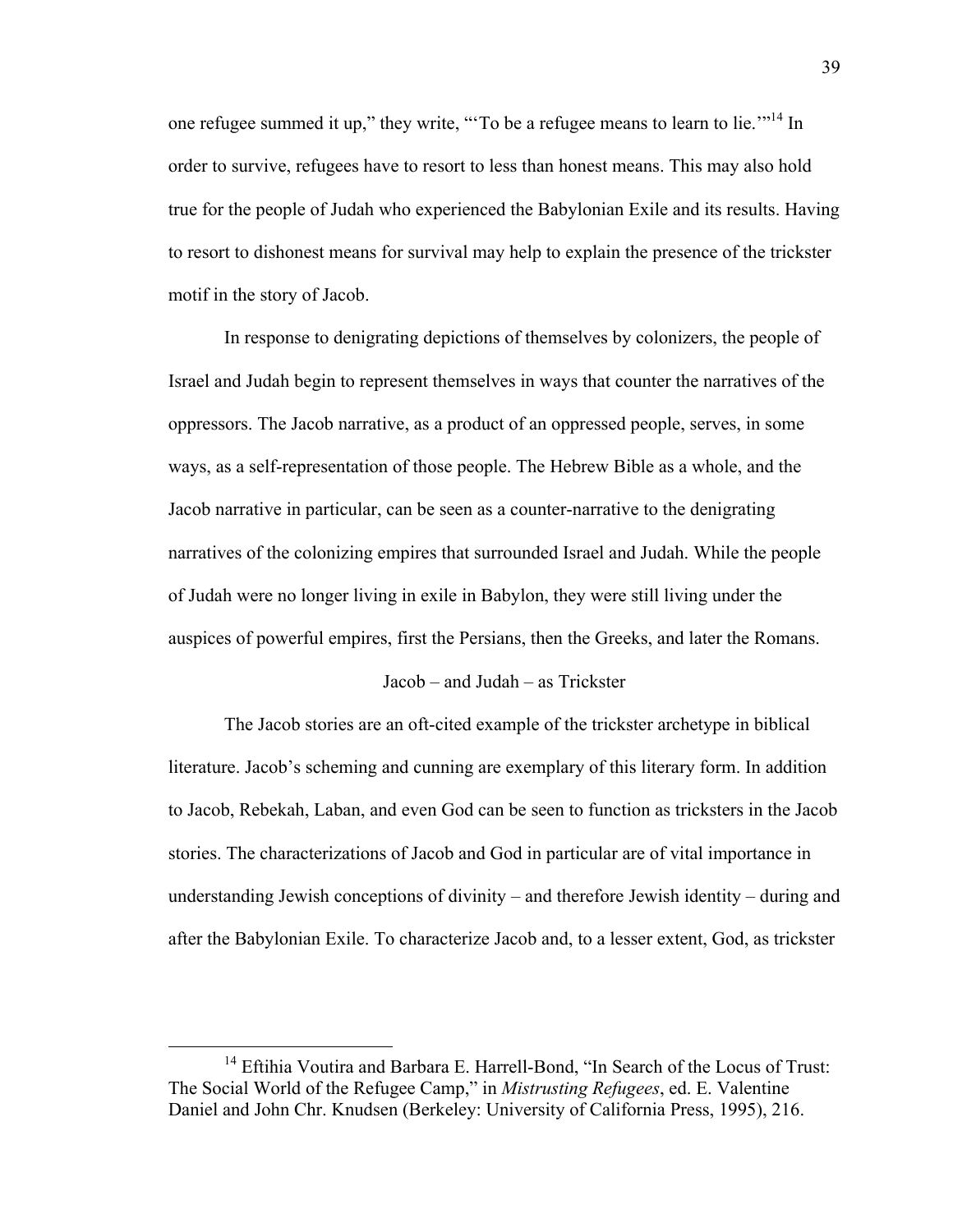characters is to advocate for Judeans who had to resort to less-than-scrupulous means in order to survive their time in exile.

Frederick Greenspahn describes Jacob as "lacking in heroic stature" due to his reliance on deceit.<sup>15</sup> He goes on to say that Jacob is not alone in this lack of heroism, citing Isaac and Joseph as two other examples of less-than-heroic figures. For Greenspahn, however, a lack of heroism on the part of the trickster character does not mean that the trickster character is villainous or malicious. He writes:

The image of a trickster, which pervades so much of the way Jacob and his family are portrayed in the Bible, is often associated with groups that are politically weak. Like trickster tales worldwide, these stories preach resilience to a people whose fulfillment lies ever in the future. The centrality of Jacob thus reflects Israel's own struggles, and his tactics those on which powerless cultures have always needed to rely.<sup>16</sup>

For Greenspahn, the trickster motif is a hallmark of vulnerable and oppressed cultures.<sup>17</sup> The people of Judah experienced great political weakness, before, during, and after the Babylonian Exile and into the Persian and Hellenistic eras. The Hebrew Bible is a product of a politically vulnerable culture. In a manner similar to that of the prophet Jeremiah, the Priestly redactor's highlighting of the trickster motif in the Jacob story teaches resilience to the people of Judah.

Jacob is a wily character. There are no fewer than three instances in the Jacob cycle in which he relies on his wits and uses underhanded means to get his way. It can be safely said that Jacob fits into the trickster archetype, a "very effective and nearly

 $17$  Ibid.

 <sup>15</sup> Frederick E. Greenspahn, *When Brothers Dwell Together: The Preeminence of Younger Siblings in the Hebrew Bible* (New York: Oxford University Press, 1994), 131.

 $16$  Ibid., 134.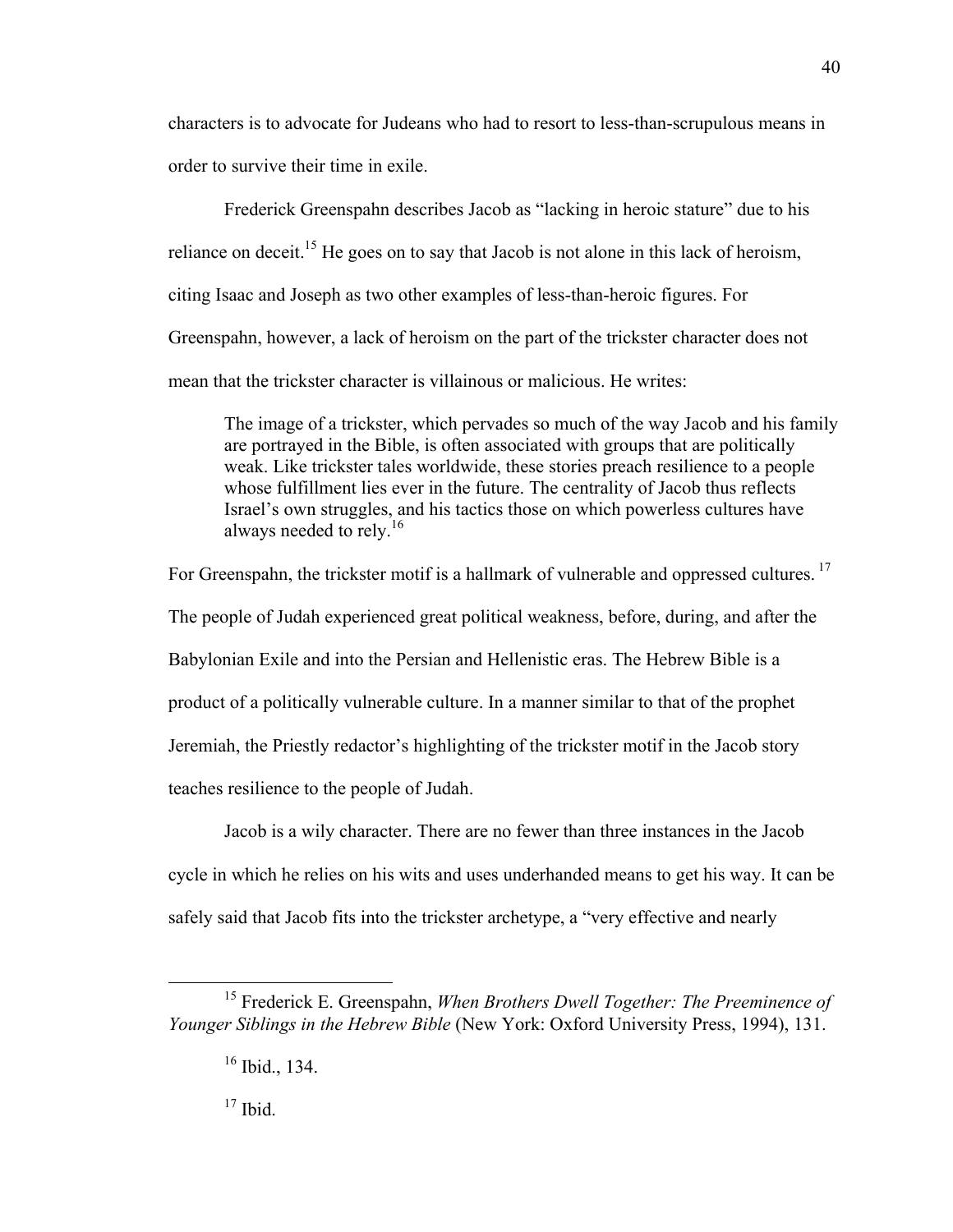universal literary character..."<sup>18</sup> According to Victor Matthews, there is a spectrum of trickster characters, in which one end of the spectrum portrays the trickster as a fool, and the other as a hero.<sup>19</sup> Jacob is not the only trickster character in this story. Laban, Leah, Rebekah, and even God can all be characterized as trickster characters. In this chapter, I will examine the various instances of trickster imagery in the Jacob cycle, with a focus on the person of Jacob. I will examine other instances of trickery when they serve to characterize Jacob or present an obstacle for Jacob to overcome. I will then discuss some possible motivations for the use and perpetuation of the trickster archetype in the Jacob cycle.

#### The Birth and Early Lives of Jacob and Esau

From the very beginning of his life, the biblical text portrays Jacob as a person who uses underhanded means to attain his goals. The end of Genesis 25 recounts the birth of Jacob and Esau and Jacob's acquisition of Esau's birthright. Verses 24-26a read, "When [Rebekah's] time to give birth was at hand, there were twins in her womb. The first came out red, all his body like a hairy mantle; so they named him Esau. Afterwards his brother came out, with his hand gripping Esau's heel; so he was named Jacob." This story shows that, from the outset of the narrative, Jacob is a wily character**.** The early lives of Jacob and Esau are not given much detail. Jacob is characterized as a quiet man who lives in tents, while Esau is characterized as a "skillful hunter."<sup>20</sup> The text notes,

<sup>&</sup>lt;sup>18</sup> Victor Matthews, "Jacob the Trickster and Heir of the Covenant: A Literary Interpretation," *Perspectives in Religious Studies 12* (Fall 1985): 186.

 $19$  Ibid.

<sup>&</sup>lt;sup>20</sup> Gen 25.27.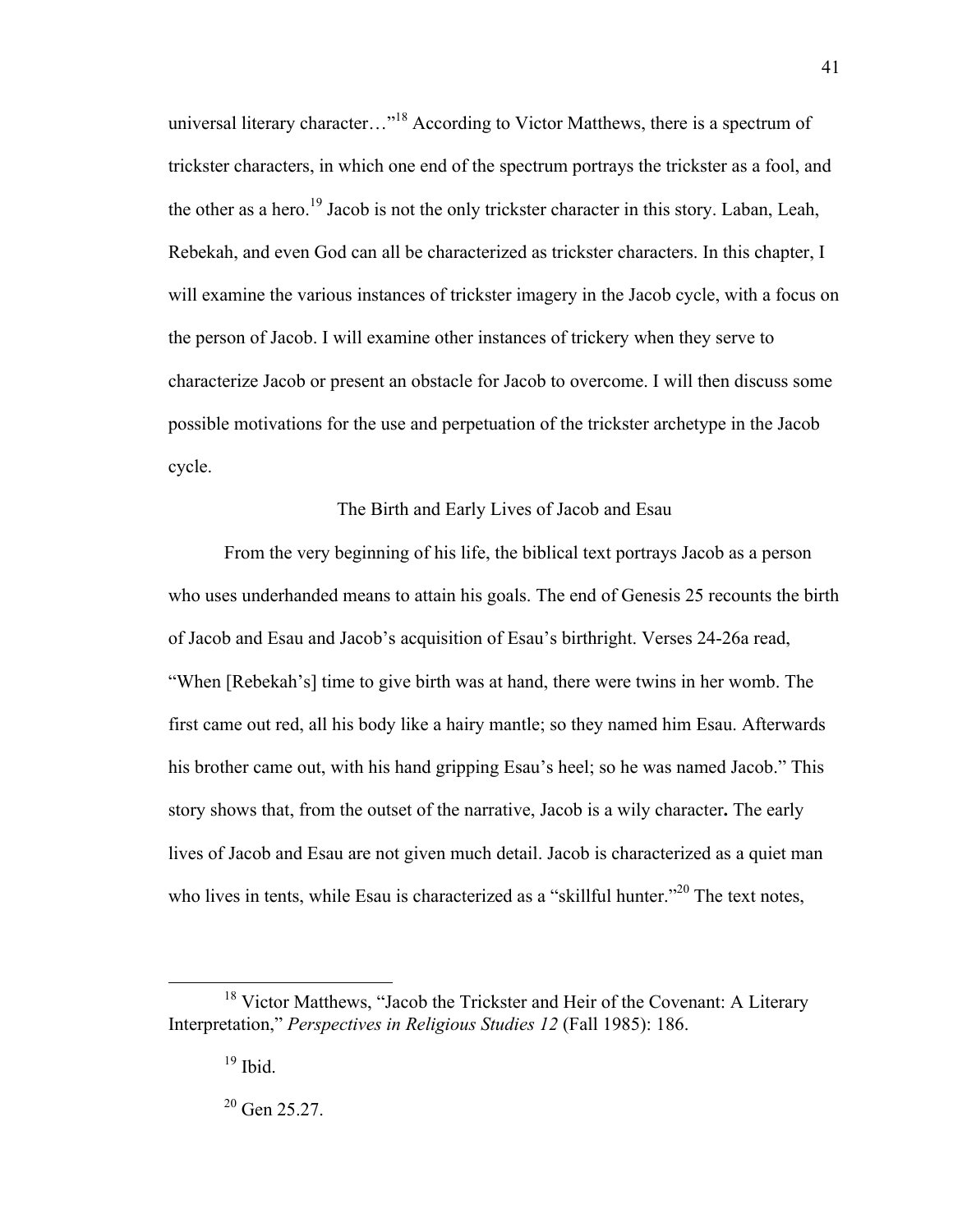"Rebekah loved Jacob." The text's emphasis on Rebekah's love for Jacob foreshadows the trickery that is to come in chap. 27.

The narrative of Jacob and Esau's birth almost immediately segues into another incident of Jacob acting as a wily character. Verses 29-34 read:

Once when Jacob was cooking a stew, Esau came in from the field, and he was famished. Esau said to Jacob, "Let me eat some of that red stuff, for I am famished!" (Therefore he was called Edom). Jacob said, "First, sell me your birthright." Esau said, "I am about to die; of what use is a birthright to me?" Jacob said, "Swear to me first." So he swore to him, and sold his birthright to Jacob. Then Jacob gave Esau bread and lentil stew, and he ate and drank, and rose and went his way. Thus Esau despised his birthright.

This incident serves several functions. It illustrates the relationship between the people of Israel/Judah and the people of Edom. It also serves to further characterize Jacob as a trickster character. Esau's declaration, "I am about to die," can be read as either a statement on "the generally perilous life he led as a hunter" or as a simple exaggeration.<sup>21</sup> In his treatment of this incident, Gerhard von Rad notes that Jacob may have deceived Esau through feeding him lentil stew. "Perhaps," he writes, "Esau did not know the red pottage, i.e., he considered it a 'blood soup' and is greatly deceived when he finds it to be only a dish of lentils."<sup>22</sup> In addition to connecting the people of Israel/Judah to the people of Edom through Esau, it also characterizes Esau as a somewhat impulsive character, noting that he "despised" his birthright. The text characterizes Esau as an impulsive character in contrast to Jacob's deliberate, scheming nature.

 <sup>21</sup> Nahum M. Sarna, *Genesi*s, The JPS Torah Commentary, ed. Nahum M. Sarna and Chaim Potok (Philadelphia: The Jewish Publication Society, 1989), 182.

<sup>22</sup> Gerhard von Rad, *Genesis: A Commentary*, The Old Testament Library, (Philadelphia: The Westminster Press, 1972), 266.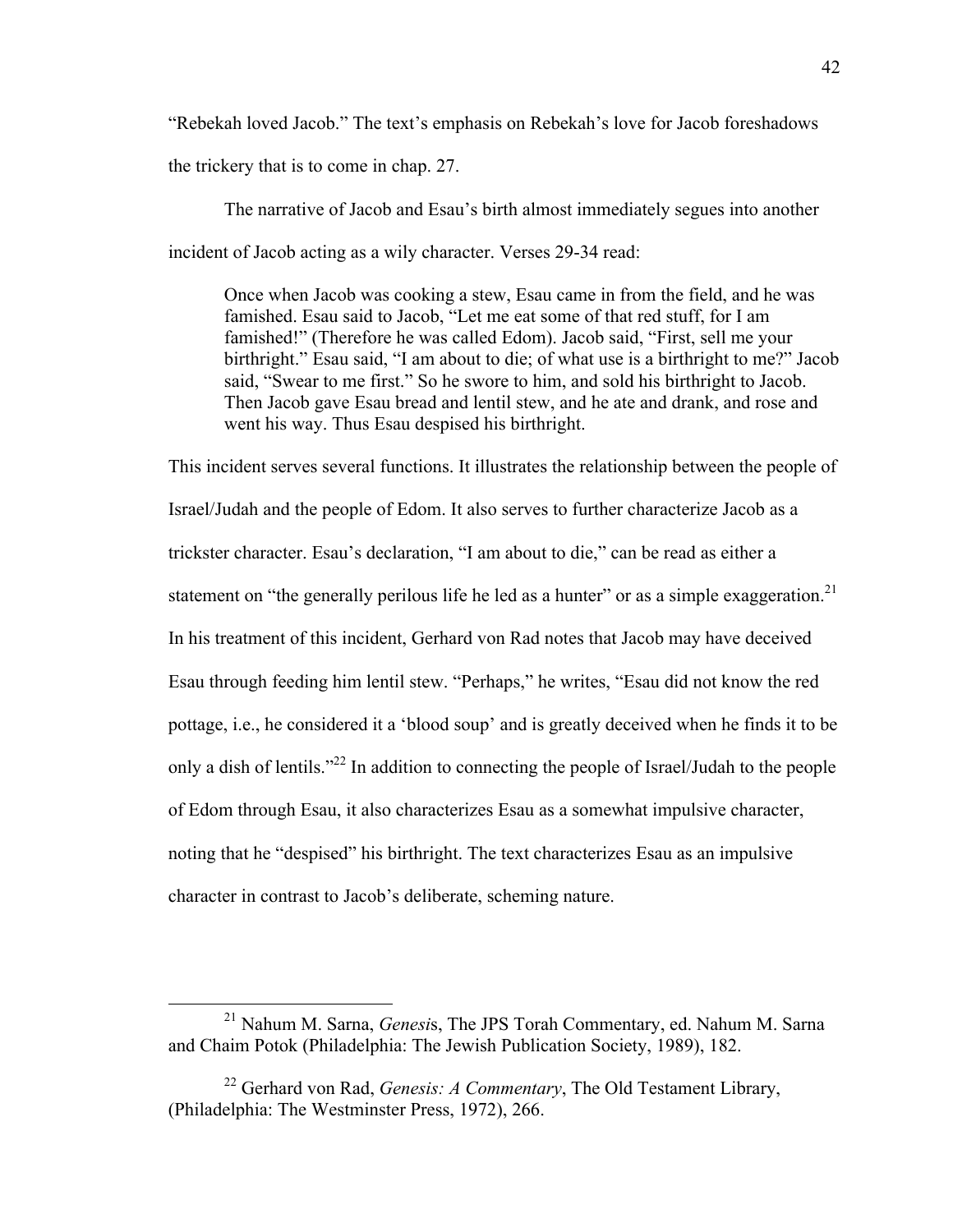#### Jacob and Rebekah Deceive Isaac

The defining incident of the Jacob cycle, which sets the events of the rest of the narrative in motion, comes in chapter 27. Jacob is not the only trickster in this part of the story, because his mother is an active participant in the scheme. "When Isaac was old and his eyes were dim,"<sup>23</sup> he asks Esau to prepare him a meal of game, so that Isaac may bestow his blessing upon Esau before Isaac's death. With Esau out in the field, Rebekah decides to act. Taking advantage of Esau's absence, Rebekah says to Jacob:

Now therefore, my son, obey my word as I command you. Go to the flock, and get me two choice kids, so that I may prepare from them savory food for your father, such as he likes; and you shall take it to your father to eat, so that he may bless you before he dies.<sup>24</sup>

Jacob notices a glaring flaw in his mother's plan: Esau is a hairy man, and Jacob is "a man of smooth skin."<sup>25</sup> Rebekah tells Jacob to not worry about this, and do as she tells him. Jacob does as he is told, and Rebekah dresses him in Esau's finest garments and covers him in the skins of the kids he has killed. It seems that, in this part of the story, Rebekah is the driving force in the deception of Isaac. Jacob is portrayed in more of a passive manner. The text does not say that Jacob came up with this plan to acquire Isaac's blessing for Esau. The text has already characterized Jacob as an opportunist through his acquisition of Esau's birthright. This part of the story further emphasizes Jacob's opportunistic nature, while also painting Jacob as a deceitful trickster.

 $23$  Gen 27.1.

 $24$  Gen 27.8-10.

 $25$  Gen 27.11.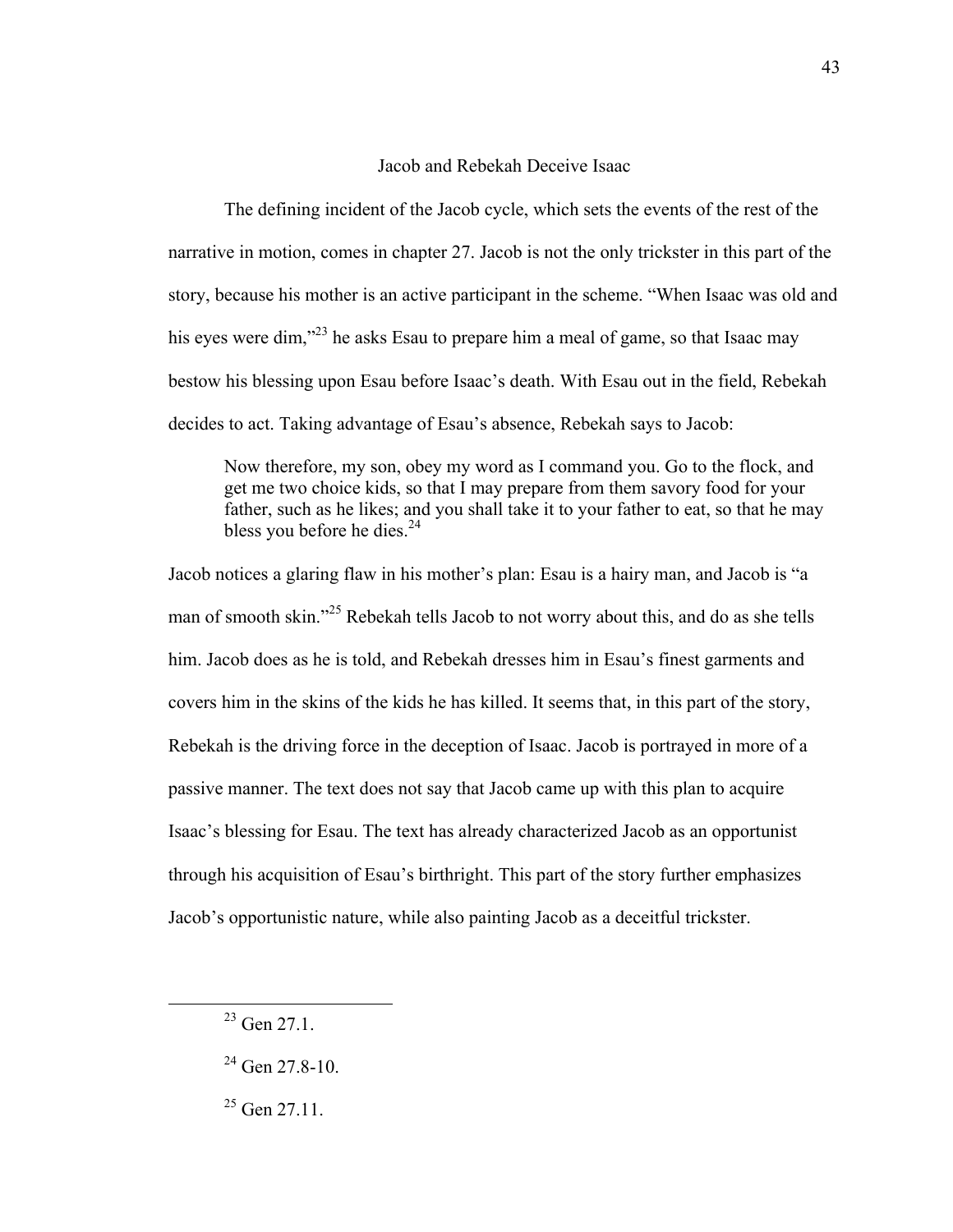During the meeting between Jacob and Isaac, Isaac is skeptical of who he is speaking to. When Jacob goes to see Isaac, Isaac remarks on how quickly he was able to acquire the game and prepare it into a savory meal. After Jacob responds that God's favor allowed him to finish the task so quickly, Isaac replies, "Come near, that I may feel you, my son, to know whether you are really my son Esau or not."<sup>26</sup> Isaac even remarks, "The voice is Jacob's voice, but the hands are the hands of Esau."<sup>27</sup> Still skeptical, Isaac asks if he is indeed speaking to Esau, to which Jacob answers in the affirmative. Jacob has had three opportunities in this instance to be truthful to his father, but he has chosen to remain complicit with his mother's scheme. At this moment, Jacob ceases to be a purely opportunistic character, but instead become a deceitful trickster. Seemingly convinced, Isaac blesses Jacob with the blessing meant for Esau, and the events leading to Jacob's flight from home are set in motion.

Laban as Trickster: The Symmetry of Deception

The next incident of trickery in the Jacob cycle comes in chapter 29. After Jacob has resided in Laban's household for seven years, the time comes for Jacob to marry Laban's daughter Rachel. Laban, however, decides to trick Jacob, substituting Rachel for his older daughter Leah. In this instance, Laban essentially repays Jacob for the deception(s) that he participated in while he was at home in Beer-sheba. Sarna writes, "Jacob's masquerading as his brother meets its appropriate counterstroke in the substitution of Leah for her sister."<sup>28</sup> Many prophetic texts lay the blame for Israel and

 $26$  Gen. 27.21.

 $27$  Gen 27.22.

<sup>28</sup> Sarna, *Genesis*, 205.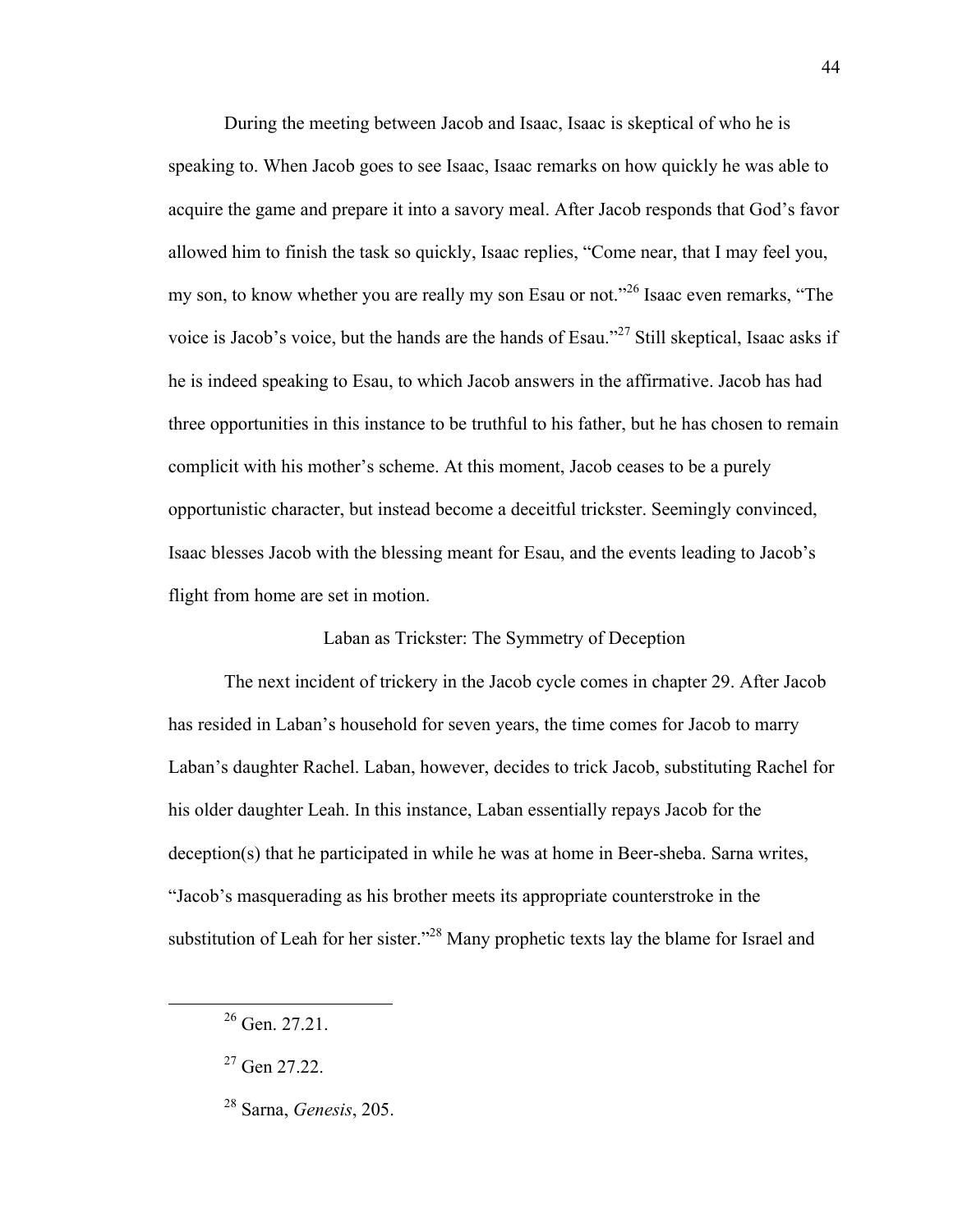Judah's exiles on Israel and Judah themselves.<sup>29</sup> Just as the people of Judah found the seeds for their situation in Babylon in the perceived sins of their ancestors, Laban repays Jacob for what he did before leaving Beer-Sheba. Von Rad describes Laban's trickery as "shameless treachery," and he goes on to say that, regarding Laban's insistence that the younger is not given before the older in Haran, "No one understood it better than Jacob, for he himself as the younger son had crossed the finishing line before his older brother."<sup>30</sup> Laban deceived Jacob in a similar manner to Jacob's deception of Isaac earlier in the story. The deception that Jacob has suffered here involves a distinction between older and younger siblings, just as his deception of Isaac did. Interestingly enough, this is the only incident in this collection of stories in which Jacob, the trickster, is tricked.

#### Jacob's Revenge

In Genesis 30, Jacob again uses trickery to get what he wants. This time, however, Laban is the victim of his trickery. In a story that can, at the very least, be described as odd, Jacob is able to procure a sizeable flock due to a bargain he makes with Laban. While Laban thinks that he will come out on top in this deal, Jacob employs a primitive method of genetic engineering to produce an abundance speckled, striped, and spotted sheep. As a result of this deception, Jacob becomes exceedingly wealthy, much to the chagrin of Laban. At the beginning of Genesis 31, Jacob gathers his wives and children together so that they may flee from Laban's household.

Yet another incident of deception can be found in Genesis 31, when Jacob and his family flee from Laban's wrath. Verse 19 briefly mentions that, in the midst of their

 $29$  Ezek 12.3, for one example.

<sup>30</sup> von Rad, *Genesis*, 291.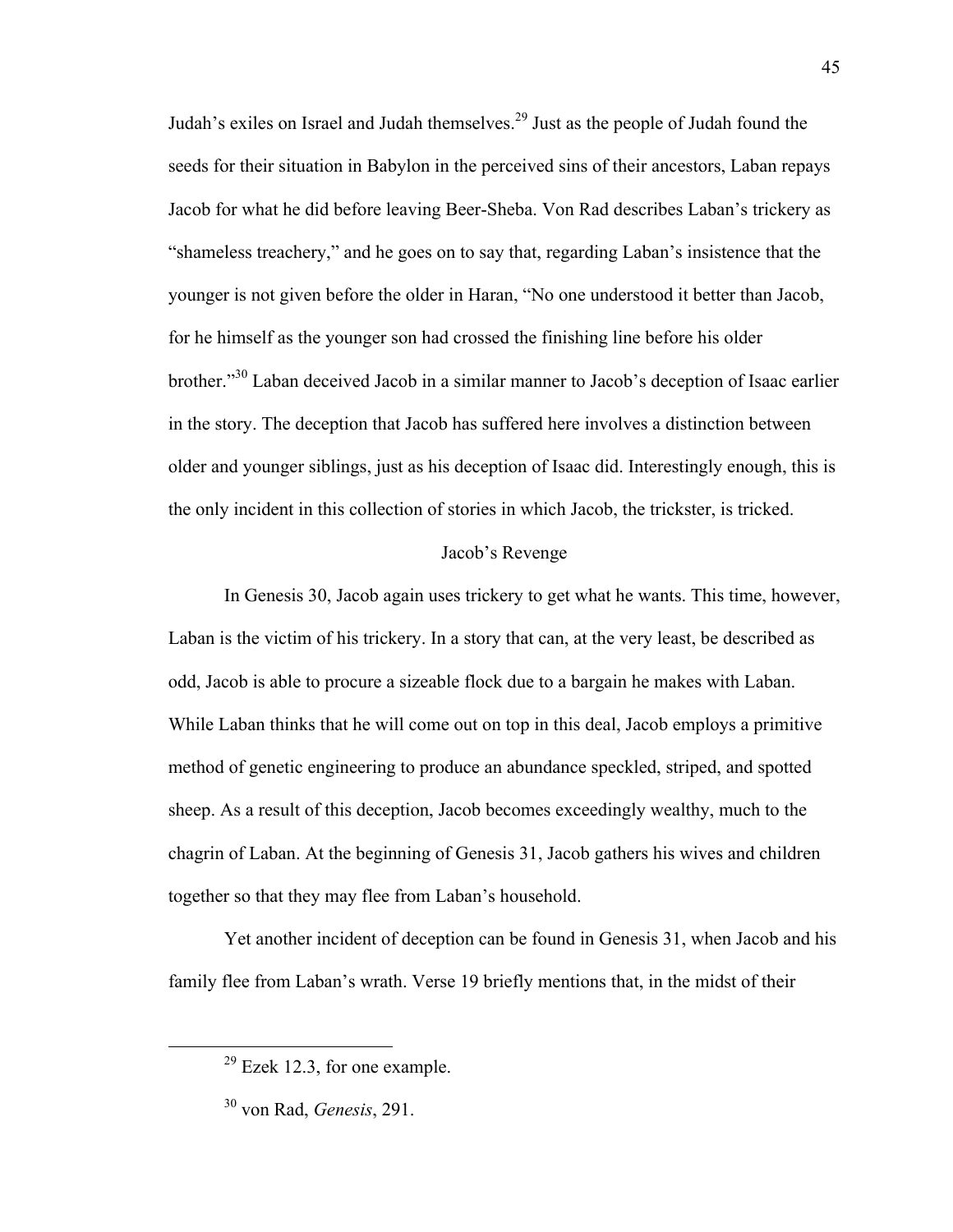flight, Rachel stole her father's household gods. Jacob and his family have fled from Haran because, in Jacob's words, "I was afraid, for I thought that you would take your daughters from me by force."<sup>31</sup> Jacob even Laban that if Laban finds anybody in the possession of the gods, they "shall not live."32 After Jacob's speech to Laban, the text is quick to point out that Jacob did not know that Rachel had stolen Laban's household gods.<sup>33</sup> Sarna speculates that she did this so that Laban could not use them to use divination to learn of Jacob's escape.<sup>34</sup> The fact that Rachel has stolen Laban's gods without Jacob finding out is a striking detail in this story. Is Rachel a born trickster, like her father? Has she become a trickster because of Jacob's influence? Whatever the case may be, Rachel acts as a trickster in this incident in order to ensure her family's escape from her father.

"You Shall No Longer Be Called Jacob, but Israel"

Israel's national identity is inextricably linked to the character of Jacob. After making peace with Laban, Jacob and his family travel towards the land of Jacob's birth. Jacob knows that he will have to confront his older brother there. He makes preparations to keep his family safe in the event of a violent confrontation with Esau. The night before meeting Esau, Jacob has an encounter with a divine being. The text is vague in its description of this character. The text simply says, "Jacob was left alone; and a man

 $33$  Ibid.

34 Sarna, *Genesis*, 216.

 $31$  Gen 31.31.

<sup>32</sup> Gen 31.32.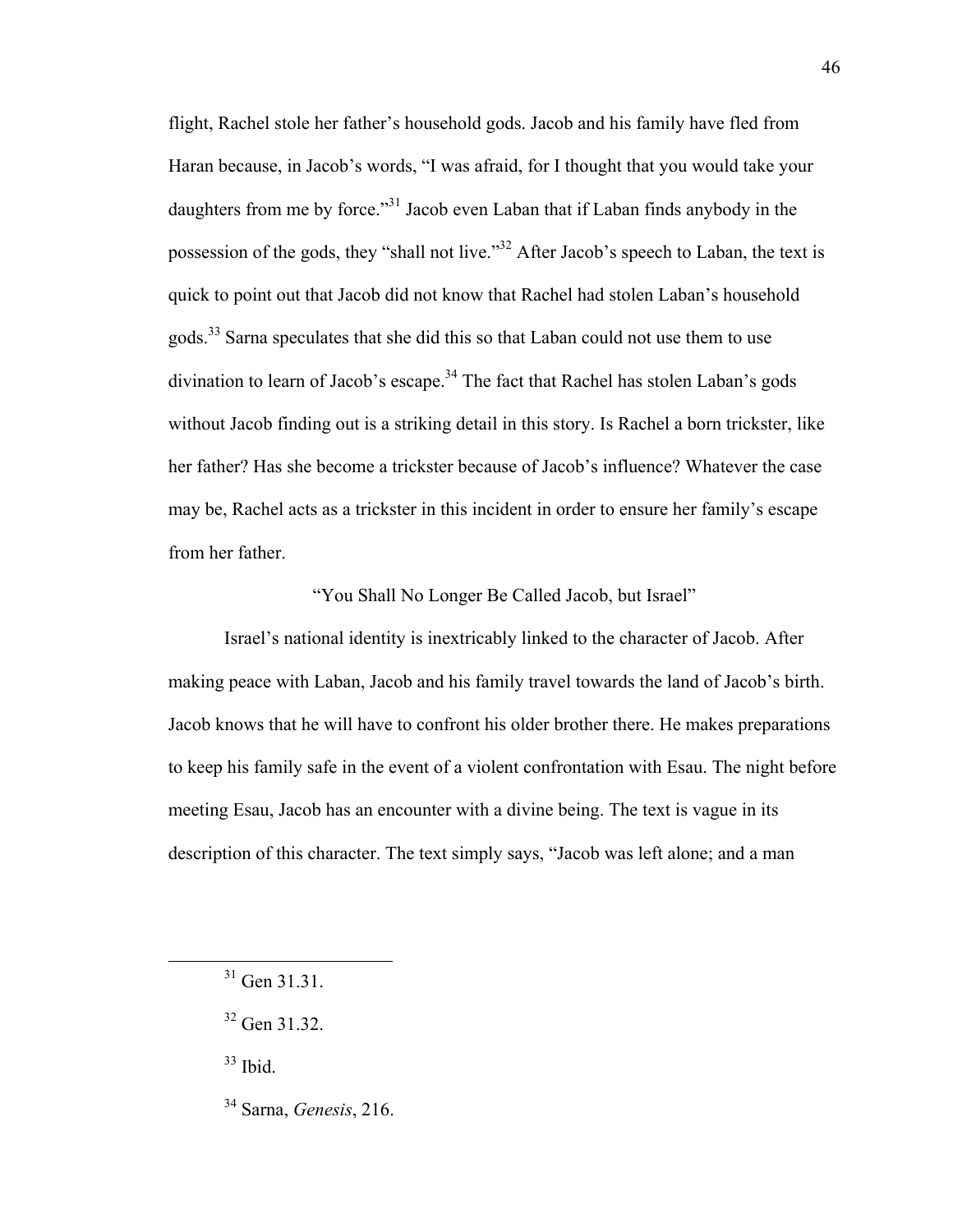wrestled with him until daybreak."<sup>35</sup> Jacob proves to be too strong for this mysterious figure, and they wrestle through the night. When the mysterious figure realizes that he will not overpower Jacob, he asks Jacob to release him – and Jacob refuses, saying, "I will not let you go, unless you bless me.<sup>356</sup> Seeing no other way out of this situation, the man blesses Jacob, saying, "You shall no longer be called Jacob, but Israel, for you have striven with God and with humans, and have prevailed."<sup>37</sup> Because of this experience, Jacob names the place Penuel, because he has survived an encounter with God.<sup>38</sup> The sun rises, and Jacob departs to meet his brother – and his destiny.

- 36 Gen 32.26.
- 37 Gen 32.28.

47

38 Gen 32.30.

 <sup>35</sup> Gen 32.24.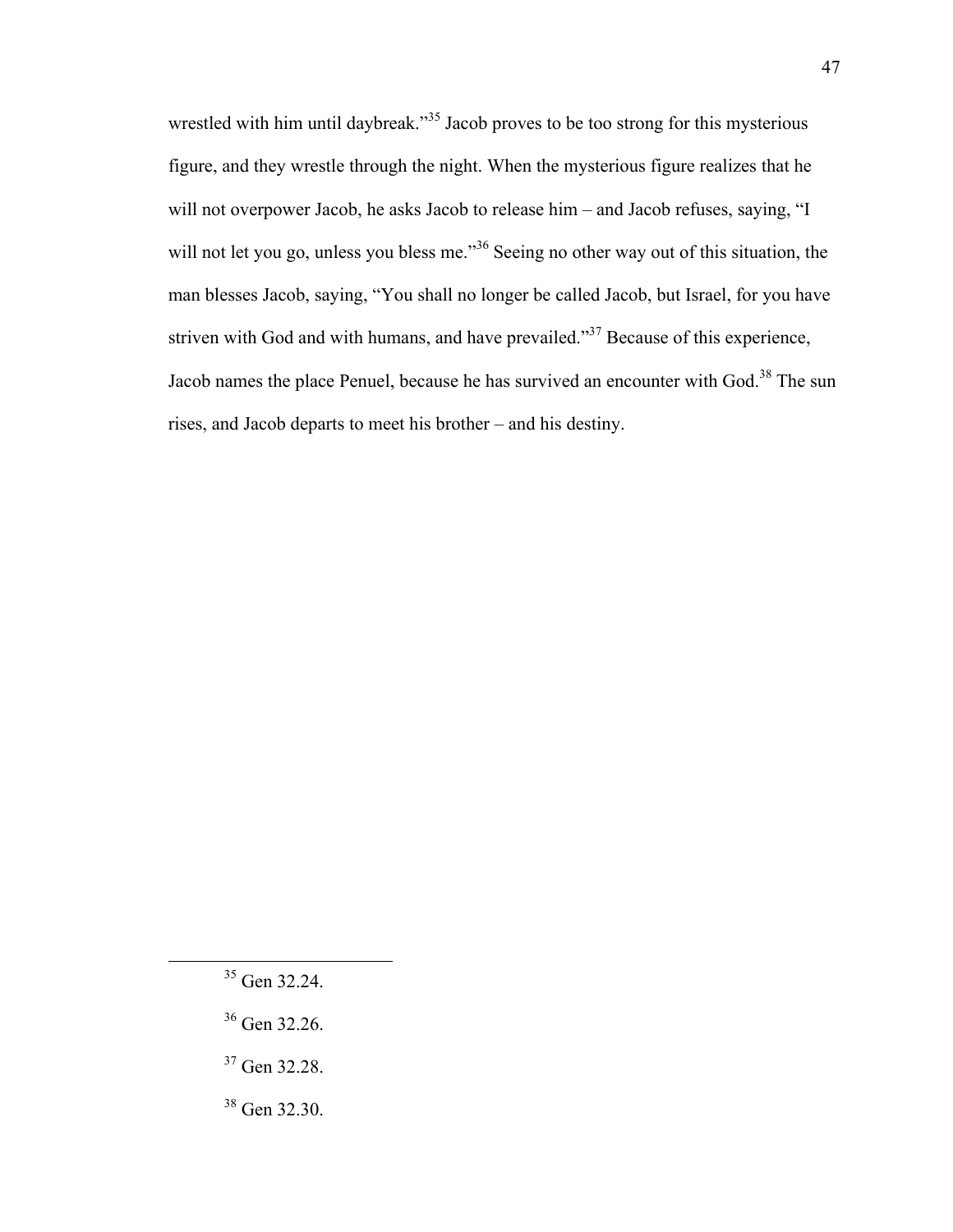#### CHAPTER 5

#### **CONCLUSION**

#### Exile, Deception, and Judean National Identity in the Jacob Cycle

Jacob's story does not end with his experience at Penuel, but it is at this moment that he becomes the national representation of the nations of Israel and Judah. Through his struggles against human beings and his wrestling with God, Jacob becomes God's chosen people. Through their struggles against other nations and their tumultuous relationship with God, the people of Israel and Judah become Jacob – the trickster, the younger son, and the exile. In spite of Jacob's flaws – and in spite of Israel's flaws – God has chosen them and stood beside them. Greenspahn writes:

By populating so much of biblical narrative with figures who are seemingly undeserving of the positions they have been given, these tales collectively suggest the irrelevance of human merit and God's independence of the values one would expect to find at the heart of biblical literature. God works with these figures because He can and He must. He created them, and He chose them. As things turn out, neither God nor Israel is as perfect as they should be. Perhaps that is why they make such good partners.<sup>1</sup>

To choose Jacob as a representative of Judean and Israelite national identity was no accident. The framers of the Jacob narratives wanted their community to understand who they are, where they've come from, and where they can expect to go. In spite of the trauma that the people of Judah experienced during the exile, they still felt that their God

<sup>&</sup>lt;u>1</u> Frederick E. Greenspahn, *When Brothers Dwell Together: The Preeminence of Younger Siblings in the Hebrew Bible* (New York: Oxford University Press, 1994), 160.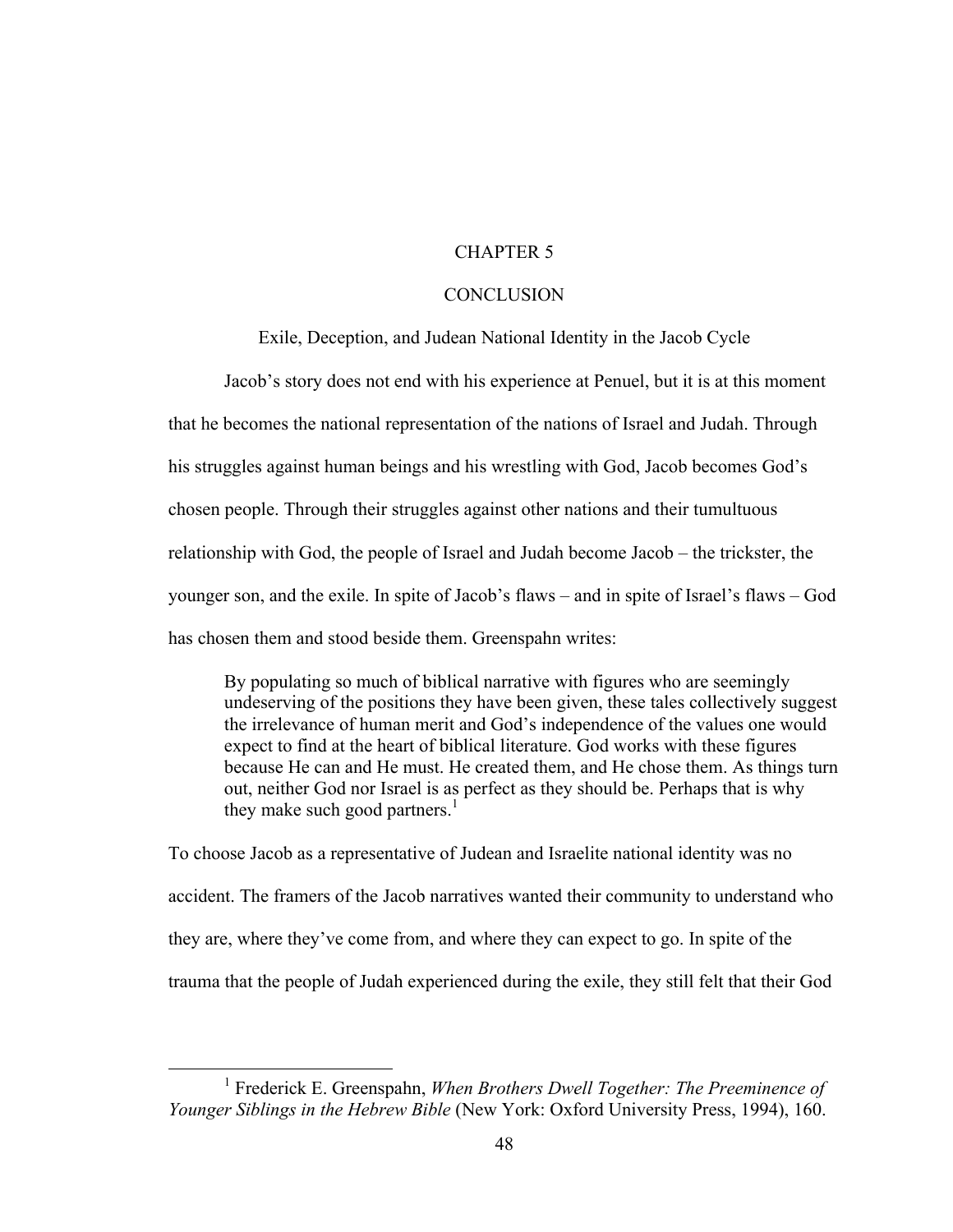had not abandoned them. The character of Jacob, as a representation of Israel/Judah's national identity, represents what it means to be an Israelite or Judean living in exile.

Postexilic and Postcolonial Conceptions of Identity

The Babylonian Exile permanently altered Jewish identity. Prior to the Babylonian conquest, the people of Israel and Judah thought of themselves – and their God – as inextricably connected to the land that was promised to Abraham and his descendants. The land was inherent to who they were as a nation. The Babylonian conquest of the people of Judah and the destruction of the Temple in Jerusalem necessitated a radical reconception of Judean identity if Judean culture was going to survive the ordeal. Carr notes that groups that experience trauma find new identities in who they were before the traumatic event.<sup>2</sup> Refugees, exiles, and other people who experience a forced migration lack stability in their identities because of the precarious nature of their new situations, which results in a focus on the way things used to be.<sup>3</sup> The people of Judah, during and after the exile, ultimately found a new sense of identity through the preservation of their culture and their ancestors' culture.

In order to survive the traumas of the Babylonian Exile, the people of Judah and their descendants constructed stories that were intended to create a sense of identity. 4 Following the Babylonian Exile, the majority of Jewish people lived in Diaspora.<sup>5</sup> If

 <sup>2</sup> David M. Carr, *The Formation of the Hebrew Bible: A New Reconstruction* (New York: Oxford University Press, 2011), 229.

 $3$  Ibid., 253.

<sup>4</sup> James A. Sanders, "The Exile and Canon Formation," in *Exile: Old Testament, Jewish, and Christian Conceptions*, ed. James M. Scott (New York: Brill, 1997), 37.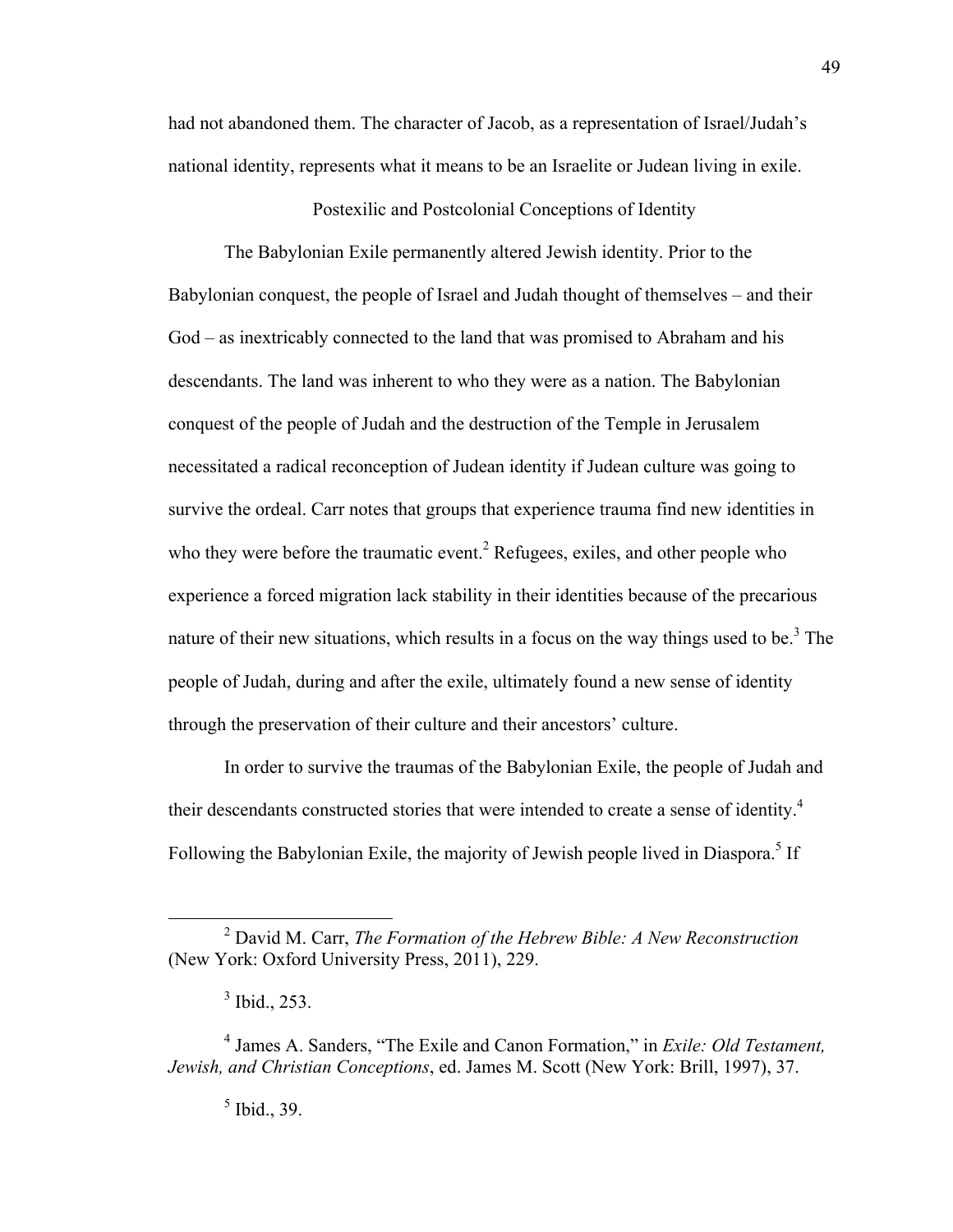Jewish culture was going to continue to survive, a strong cultural identity would be necessary. That is the purpose of the Hebrew Bible – including the Jacob narratives: to remind the people of Judah and Israel who they were and what they are called to do.<sup>6</sup> But what do the Jacob narratives teach those living in exile?

At the beginning of Jacob's exile, he encounters God. God reassures Jacob, telling him that God will be with Jacob wherever he goes. This tells the people of Israel and Judah who were scattered to the winds that God is not tied to the lands of their ancestors. For the people of Israel and Judah who would live in exile and Diaspora, the message of a God who goes with them in their travels is a vital one. The identity-creating story of Jacob is also a story that gives life and hope to the people of Israel and Judah.

In addition to teaching that God will be with the people in exile, the Jacob narratives also teach the people living in exile that they can make lives for themselves in foreign lands. Jacob's life in exile, where he works, marries, and has children, is illustrative of the prophetic command to create a life in exile. Jacob's stories teach the people of Israel and Judah living in exile that a good life can be had outside of the land promised to Abraham.

The Jacob narratives also teach the people of Israel and Judah that the lands of their ancestors will be restored. In his dream at Bethel, God tells Jacob that he will one day return to the land of his birth. At the end of his time in Laban's household, Jacob does indeed return to the land of his birth. For the people of Judah living in Babylon during the exile or those living in Diaspora during the Hellenistic era, this story teaches

 <sup>6</sup>  $6$  Ibid., 41.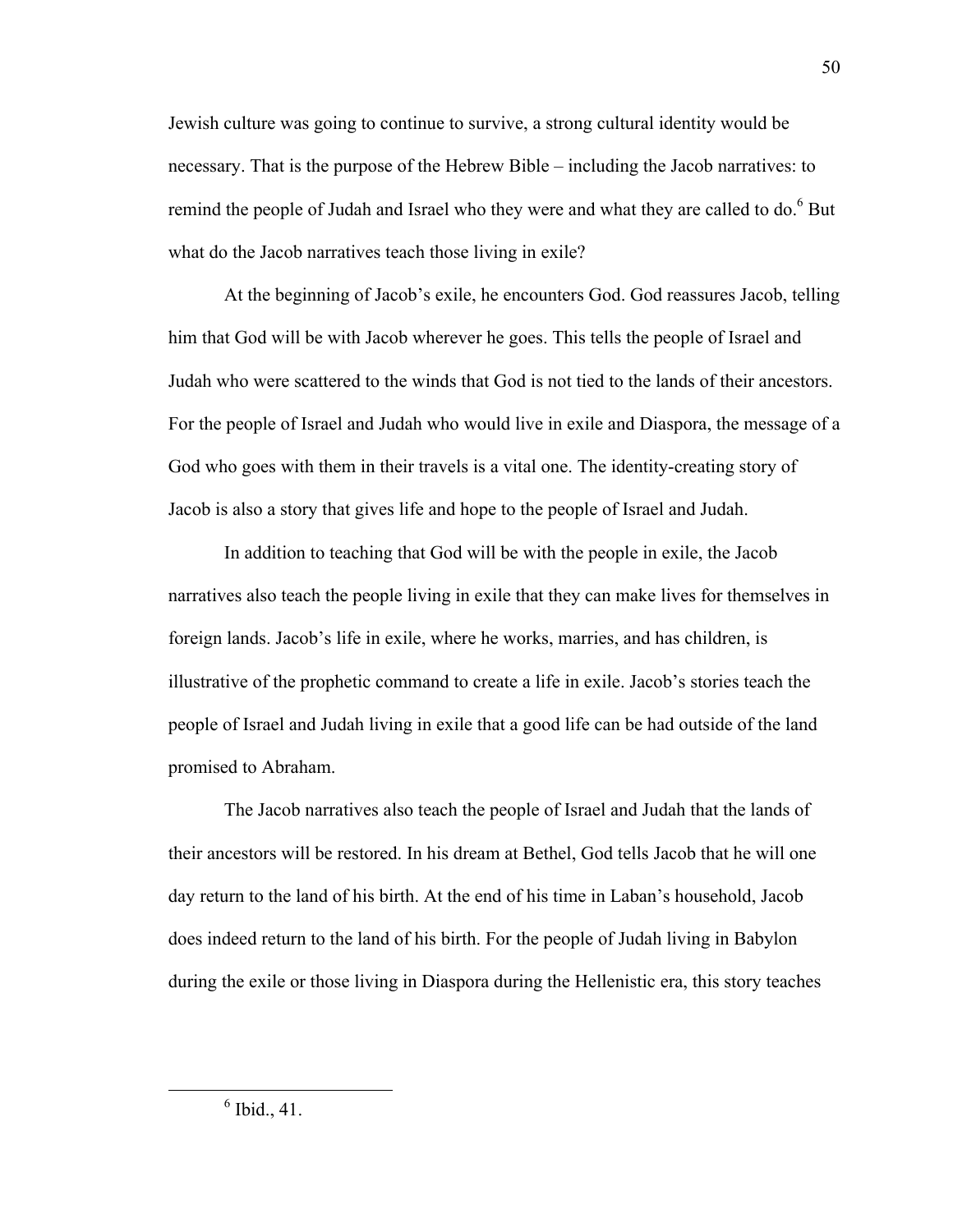that their desire to return to the land of their birth can one day be fulfilled, and that they should return to their land if they get the opportunity.

After the Babylonian Exile, the locus of Jewish identity shifted from the land of promise to one's own identity and heritage as a Jewish person. This means accepting all of the pieces of one's past, both the good and the bad. This means accepting Abraham's faithfulness to God and Jacob's trickery. It means acknowledging the special nature of the land God promised to Abraham while accepting that God is not confined to that land. It means trying to live the best life that one can, regardless of their present situation.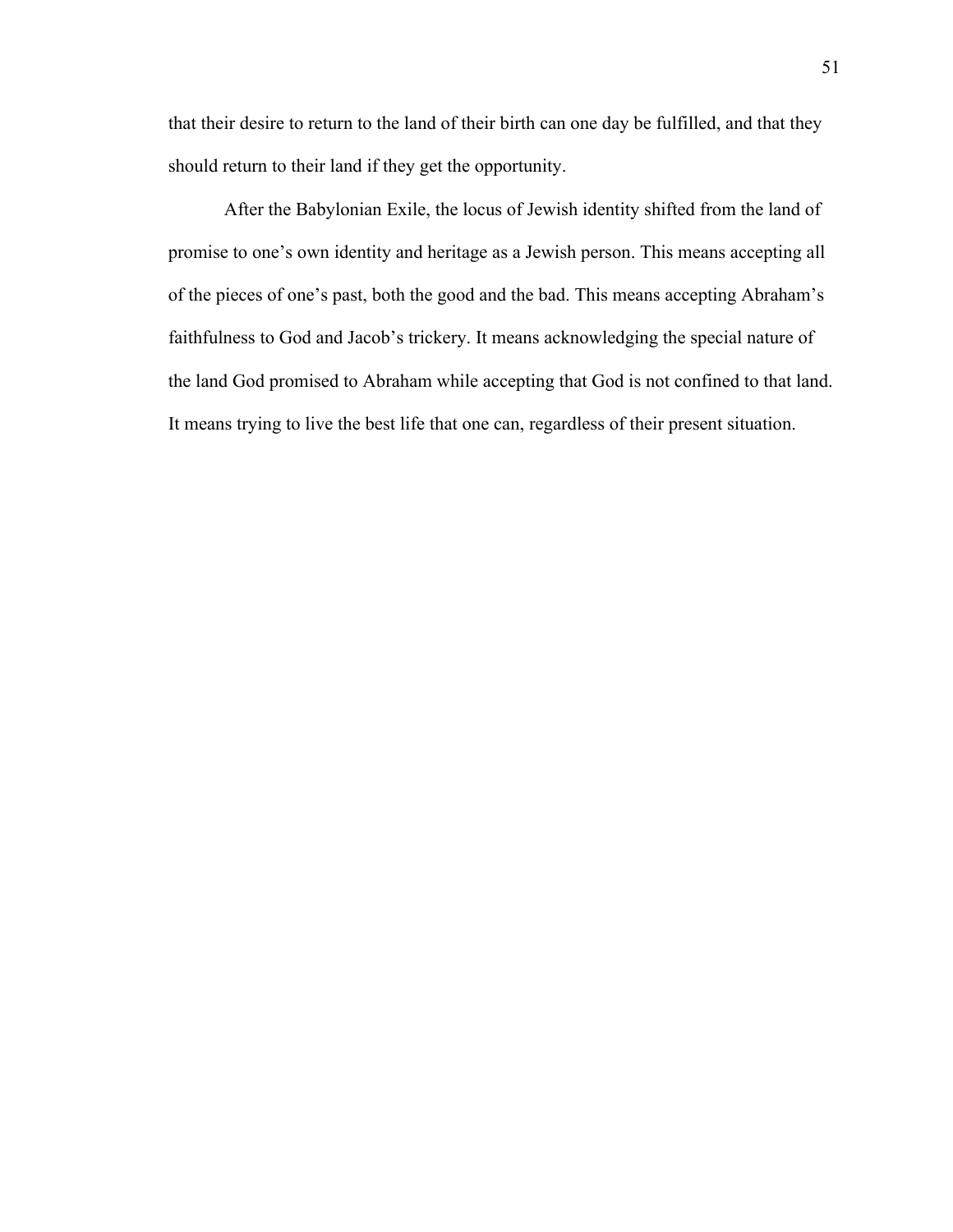#### BIBLIOGRAPHY

- Albertz, Rainer. *Israel in Exile: The History and Literature of the Sixth Century BCE.*  Translated by David Green. Boston: Brill, 2004.
- Alter, Robert. *The Art of Biblical Narrative*. New York: Basic Books, 2011.
- Ames, Frank Ritchel. "The Cascading Effects of Exile: From Diminished Resources to New Identities." In *Interpreting Exile: Displacement and Deportation in Biblical and Modern Contexts*. Edited by Brad E. Kelle, Frank Ritchel Ames, and Jacob L. Wright, 173-87. Atlanta: Society of Biblical Literature, 2011.
- Anderson, John E. "Jacob, Laban, and a Divine Trickster? The Covenantal Framework of God's Deception in the Theology of the Jacob Cycle." *Perspectives in Religious Studies* 6 (Spring 2009): 4-23.
- Berquist, Jon. "Postcolonialism and Imperial Motives for Colonization." In *The Postcolonial Biblical Reader*. Edited by R. S. Sugirtharajah, 78-95. Malden, MA: Blackwell Publishing, 2006.
- Brodsky, Harold. "Bethel." In *The Anchor Bible Dictionary,* vol. I, edited by David Noel Freedman, 710-12. New York: Doubleday, 1992.
- Carr, David M. *The Formation of the Hebrew Bible: A New Reconstruction*. New York: Oxford University Press, 2011.
- Carroll, Robert P. "Israel, History of (Post-Monarchic Period)." In *Anchor Bible Dictionary*, vol. III, edited by David Noel Freedman, 567-76. New York: Doubleday, 1992.
- Davies, G. Henton. *Genesis*. The Broadman Bible Commentary 1, edited by Clifton J. Allen. Nashville: Broadman Press, 1969.
- Feldman, Marian. "Assyrian Representations of Booty and Tribute as a Self-Portrayal of Empire." In *Interpreting Exile*. Edited by Brad E. Kelle, Frank Ritchel Ames, and Jacob L. Wright, 135-50. Atlanta: Society of Biblical Literature, 2011.
- Feyerabend, Karl. *Langenscheidt's Pocket Hebrew Dictionary to the Old Testament.* Berlin: Langenscheidt KG.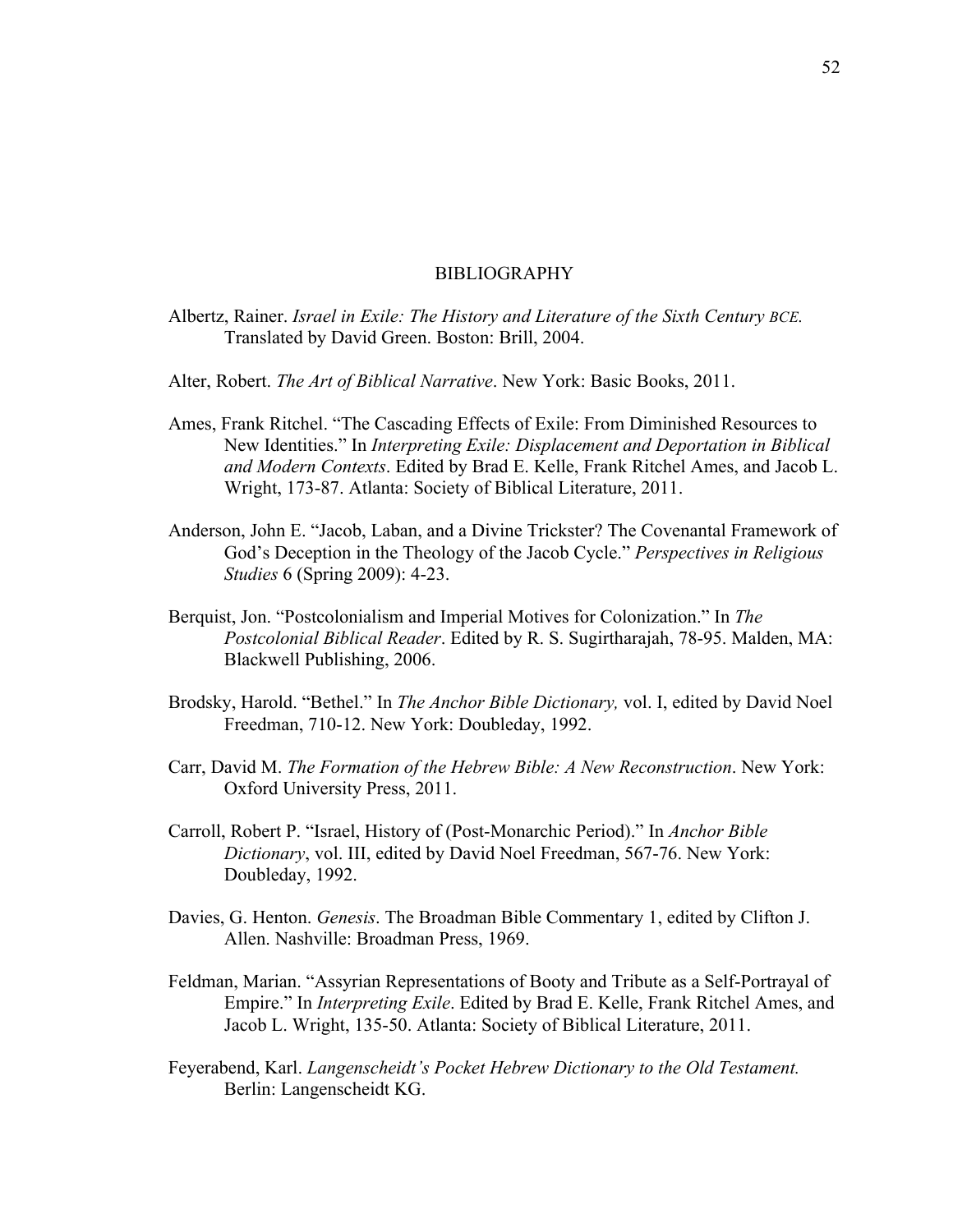- Green, James Leo. *Jeremiah-Daniel*. The Broadman Bible Commentary 6, edited by Clifton J. Allen. Nashville: Broadman Press, 1971.
- Greenspahn, Frederick E. *When Brothers Dwell Together: The Preeminence of Younger Siblings in the Hebrew Bible.* New York: Oxford University Press, 1994.
- Hjelm, Ingrid. "Exile as Pilgrimage?" In *Myths of Exile: History and Metaphor in the Hebrew Bible.* Edited by Anne Katrine de Hemmer Gudme and Ingrid Hjelm, 79- 88. New York: Routledge, 2015.
- Hoppe, Leslie J. "Israel, History of (Monarchic Period)." In *Anchor Bible Dictionary* vol. III, edited by David Noel Freedman, 558-67. New York: Doubleday, 1992.
- Kelle, Brad E. "An Interdisciplinary Approach to the Exile." In *Interpreting Exile: Displacement and Deportation in Biblical and Modern Contexts*. Edited by Brad E. Kelle, Frank Ritchel Ames, and Jacob L. Wright, 5-38. Atlanta: Society of Biblical Literature, 2011.
- Keown, Gerald L., Pamela J. Scalise, and Tomas G. Smothers. *Jeremiah 26-52.* Word Biblical Commentary 27, edited by David A. Hubbard and Glenn W. Barker. Dallas: Word Books, 1995.

Levinskaya, Irina. "Diaspora." In *The New Interpreter's Dictionary of the Bible,* vol II, edited by Katharine Doob Sakenfeld, 120-21. Nashville: Abingdon Press, 2007.

Matthews, Victor. "Jacob the Trickster and Heir of the Covenant: A Literary Interpretation." *Perspectives in Religious Studies* 12 (Fall 1985): 185-195.

Memmi, Albert. *The Colonizer and the Colonized*. Boston: Beacon Press, 1965.

- Neusner, Jacob. "Exile and Return as the History of Judaism." In *Exile: Old Testament, Jewish, and Christian Conceptions*. Edited by James M. Scott, 221-37. New York: Brill, 1997.
- O'Connor, Kathleen M. *Jeremiah: Pain and Promise*. Minneapolis: Fortress Press, 2012.

Said, Edward. *Orientalism*. New York: Pantheon Books, 1978.

- Sanders, James A. "The Exile and Canon Formation." In *Exile: Old Testament, Jewish, and Christian Conceptions*. Edited by James M. Scott, 37-61. New York: Brill, 1997.
- Sarna, Nahum M. *Genesis.* The JPS Torah Commentary, edited by Nahum M. Sarna and Chaim Potok. Philadelphia: The Jewish Publication Society, 1989.